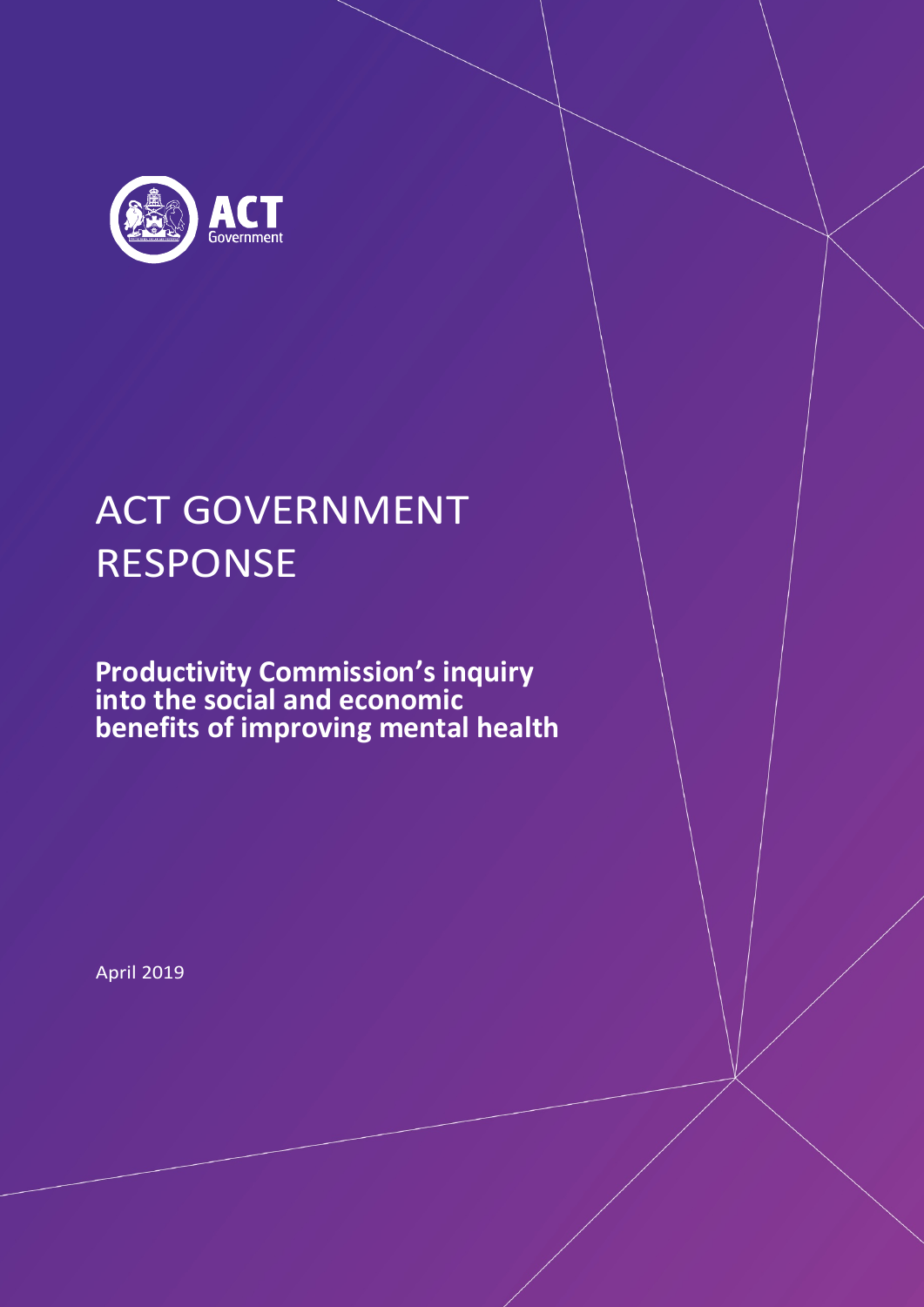| <b>CONTENTS</b>                                                              |
|------------------------------------------------------------------------------|
|                                                                              |
|                                                                              |
| Creating a national whole-of-government approach to mental health  5         |
|                                                                              |
|                                                                              |
|                                                                              |
|                                                                              |
|                                                                              |
| Psychosocial Support and the National Disability Insurance Scheme (NDIS). 11 |
| Community perspectives on improving mental health and wellbeing 13           |
| THE SOCIAL AND ECONOMIC DETERMINANTS OF MENTAL HEALTH15                      |
|                                                                              |
|                                                                              |
|                                                                              |
|                                                                              |
|                                                                              |
|                                                                              |
|                                                                              |
|                                                                              |
|                                                                              |
|                                                                              |
|                                                                              |
|                                                                              |
|                                                                              |
|                                                                              |
|                                                                              |
|                                                                              |
|                                                                              |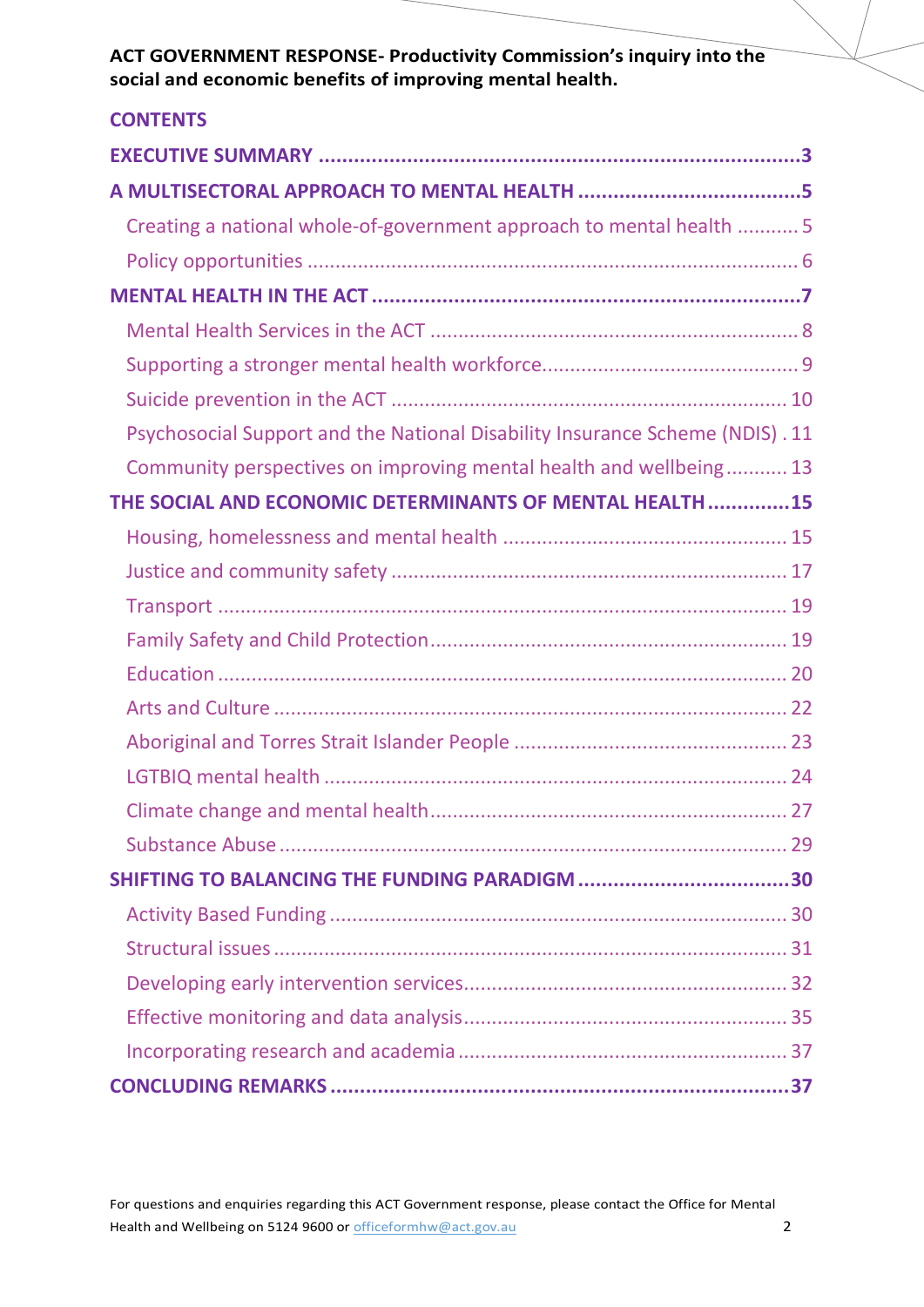## EXECUTIVE SUMMARY

Australia's mental health sector has undergone considerable reform over the past 30 years. However, the growing socio-economic impact of mental ill-health in the ACT, and the significant burden imposed on individuals and the community, make it clear that further reform is needed. As such, the ACT Government welcomes the Productivity Commission's Issues Paper, *The Social and Economic Benefits of Improving Mental Health,* and the questions it poses.

In considering how we maintain and protect the mental health and wellbeing of the community, it is crucial to recognise that social and economic determinants, such as housing, employment, transport, education, contact with the justice system, culture and family are as influential as clinical interventions at a population level.

Acute and crisis services are clearly an integral part of a health system, although they are not the entirety of a system. The ACT Government believes that to address the demand for health services a much broader approach to our health outcomes is required; one which fully comprehends how the circumstances in which people live their lives shape their health outcomes. For a high performing mental health system to be sustainable, we need to give more consideration than we ever have before to how we address the determinants of health and wellbeing, that clinical services cannot address by themselves. We need to challenge the orthodoxy that to improve health outcomes, we always need to consider investment in acute services as the first step.

The mental health and wellbeing of our communities is determined by a complex interplay of factors. This includes everything from people's genetic disposition to developing mental illness, the nature of the place in which they live, what happens in their life, the lives of those close to them and to their wider community.

Given that this is recognised and evidenced in the literature, it stands to reason that our response to the challenges faced should be multimodal too. This provides us with the opportunity to address factors influencing health outcomes in the wider community, workplaces, places of education, while improving clinical services capacity.

In establishing the Office for Mental Health and Wellbeing (The Office), the ACT Government is leading the way in this thinking. The Office has an explicit mandate to consider whole of government approaches to mental health and wellbeing. This means that as much as we consider the role of clinical services, we need to understand how matters such as town planning practices influence health outcomes, whether people can use accessible public transport to get to where they need to be and whether people are able to find and keep somewhere safe to live, that meets their needs. This whole of Government approach acknowledges that these wider issues are not only within the remit of mental health services to address, and that a coordinated approach in public policy planning that uses evidence is the way forward.

The ACT Government supports the concept that multiple strategies are required to adequately address mental health and wellbeing, with only a part of that response being around clinical services.

Whilst the ACT Government believes that we require universal strategies that target the whole of our community, we fully acknowledge that there are particularly vulnerable groups that require more targeted responses.

We are clear that part of that strategic approach should be about building mental health literacy and resilience in people, particularly the early stages of life. We should not seek to develop a mental health system that pathologises normal human emotions, but rather offers early help when those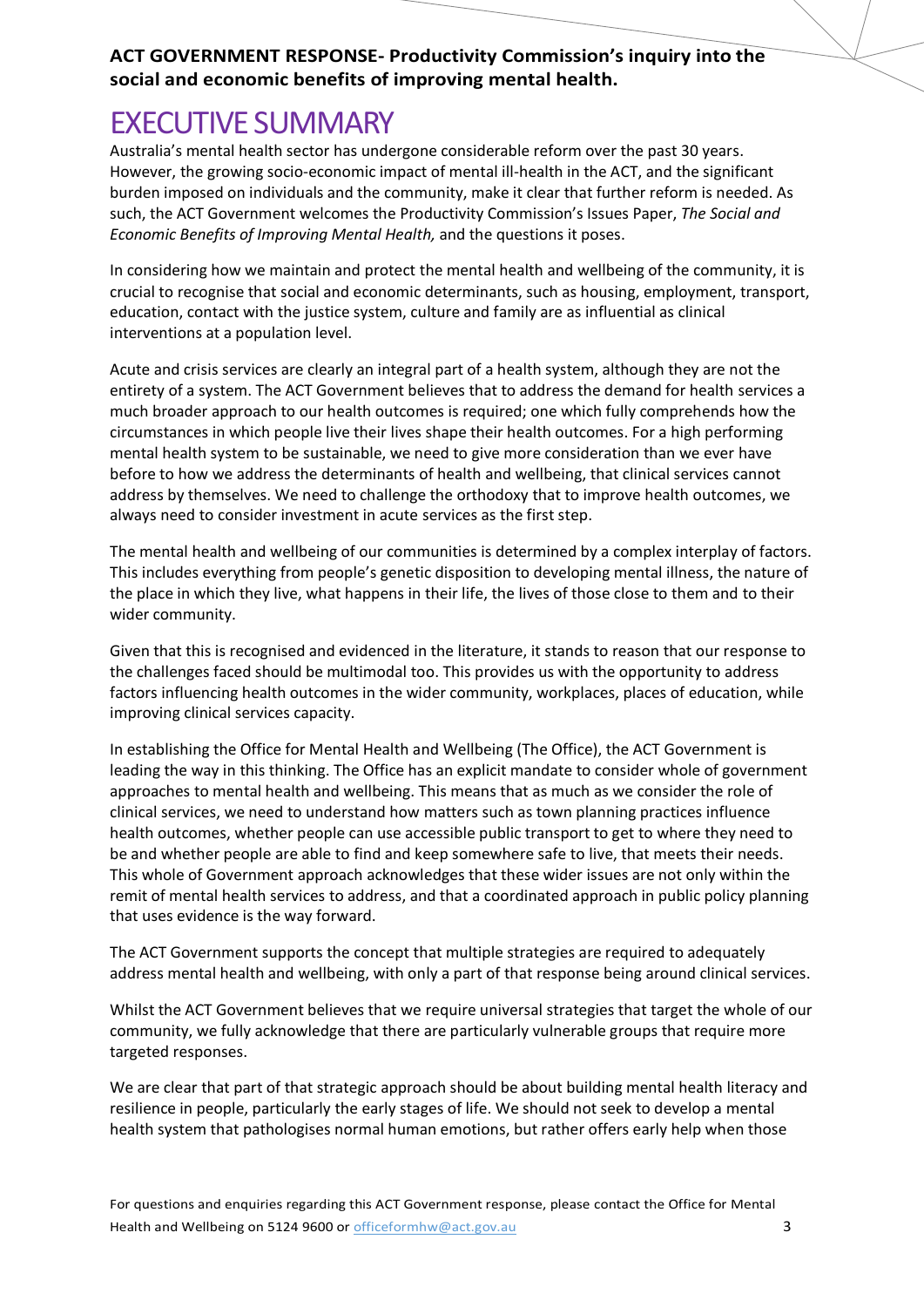emotional difficulties may lead to something more substantial. The philosophy of right care, right time and right place should drive all we do.

The ACT Government has made a recent commitment to develop its own wellbeing index, similar to developments in comparable countries, that seeks to understand more about how a place and our sense of place influences how people feel<sup>[1](#page-3-0)</sup>.

As part of this, the ACT Government is growing a mental health service system that is broader than clinical services, recognises how the circumstances in which people live their lives shape their health outcomes and seeks to positively influence those circumstances. It seeks to provide a well-integrated support structure that supports people to stay well and have access to the right services at the right time.

However, the ACT Government considers that the way we pay for health services, as distinct from what health services we pay for, also warrants thought. Like many parts of Australia and many other advanced healthcare systems, the ACT largely pays for healthcare through the Activity Based Funding (ABF) mechanism. The ACT Government would support an examination of how ABF could better provide the right incentives to foster different models of care.

The mental health service system needs to be seen in the broader context of those factors which influence our mental health and wellbeing. Mental health and wellbeing promotion, prevention, and early intervention are crucial elements of the continuum of care through to acute services, rehabilitation and recovery. This includes how we think about investment in education, housing, transport and justice and how it may lead to an improvement in overall wellbeing.

<span id="page-3-0"></span> <sup>1</sup> <https://www.canberratimes.com.au/politics/act/act-government-to-introduce-wellbeing-index-20190101-p50p39.html>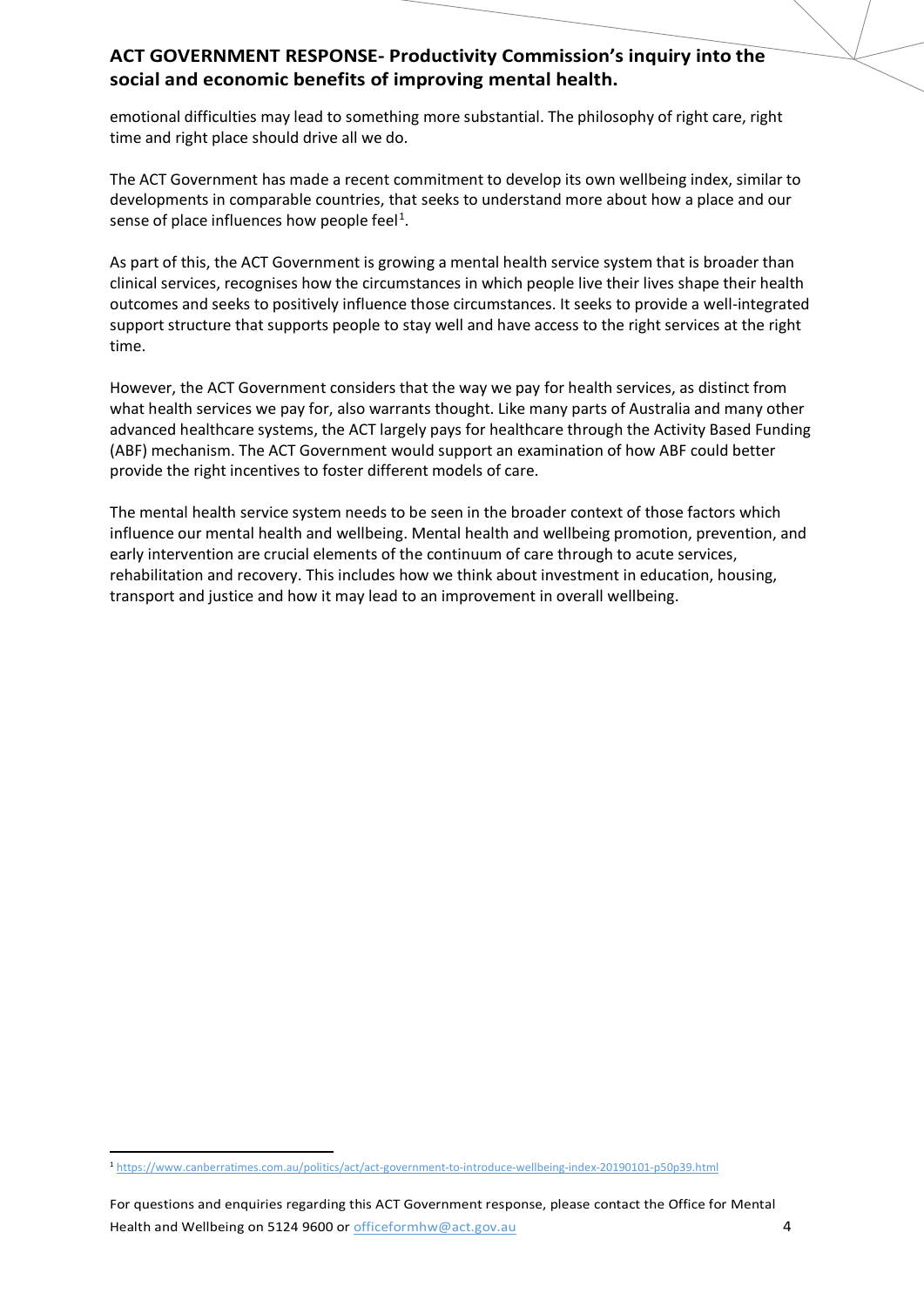## A MULTISECTORAL APPROACH TO MENTAL HEALTH

## **Creating a national whole-of-government approach to mental health**

<span id="page-4-5"></span>Mental health and well-being are influenced by a range of social, economic, political, cultural and ecological factors at the individual, familial, community and structural levels<sup>[2](#page-4-0),[3](#page-4-1),[4](#page-4-2)</sup>. This provides an opportunity for strategic policy, outside the traditional realms of health policy, that can promote positive mental health and well-being and prevent and alleviate mental illness.

Research has emphasised the relationship between social disadvantage, chronic exposure to stress and the subsequent impacts on mental health and well-being. A study based in New Zealand found that the level of high psychological distress among the most disadvantaged decile of the population was 24.3 per cent, compared to the average of 5.8 per cent across all deciles or of 0.8 per cent in the least disadvantaged decile<sup>[5](#page-4-3)</sup>. Importantly, evidence suggests that positive mental health and wellbeing are correlated with a reduced burden on acute and primary healthcare services and a reduction in reliance on social support systems<sup>4</sup>.

To achieve the best outcomes for mental health and wellbeing, it is imperative that we take a holistic approach to our community and the circumstances in which they live their lives. The complex interplay between these economic and social determinants, such as housing, family circumstances and access to employment, demands the prioritisation and integration of mental health and wellbeing strategies within all public policies across different sectors, agencies and community groups.

The ACT Government is committed to broadening the understanding of community mental health and well-being and, therefore, the target areas for policy and intervention. We further recognise that a concerted effort in improving mental health will require a paradigm shift whereby the goal is not only to reduce the incidence of mental illness, but to also promote mental well-being as a preventative and protective approach. In the ACT we understand that improved outcomes in health and well-being will strengthen our community, increase our productivity and allow the ACT economy to thrive. A national whole-of-government approach that recognises the social and economic determinants of mental health has the potential to improve underlying community mental health and provide opportunities for early intervention, reducing the overall impact of mental illness.

The Fifth National Mental Health and Suicide Prevention Plan (the 5<sup>th</sup> Plan), released in 2017, identifies the improved integration of mental health services as a key priority area<sup>[6](#page-4-4)</sup>. However, this centres around regional mental health system planning which, while undoubtedly important, does not recognise the need to adjust the course of mental health system planning to address the economic and social determinants of mental health. The ACT Government has sought to address this gap at the Territory level by establishing the Office for Mental Health and Wellbeing, which seeks to provide coordination across government directorates and the community to create a mentally healthy community. However, achieving effective change will require nationally led and coordinated positions and action.

For questions and enquiries regarding this ACT Government response, please contact the Office for Mental Health and Wellbeing on 5124 9600 or [officeformhw@act.gov.au](mailto:officeformhw@act.gov.au) 5

<span id="page-4-0"></span><sup>&</sup>lt;sup>2</sup> World Health Organization and Calouste Gulbenkian Foundation. Social determinants of mental health. Geneva, World Health Organization, 2014.

<sup>3</sup> Allen, J., Balfour, R., Bell, R. & Marmot, M. 2014, "Social determinants of mental health", *International Review of Psychiatry*, 26 (4).

<span id="page-4-2"></span><span id="page-4-1"></span><sup>4</sup> Welsh, J., Ford, L., Strazdins, L. & Friel, S. Addressing the social determinants of inequities in mental wellbeing of children and adolescents. Carlton South, VicHealth, 2015.

<span id="page-4-3"></span><sup>5</sup> Foulds J., Wells, J., Mulder, R. (2014). The association between material living standard and psychological distress. Results from a New Zealand population survey. *International Journal of Social Psychiatry* 60: 766-771.

<span id="page-4-4"></span><sup>6</sup> Department of Health, (2017). The Fifth National Mental Health and Suicide Prevention Plan, Canberra ACT.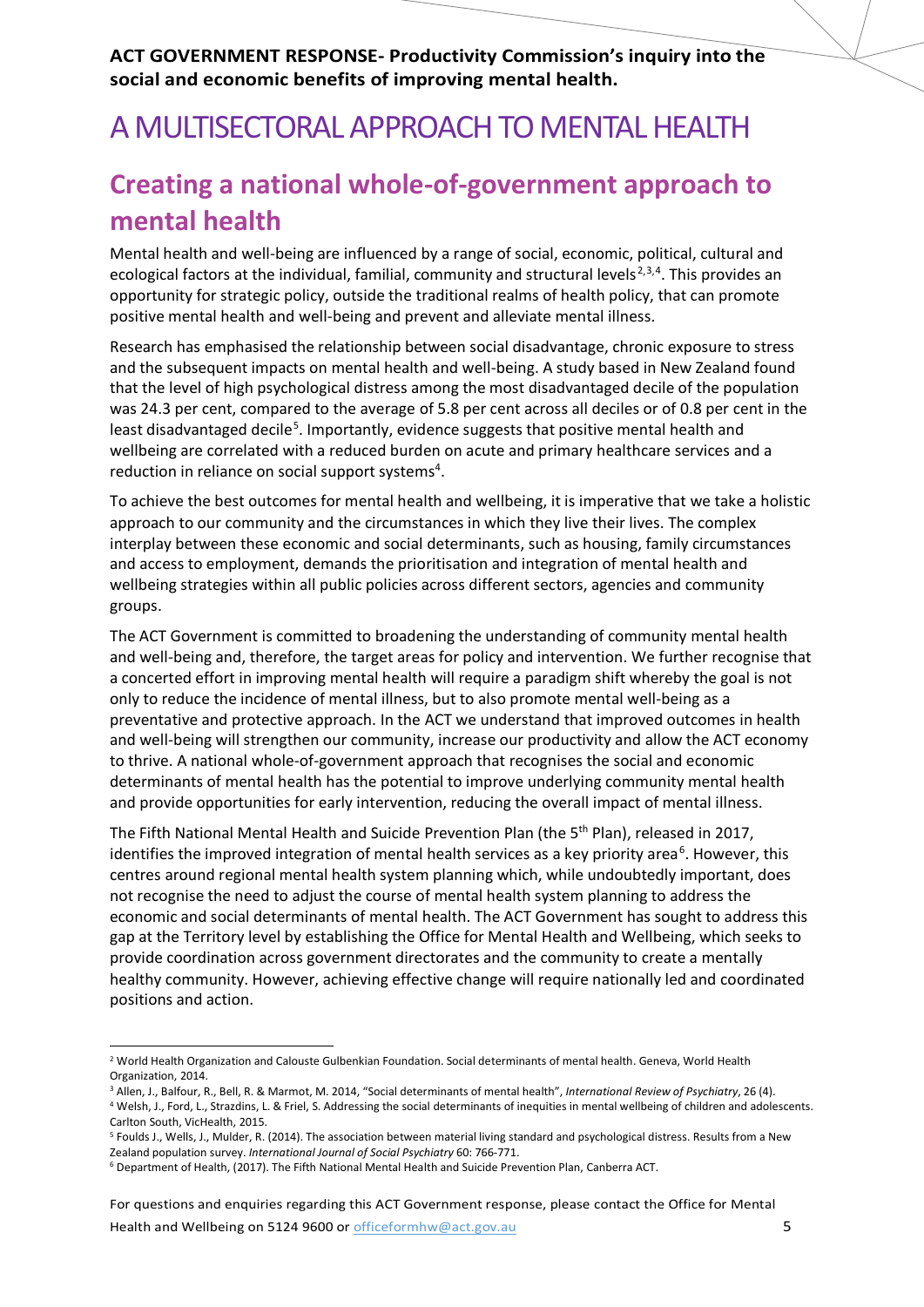### **Policy opportunities**

A coordinated national approach to creating a mentally healthy Australia will not only have social and economic benefits in the long-term, it will also reduce demand on the mental health care system and allow investments to be redirected to other areas of need. This, we believe, can only be achieved by national whole-of-government approaches that seek to address the social and economic determinants of mental health. This will support the ACT to continue its work in creating a mentally healthy ACT community.

#### Support policies that reduce social and economic disadvantage

Inequities in health outcomes are reflective of peoples experience of social disadvantage in society<sup>3,4,[7,](#page-5-0)[8](#page-5-1)</sup>. This presents a policy opportunity to foster positive mental health and well-being and improve mental health outcomes for those with existing mental illness, or at risk of developing mental illness. Policy action that will improve daily life, including increased access to meaningful employment, access to education, welfare and social support, better support for people within and exiting the justice system, access to quality healthcare, reducing the impacts of social disadvantage for minority groups, ensuring there is secure and affordable housing and a healthy ecological environment are all important areas for consideration $2,4$ .

#### Mental health in all policy

In recognising the potent nature of social and economic disadvantage on mental health there is need for all sectors to be held to account for mental health outcomes and for promoting mentally healthy communities<sup>[9](#page-5-2)</sup>. Currently the exclusive responsibility for mental health outcomes and increases in rates of suicide or mental illness seems to rest with clinical services and the healthcare system. Further to this, there is a channelling of funding towards clinical services, such as the numbers of doctors and nurses, and additional clinical research to understand and address the growing burden of mental illness. However, this clinical focus does not address the factors outside the traditional purview of health departments that are affecting people's mental health and wellbeing and driving them to crisis. This contradiction in priorities is clearly inadequate when considering the established relationship between social and economic conditions and mental health outcomes.

To improve overall mental health and wellbeing we therefore advocate for a national approach to consider mental health as a core consideration in all policies. Federal Government can take leadership in ensuring that mental health becomes a priority consideration in all policy areas, and that the impacts on mental health becomes a key indication in the monitoring and evaluation of these policies.

For questions and enquiries regarding this ACT Government response, please contact the Office for Mental Health and Wellbeing on 5124 9600 or [officeformhw@act.gov.au](mailto:officeformhw@act.gov.au) 6

<span id="page-5-0"></span> <sup>7</sup> McCallum, S.m., Batterham, P.J., Calear, A.L., Sunderland, M. & Carragher, N. 2018, "Reductions on quality of life and increased economic

<span id="page-5-1"></span>burden associated with mental disorders in an Australian adult sample", Australian Health Review, d.o.i:10.1071/AHI6276.<br><sup>8</sup> Jenkins R, Minoletti A. (2017). Chapter 4: Prioritizing health equity. Found in, Health in All Po (2017), Finland.

<span id="page-5-2"></span><sup>&</sup>lt;sup>9</sup> CSDH (2008). Closing the gap in a generation: health equity through action on the social determinants of health. Final Report of the Commission on Social Determinants of Health. Geneva, World Health Organisation.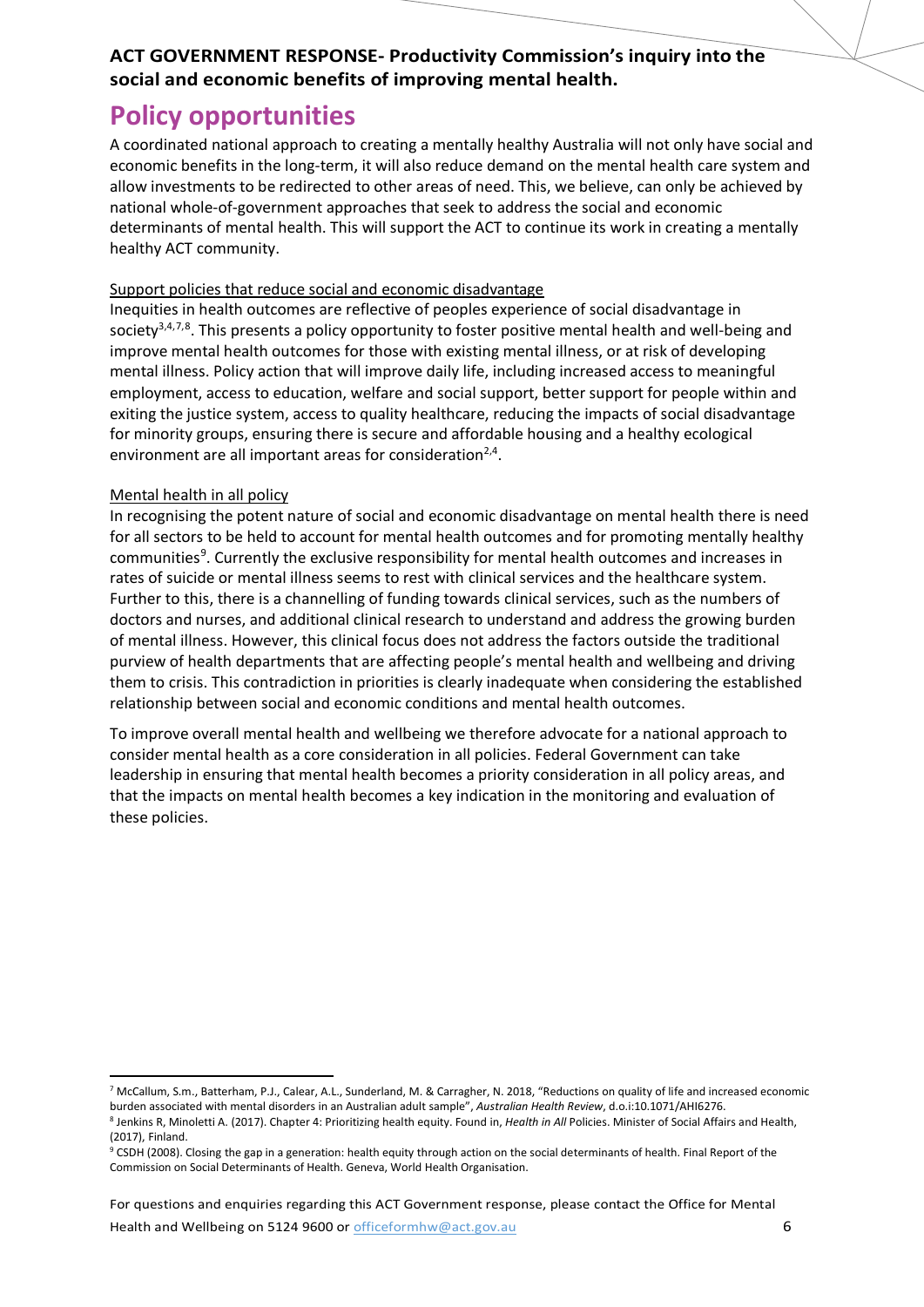## MENTAL HEALTH IN THE ACT

The ACT, like many other jurisdictions, is experiencing growing demand for mental health services. In responding to these challenges, the ACT Government is committed to achieving a stronger, more integrated and more effective approach to mental health. In November 2016, the ACT Government appointed the ACT's first Minister for Mental Health, in a clear statement recognising the importance of mental health.

In June 2018, the Office for Mental Health and Wellbeing (the Office) was established in the ACT to drive better coordination and integration across mental health services, provide system wideoversight, drive opportunities for quality improvements and create a more person-centred approach to mental health and well-being in the ACT. A key element of the Office's approach is raising awareness of the various social and economic determinants that impact the mental health of the ACT community and ensuring whole of government commitment to address these determinants.

The Office will act as a catalyst for change to capitalise on opportunities to improve the mental health and wellbeing of all Canberrans and to provide meaningful action and reporting. The ACT Government established the Office in recognition of the current complex layering of mental health support across non-government, private practice, clinical, non-clinical, and funding from two levels of government as well as private funding, which inherently poses significant barriers to such reform. The Office is building a long-term whole of government strategic approach that aims to reduce the development of mental disorder and to ensure that people experiencing poor mental health can access the most appropriate support at the right place and right time.

According to current data, mental illness affects around one in five Australians every year, equating to around 76,000 ACT residents. Of this population, around 11,000 ACT residents are likely to have an anxiety disorder, 5000 an affective disorder and 4000 a substance use disorder (noting people may have more than one illness in a 12-month period)<sup>[10](#page-6-0)</sup>. The statistics below, taken from the ACT Chief Health Officer's Report 2018, highlight some of the challenges faced by our community<sup>[11](#page-6-1)</sup>:

- mental illness is a leading cause of chronic disease in the ACT;
- anxiety disorders contribute to 5.1 per cent of the burden of disease;
- depressive disorders contribute to 2.7 per cent of the burden of disease;
- younger Canberrans (18-24 years) are the most likely cohort to experience psychological distress;
- women report significantly poorer emotional health than males in both the 20s and 40s age cohorts;
- 76 per cent of self-harm hospitalisations in 2015-16 were female;
- almost 50 per cent of self-harm hospitalisations in 2015-16 were young Canberrans aged 10 to 24 years;
- in 2015, the suicide rate for ACT men was more than three times higher than that of females; and
- 58 people died by suicide in the ACT in 2017.

When considering these statistics, it is important to note that the level of distress in the Aboriginal and Torres Strait Islander population of the ACT presents a different profile with a higher level of need for that group of people. According to the *Primary Health Network Core and Mental Health Needs Assessment Reporting Template (15 November 2017)[12](#page-6-2)*:

<span id="page-6-0"></span><sup>&</sup>lt;sup>10</sup> Mental Health Services in Australia, Australian Institute of Health and Wellbeing. Retrieved from:

[https://www.aihw.gov.au/reports/mental-health-services/mental-health-services-in-australia/report-contents/summary/prevalence-and](https://www.aihw.gov.au/reports/mental-health-services/mental-health-services-in-australia/report-contents/summary/prevalence-and-policies)[policies](https://www.aihw.gov.au/reports/mental-health-services/mental-health-services-in-australia/report-contents/summary/prevalence-and-policies)

<span id="page-6-2"></span><span id="page-6-1"></span><sup>&</sup>lt;sup>11</sup> ACT Health. (2018). Healthy Canberra: Australian Capital Territory Chief Health Officer's Report 2018. Canberra: ACT Government. <sup>12</sup> *Primary Health Network Core and Mental Health Needs Assessment Reporting Template, 15 November 2017*. Retrieved from: <https://www.chnact.org.au/sites/default/files/ACT-PHN-Core-and-Mental-Health-Needs-Assessment-reporting-template.pdf>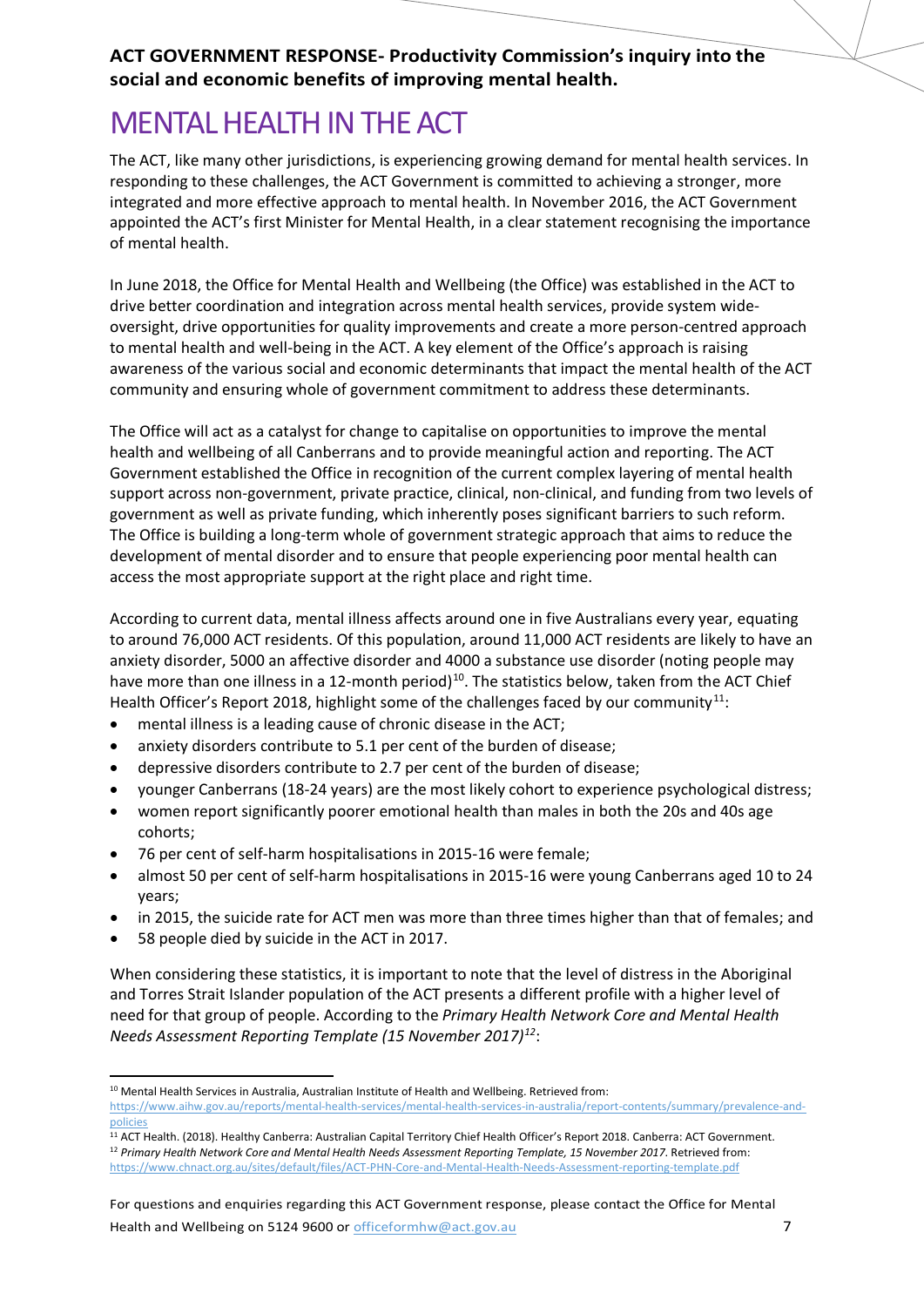- almost one third of Aboriginal and Torres Strait Islander people over 18 years reported having high to very high levels of psychological distress. This percentage is 3.4 times higher than that experienced by non-Indigenous people in the ACT;
- the ACT rate of hospitalisation for mental illness in Aboriginal and Torres Strait Islander people is 23 per 1000 population. This is 2.3 times higher than for the non-Indigenous population; and
- Aboriginal and Torres Strait Islander people access community mental health services at a rate of 1711 contacts per 1000 population. This is 2.6 times higher than for the non-Indigenous ACT community.

## **Mental Health Services in the ACT**

Most of the mental health care funded in the ACT is a shared responsibility between the Capital Health Network (CHN), which is the ACT's Primary Health Network (PHN), Canberra Health Services (CHS) and the ACT Health Directorate (ACT Health). The Commonwealth Government also makes significant investment into mental health service provision in the ACT, particularly as a funder of the Medicare Benefits Schedule (MBS) that people will utilise to access care. CHS provides clinical mental health services, which are complemented by ACT Health funded mental health programs provided by non-government organisations. The ACT Government's significant investment in community organisations is one of the highest in the country  $^{13}$  $^{13}$  $^{13}$ . The importance of this investment is supported by the National Mental Health Commission's *Contributing Lives, Thriving Communities – Report of the National Review of Mental Health Programmes and Services,* which recommends shifting funding priorities, from hospitals and income support, to community and primary health care services<sup>[14](#page-7-1)</sup>. The benefit of this shift in investment lies in the potential prevention and/or reduction of acute inpatient admissions if the person is well supported in their community. This offers opportunities for greater service diversification, but also challenges for systemic integration.

<span id="page-7-2"></span>Recent mental health reforms at the Commonwealth Government level, including the 5th Plan, emphasise the need to develop regional or local approaches to mental health service design, working closely with service users and providers. In most cases, this arrangement relies on cooperation between PHNs working with multiple local health districts. Canberra offers a unique opportunity because there is only one PHN covering a small geographical area with simple and efficient communication lines between the CHN, the ACT Government and the local sector as key funders and mental health service providers.

In 2018 the CHN, ACT Health and CHS began working together, along with other ACT mental health stakeholders, including consumers, carers, community organisations and researchers, to develop an ACT Mental Health and Suicide Prevention Plan (the ACT MH &SP Plan) that works for the whole community. The new ACT MH & SP Plan will guide the identification of priorities, planning and activity in Mental Health and Suicide Prevention services over coming years. Its development provides an opportunity for the CHN and ACT Health to work in partnership to identify and respond to areas of need in a coordinated and integrated way. Under the 5<sup>th</sup> Plan, the ACT Government is committed to finalising a joint ACT Plan by 2020.

Concurrently, ACT Health has been developing a territory-wide services framework to be supported by a range of Service Specialty Plans (SSPs). The SSPs will sit under a broader strategic framework and address different areas of health, including mental health, explaining how each service intends to meet the needs identified in the broader framework. ACT Health has also been working on the ACT Health Strategic Framework for Mental Health and Suicide Prevention, which provides information about the service landscape, a gap analysis, and ACT Health priorities and activities

For questions and enquiries regarding this ACT Government response, please contact the Office for Mental Health and Wellbeing on 5124 9600 or [officeformhw@act.gov.au](mailto:officeformhw@act.gov.au) 8

<span id="page-7-1"></span><span id="page-7-0"></span> <sup>13</sup> *Report on Government Services 2018*, *Part E, Chapter 13 – Mental Health Management*. Retrieved from: https://www.pc.gov.au/research/ongoing/report-on-government-services/2018/health/mental-health-management <sup>14</sup> NMHC (2014) The National Review of Mental Health Programmes and Services. Sydney: NMHC.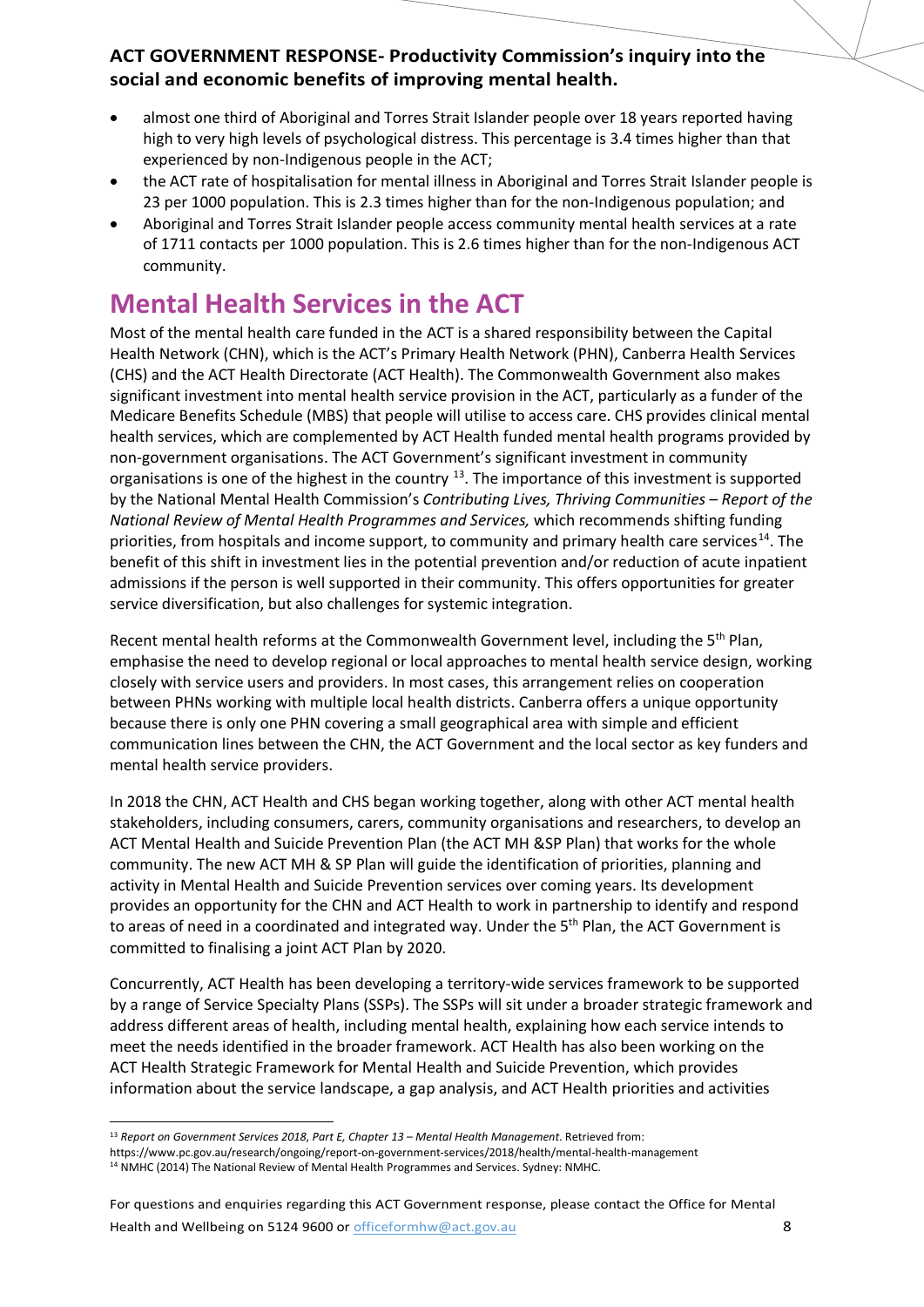identified against the 5<sup>th</sup> Plan. This sets out Canberra's mental health service needs and key gaps into the future, which in-turn informs other planning, for example the CHN's commissioning activities.

## **Supporting a stronger mental health workforce**

The performance of any healthcare system depends on its workforce. However, building and maintaining a qualified mental health workforce is a key challenge to overcome. The NMHC have identified a multidisciplinary mental health workforce as one that consists of mental health nurses, general practitioners, psychiatrists, pharmacists, psychologists and allied health professionals, Aboriginal health workers, peer workers and health educators $^{15}$  $^{15}$  $^{15}$ .

All mental health workforces around the world have a strong focus on counteracting high staff turnover. This turnover can have its roots in the high workloads of mental health staff, which can lead to stress and burnout, but also difficulties with career path and in the limited time and opportunities available for training.

However, the age of the current mental health workforce is also of particular importance. For example, according to the 2019 Report on Government Services, 19 percent of employed psychiatrists in Australia are over the age of 65. In addition, 32.7 percent of mental health nurses are over the age of 55<sup>16</sup>. These statistics have worrying implications for the future stability of the workforce.

These issues have significant implications for the mental health outcomes for people accessing services as health service employees who are stressed, overworked and under supported are more likely to make errors and be less motivated to respond to individual client needs. Additionally, high turnover can lead to losses of organisational knowledge, disruption to continuity of care and interrupt the implementation of evidence-based practices and policies $17$ .

Consequently, it is imperative to work to attract and retain mental health employees. This is obviously a large area with many decisions to be made about different types of healthcare workers. We have, while not being exhaustive, summarised some of the key areas and made recommendations for general strategies supporting the mental health workforce below.

#### **Recruitment and Supply Strategies**

It is not uncommon for Local Hospital Networks (LHNs) to have the funding available to increase their mental health workforce but not be able to attract employees. In fact, the recruitment of mental health employees is a difficult issue to coordinate for many LHNs because they are, in essence, in competition with each other to secure recruitment from the same pools of, often limited, potential employees.

<span id="page-8-4"></span>This is a complex space, with a 2017 review of available national policies in Australia finding that there were 17 national, state and territory documents that related to mental health workforce<sup>18</sup>. Currently, the primary policy document concerned with this is the National Mental Health Workforce Strategy 2011 (Workforce Strategy), although elements of this document are out of date since the development of the 5<sup>th</sup> Plan and the transfer of the role of Health Workforce Australia to the Department of Health. It is unclear how this Strategy is reported on and what the outcomes of activities have been.

For questions and enquiries regarding this ACT Government response, please contact the Office for Mental Health and Wellbeing on 5124 9600 or [officeformhw@act.gov.au](mailto:officeformhw@act.gov.au) 9

 <sup>15</sup> NMHC (2018). Monitoring Mental Health and Suicide Prevention Reform: National Report 2018. Sydney.

<span id="page-8-2"></span><span id="page-8-1"></span><span id="page-8-0"></span><sup>16</sup> Productivity Commission, *Mental Health Management tables*, Report on Government Services 2019.

<sup>&</sup>lt;sup>17</sup> Scanlan J, Meredith P and Poulsen A. (20130) Enhancing retention of occupational therapists working in mental health: Relationships

<span id="page-8-3"></span>between wellbeing at work and turnover intention. Australian Occupational Therapy, 60, 395-403.<br><sup>18</sup> Roberts R and Maylea C. (2017). Australian mental health workforce: State and national policy imperatives and implication workforce development, in *18th International Mental Health Conference*, Gold Coast, 21-23 August 2017, pp. 49-61.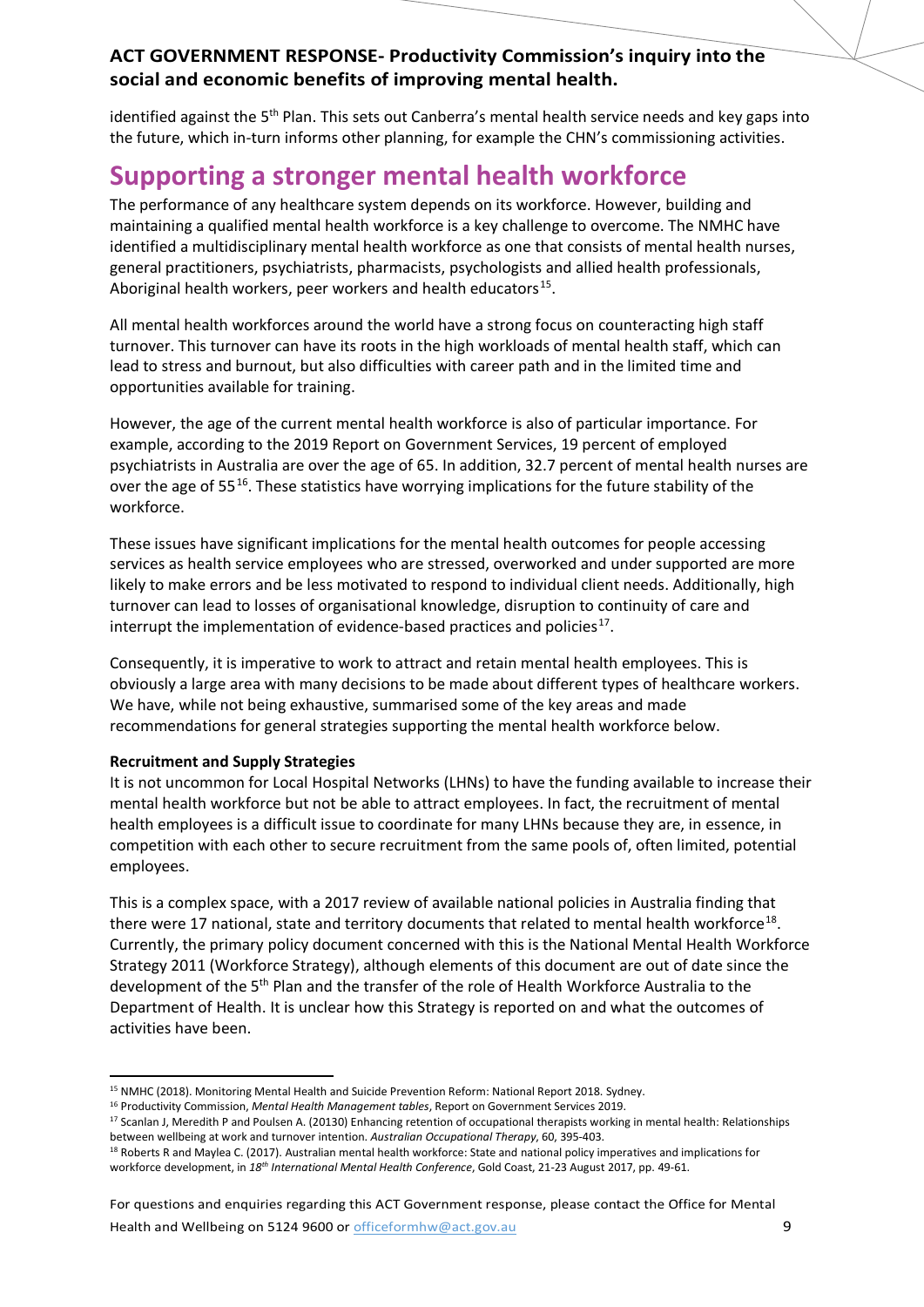In the interests of simplifying the framework surrounding the mental health workforce in Australia and of helping to coordinate action, we suggest that, where possible, the commitments and strategies of these policies are collated into a single policy document. This document should emphasise many of the long-term actions that are outlined in these strategies but will also need to have an increased focus on some of the short-term strategies that increase the supply to the mental health workforce.

An example of this could include national recruitment campaigns, which are more effective than local campaigns. This is an approach that is currently being taken by the NHS in England<sup>[19](#page-9-0)</sup>. These campaigns could include the promotion of qualifications related to the mental health workforce, such as nursing or psychiatry subspecialties, through subsidised unit costs or increasing the availability of grants. This would be particularly beneficial strategies for regional universities.

#### **Retention**

There are a number of reasons that people who work in mental health may become dissatisfied with, or seek a change in, their work. To reduce turnover, strategies are required to keep people happier in their workplace.

Training is a key consideration for staff development and retention in many of the national policy documents regarding the mental health workforce. While many of these documents emphasise training for the clinical workforce and clinical skills, it has been identified that the training opportunities for leadership positions and for the carer and peer workforces are virtually absent in these frameworks<sup>18</sup>. These are training opportunities that seem critical for implementing the reforms and creating cultural change.

Training programs need to be developed for these groups and afforded the same level of monitoring, and accreditation that other training opportunities are developed under. The development of these programs will need to be made in cooperation with the relevant stakeholder bodies where appropriate, particularly for the carer and peer workforces, such as the National Mental Health Consumer and Carer Forum.

In addition to training opportunities, we also know that workplace violence in mental health settings is a significant issue affecting staff and their ability and willingness to do their work. A key action should be to adopt safer workplace policies and initiatives. This would not only help retention rates of current staff but would also help to make working in mental health a more attractive proposal<sup>20</sup>.

### **Suicide prevention in the ACT**

Suicide prevention is a key priority for the Minister for Mental Health and the Office. A significant component of this commitment is the implementation of the LifeSpan Integrated Suicide Prevention Framework in the ACT (in partnership with Black Dog Institute (BDI)). LifeSpan seeks to build a safety net for the community by connecting and coordinating suicide prevention interventions and programs, building the capacity of the community to better support people in their community.

According to research conducted by BDI, the implementation of LifeSpan<sup>[21](#page-9-2)</sup> in the ACT could lead to a reduction of up to 20 per cent in suicide deaths and 30 per cent in suicide attempts. This will potentially lead to significant savings in terms of the economic cost of suicide and non-fatal suicidal

<span id="page-9-1"></span><span id="page-9-0"></span><sup>20</sup> Tonso M, Prematunga R, Norris S *et al*. (2016). Workplace violence in mental health: a Victorian mental health workforce survey. *International Journal of Mental Health Nursing*, 25(5).

<span id="page-9-2"></span><sup>21</sup> <https://www.blackdoginstitute.org.au/research/lifespan>

For questions and enquiries regarding this ACT Government response, please contact the Office for Mental Health and Wellbeing on 5124 9600 or [officeformhw@act.gov.au](mailto:officeformhw@act.gov.au) 10

 <sup>19</sup> National Health Service (NHS). *The NHS Long Term Plan*, 2019, United Kingdom.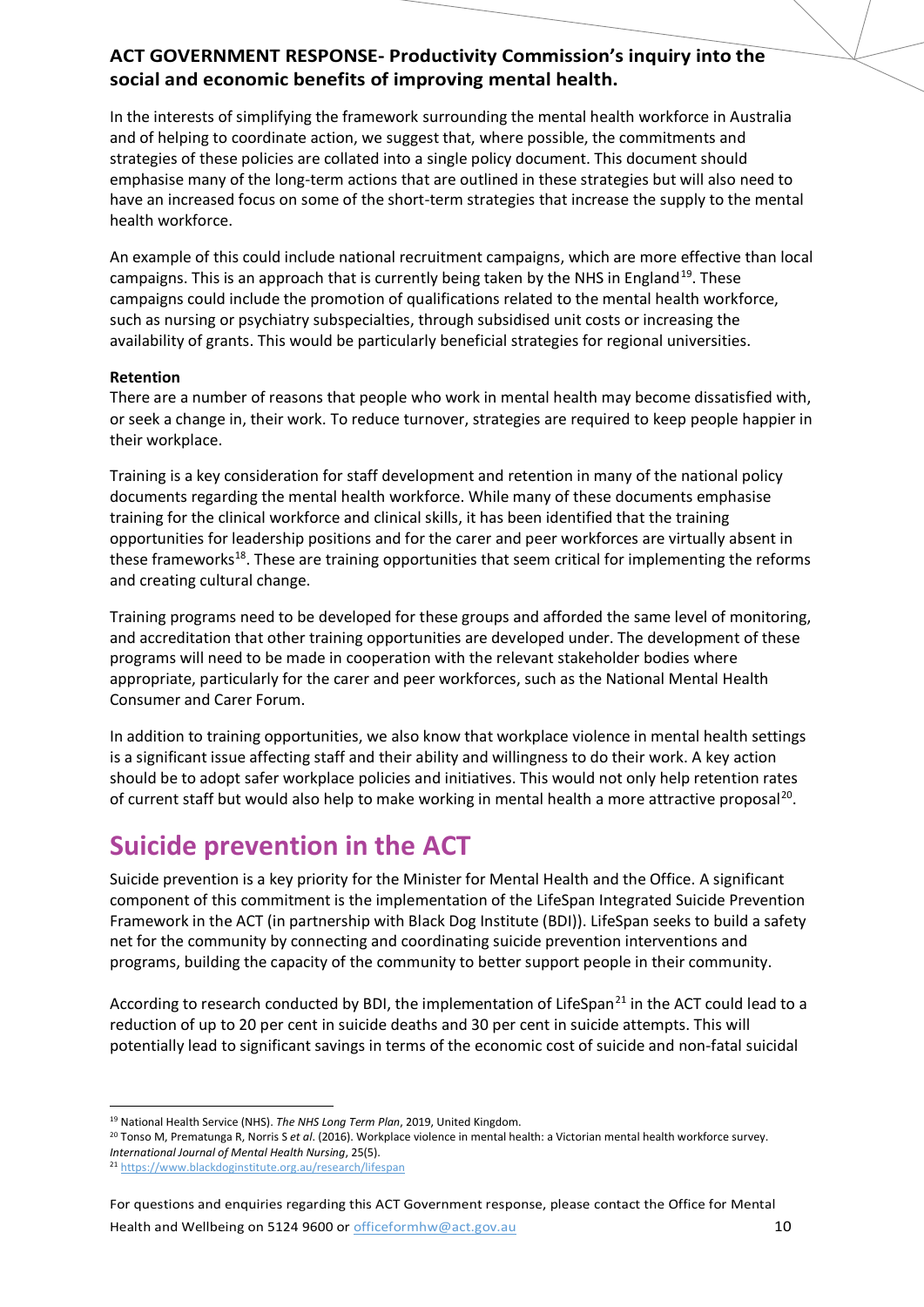behaviour. LifeSpan in the ACT includes a designated indigenous position to work with local communities and health and wellbeing service providers.

One of the nine pillars of LifeSpan is addressing suicidality crisis care and aftercare. In the ACT, The Way Back Service is delivered by Woden Community Service through Beyond Blue and ACT Health. Evidence from BDI indicates that aftercare services, like The Way Back Service, following a suicide attempt can have a significant impact on reducing further suicide attempts. Evidence from BDI indicates that aftercare and crisis care services such as The Way Back Service may reduce suicide attempts by up to 19.8 per cent. This not only benefits the communities affected, but also equates to economic savings through the reduction in acute presentations and supporting people in the community. In addition, the report produced jointly by Mental Health Australia and KPMG estimates that community-based assertive outreach for individuals who have attempted suicide, such as The Way Back Support Service, has a long-term return of 1.8 times the original investment<sup>[22](#page-10-1)</sup>.

Suicide rates in Australia have not declined over the past decade, with recent statistics indicating they are on the rise. According to the latest Australian Bureau of Statistics data, there were 3,128 deaths from suicide across Australia in 2017 which was the highest suicide rate in the past 10 years. For every suicide death, as many as 25 people will attempt suicide.

Currently, the economic cost of suicide and non-fatal suicidal behaviour in Australia is estimated to be \$6.73 billion<sup>[23](#page-10-2)</sup>. For example, in 2014 within the Australian workforce 903 workers died by suicide; 2,303 workers harmed themselves resulting in full incapacity; and 11,242 workers harmed themselves resulting in a short absence from work. In 2017, 165 Aboriginal and Torres Strait Islander persons died as a result of suicide, with a standardised death rate of 25.5 deaths per 100,000 persons<sup>24</sup>. Further, in 2017, suicide remained the leading cause of death for both Aboriginal and Torres Strait Islander and Non-Indigenous children and young people, accounting for 40% of all Indigenous child deaths<sup>24</sup>.

<span id="page-10-0"></span>Three quarters of people who die by suicide are male. The highest percentage of deaths occurs in the mid-life period, the 30-49 years age group, accounting for 42 per cent of the sample (National Coronial Information System). In the ACT in 2015, the suicide rate for males was more than three times higher than that for females with 16.4 deaths by suicide per 100,000 males and 5.2 deaths by suicide per 100,000 females $^{25}$  $^{25}$  $^{25}$ .

## **Psychosocial Support and the National Disability Insurance Scheme (NDIS)**

The ACT Government is pleased to see that the NDIS has responded to concerns raised since full scheme implementation, with the development of a Complex Pathway that is designed to assist people with multiple and complex barriers to access, the need for active support coordination and/or complex support needs. In addition, the Psychosocial Disability Stream has been designed to develop the understanding and skill of NDIA staff working with people with psychosocial support needs on their access requests and plan development and reviews. These NDIA initiatives will be gradually

For questions and enquiries regarding this ACT Government response, please contact the Office for Mental Health and Wellbeing on 5124 9600 or [officeformhw@act.gov.au](mailto:officeformhw@act.gov.au) 11

<span id="page-10-1"></span> <sup>22</sup> <https://mhaustralia.org/publication/investing-save-kpmg-and-mental-health-australia-report-may-2018>

<span id="page-10-2"></span><sup>&</sup>lt;sup>23</sup> Kinchin, I and Doran, C.M: The Economic Cost of Suicide and Non-Fatal Suicide Behaviour in the Australian Workforce and the Potential Impact of a Workplace Suicide Prevention Strategy. Int. J. Environ. Res. Public Health 2017, 14, 347; doi:10.3390/ijerph14040347 www.mdpi.com/journal/ijerph

<span id="page-10-3"></span><sup>2</sup>[4http://www.abs.gov.au/ausstats/abs@.nsf/Lookup/by%20Subject/3303.0~2017~Main%20Features~Intentional%20self](http://www.abs.gov.au/ausstats/abs@.nsf/Lookup/by%20Subject/3303.0%7E2017%7EMain%20Features%7EIntentional%20self-harm%20in%20Aboriginal%20and%20Torres%20Strait%20Islander%20people%7E10)[harm%20in%20Aboriginal%20and%20Torres%20Strait%20Islander%20people~10](http://www.abs.gov.au/ausstats/abs@.nsf/Lookup/by%20Subject/3303.0%7E2017%7EMain%20Features%7EIntentional%20self-harm%20in%20Aboriginal%20and%20Torres%20Strait%20Islander%20people%7E10)

<span id="page-10-4"></span><sup>25</sup> ACT Health. (2018). Healthy Canberra: Australian Capital Territory Chief Health Officer's Report 2018. Canberra: ACT Government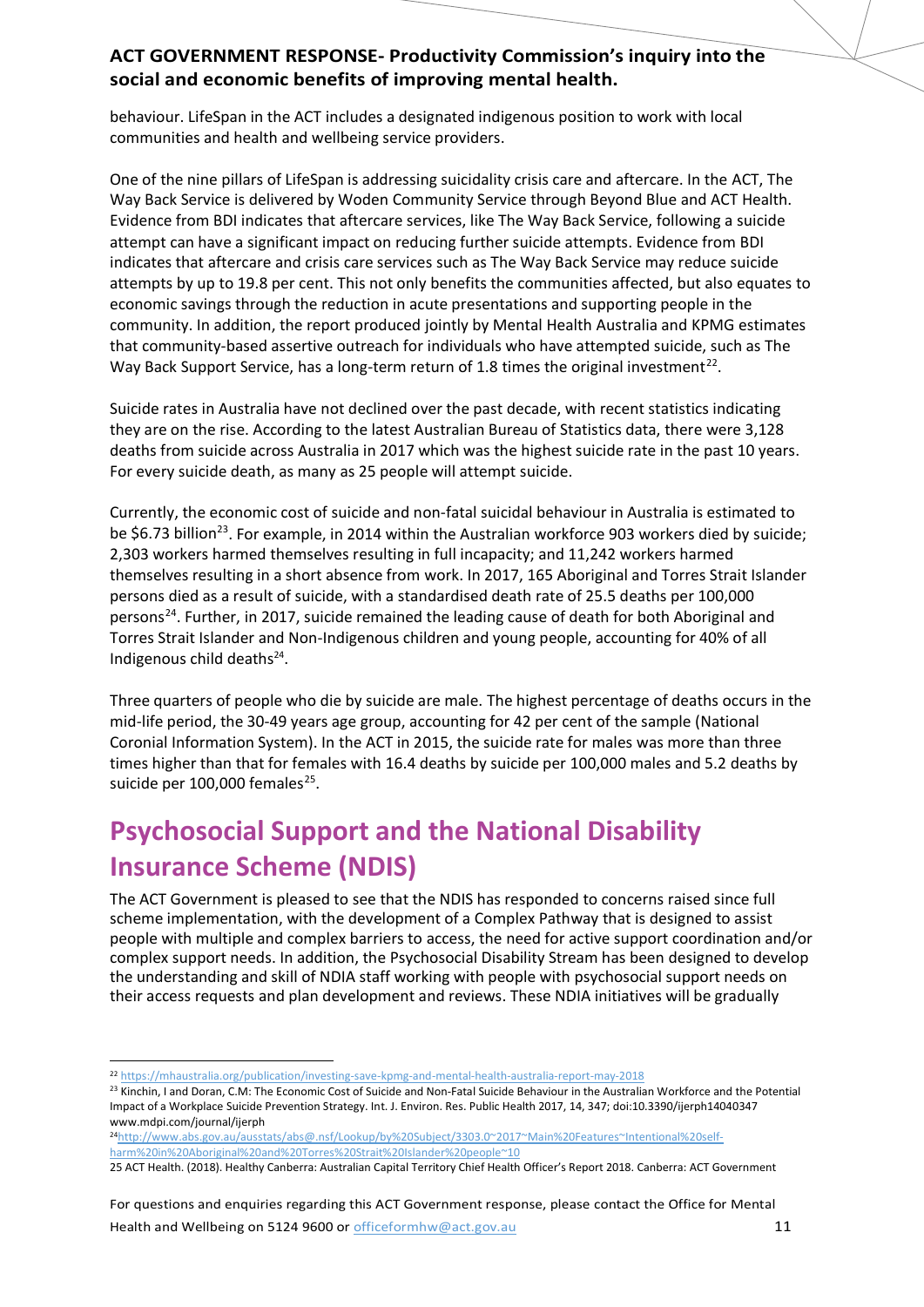implemented and will provide opportunities to address a number of issues that have been identified by jurisdictions.

Psychosocial disability support for people who are not eligible for a NDIS funded individual support plan is an area of work that has recently taken greater focus. The Mental Health NDIS Sub-Senior Officials Working Group is mapping services that have been retained or established since the transition to the NDIS that provide support services to this group. This will identify gaps and opportunities across jurisdictions.

The Psychosocial Support Measure Bilateral Agreement has allowed ACT agencies to take a collaborative approach to the commissioning of services. ACT Health and the CHN have partnered with other key agencies to assess funding bids that will address gaps in current services and align with priorities of the  $5<sup>th</sup>$  Plan. Two new programs have been commissioned as a result of this measure.

The NDIS has been a major paradigm shift for the ACT's health system and particularly community sector provider organisations. The ACT was a trial site for the NDIS and agreed to implement a phased approach over two years to open the scheme up to all eligible ACT residents. Considerable work was done through the NDIS Taskforce to develop partnerships and protocols that would optimise access to the scheme for people in need of disability support, including psychosocial support.

Despite the work done with individuals and organisations to help them adapt to this new approach, significant challenges were faced by people receiving psychosocial support and the mental health service system, especially community organisations, who had been involved in previously providing psychosocial and recovery-oriented support programs under a block funding model.

When the NDIS was introduced nationally in 2016, much of the innovative work that had been implemented by the ACT Taskforce, in partnership with services, was transitioned to a national approach. ACT Government has received consistent feedback to indicate that the challenges faced in the ACT include:

- There are barriers to accessing the NDIS and there is a perception of a lack of flexibility of the NDIS to reach out to people with complex disability in need of supports. Difficulties have also been experienced with planning and reviews, as well as process related delays.
- There is a perception of a lack of expertise in the NDIA, demonstrating inadequate understanding of psychosocial disability, including the importance of collaboration with the individual and their key supports; greater understanding of the impact of psychosocial disability and the adequacy of plans, funding and what the impact of inadequate plans might mean for individuals.
- The pricing structure for disability support services has a significant impact on the sustainability, quality and effectiveness of providers of psychosocial supports, and is a major issue. The introduction of the NDIS brings with it a philosophical move towards a more market-based approach to paying for disability support. However, in true markets price points are established by market forces and the users of given goods or services decide as to whether a particular price is appropriate. The NDIS is a quasi-market, where providers do not set their price points; those price points are set by a central regulator. The ACT Government has received significant advocacy from the local NGO services provider market to indicate that the price points currently in place are not enough to provide a quality service.
- There are philosophical tensions between the language of permanent disability in the NDIS and the concept of mental health recovery. It remains a moot point as to whether sufficient progress has been made in translating a disability support model to ensure practices that are empowering and promote recovery. This has a peculiar incentive where people may be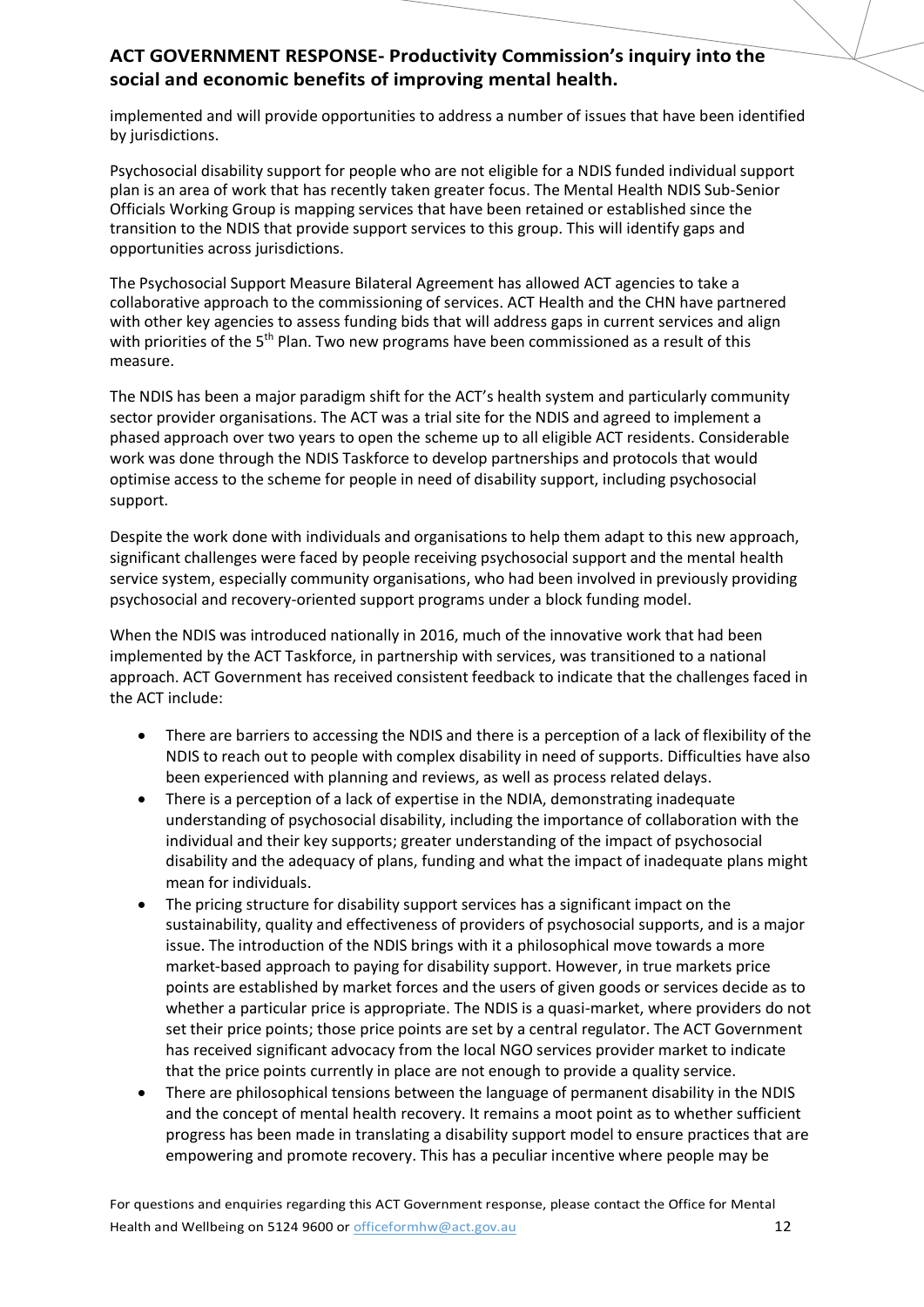'punished' for their condition improving, by packages being stripped back. This model does not really respect the episodic nature of mental illness.

- There are difficulties in finding suitable accommodation for people where their NDIS package can be implemented. A more defined role for the NDIS is needed around access to accommodation and the transition to accommodation.
- The need to build in support coordination including funding for services to assist people in the period leading up to their engagement with the NDIS.
- Concerns remain regarding psychosocial support services and programs for people who are not eligible for the NDIS, including information linkages and capacity building and implementation of the Bilateral Psychosocial Support Measure; and the loss of social support programs, especially group programs, with open access since the rollout of the NDIS.<sup>[26](#page-12-0)[27](#page-12-1)[28](#page-12-2)</sup>

Since 2014, the ACT mental health community service landscape has been through dramatic changes. The ACT Government has received advocacy that indicates that gaps exist in the new landscape and peoples' experience of the NDIS ranges from positively life changing to inadequate. State, Territory and Commonwealth governments have committed to addressing the challenges identified and working groups have been created to progress some of this work. The ACT Government has taken the lead on work to improve the interface between the NDIS and mainstream mental health and is able to incorporate some of the lessons from the ACT trial.

The NDIS has an important role to ensure people in need of psychosocial supports, due to a mental illness, can participate meaningfully in their home life, leisure, study and work. For a small percentage of people this will take the form of individual support packages, but across the spectrum of mental health issues the NDIS, Commonwealth and jurisdictions need to ensure that adequate pathways exist that will allow all people that experience mental health issues to live a contributing life. The benefits of getting the mix of NDIS and other mental health support programs right includes the promotion of individual wellbeing, preventing relapse and reducing reliance on clinical mental health services with greater inclusion and participation across the community. It is not only important in terms of participation and productivity but is a powerful factor in a person's mental health recovery.

## **Community perspectives on improving mental health and wellbeing**

The Office, ACT Health and CHS are working closely with the community sector in the ACT. The Office is consistently working with peak mental health non-government organisations to hold sector-wide workshops on the future for mental health and wellbeing in the ACT. The workshops identified some of the key elements essential to optimise the mental health and wellbeing of all people in the ACT. These include:

- a strong focus on prevention and early support within a compassionate and accepting community.
- support to access and maintain stable housing, social participation, and employment in mentally health workplaces.

For questions and enquiries regarding this ACT Government response, please contact the Office for Mental Health and Wellbeing on 5124 9600 or [officeformhw@act.gov.au](mailto:officeformhw@act.gov.au) 13

<span id="page-12-1"></span><span id="page-12-0"></span> <sup>26</sup> Mental Health Community Coalition ACT (2018) When the NDIS came to the ACT: A story of Hope and Disruption in the Mental Health Sector, Canberra, ACT, Australia. <https://mhccact.org.au/wp-content/uploads/2018/06/FINAL-NDISreport-WebVersion-18June18.pdf> 27 Smith-Merry, J, N. Hancock, A. Bresnan, I. Yen, J. Gilroy, G. Llewellyn (2018) Mind the Gap: The National Disability Insurance Scheme and psychosocial disability. Final Report: Stakeholder identified gaps and solutions. University of Sydney: Lidcombe. <http://sydney.edu.au/health-sciences/documents/mind-the-gap.pdf>

<span id="page-12-2"></span><sup>28</sup> Furst, M.A., Salinas-Perez, J.A., Salvador Carulla, L., (2018)Organisational impact of the National Disability Insurance Scheme transition on mental health care providers: the experience in the Australian Capital Territory, Australian Psychiatry, Vol 26(6) 590-594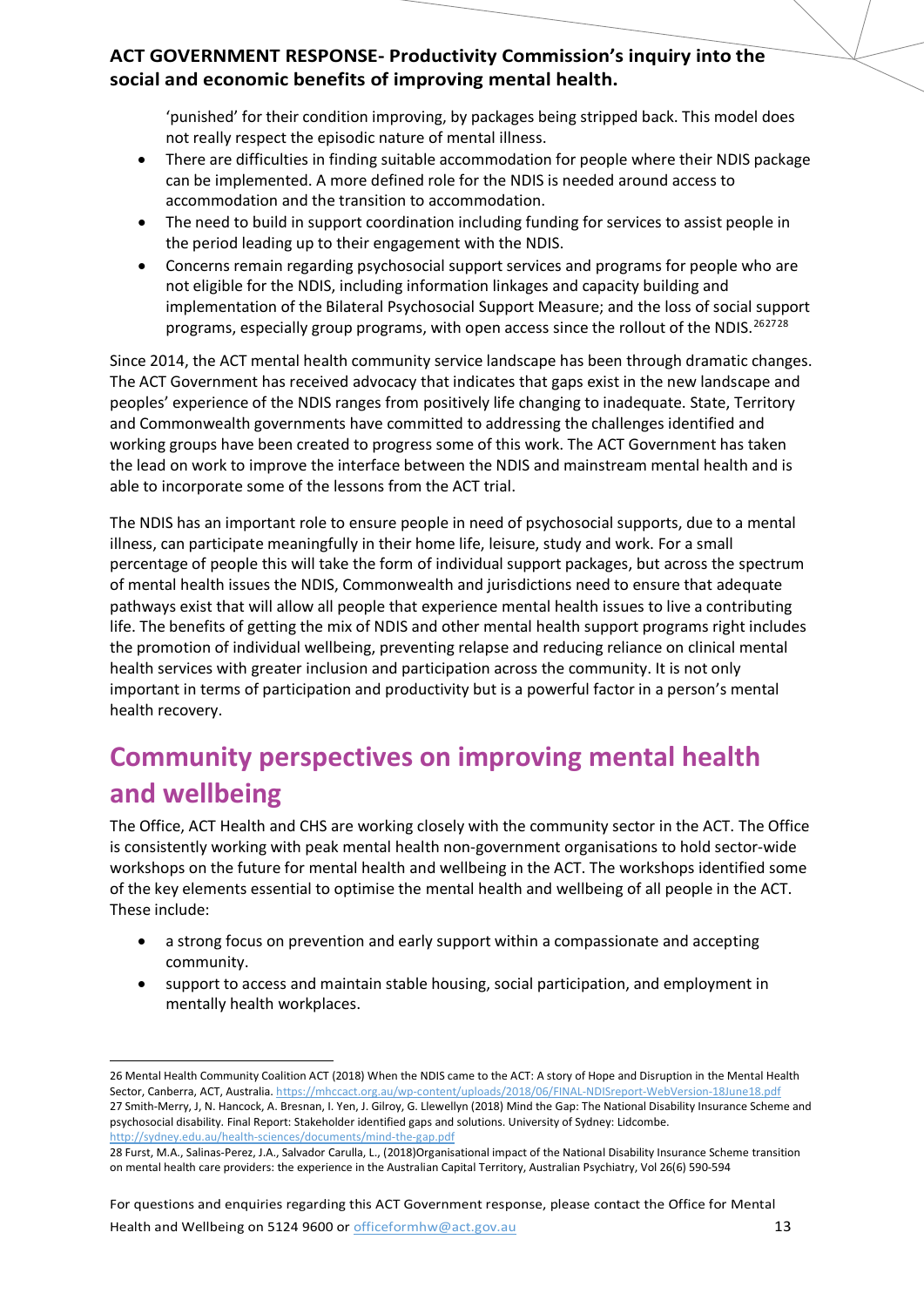• Integrated clinical and non-clinical services in accessible, safe and welcoming environments which are delivered in a person-centred and trauma informed approach.

Feedback to the ACT Government indicates that the ACT community would like to see a national move from the current complex, siloed service system that has grown in an ad hoc way to a strategic long-term approach that includes prevention, early support, community and inpatient services and delivers supports across the community in a holistic integrated way that wraps around individuals seamlessly.

#### **Informal carers – economic impacts of care**

Family members and carers of people with mental health issues play a vital role in the mental health sector and the economic complexity of mental health carers needs to be fully addressed. Mind Australia's commissioned study<sup>[29](#page-13-0)</sup> estimated the annual replacement cost for all informal mental health care in Australia at \$13.2 billion. However, carers provide a unique type of care that is wrap around and tailored to the needs of the individual and therefore is difficult to replace. There is merit in considering the real cost of care provided through informal carers including the costs associated with carers being out of the workforce, the cost on Australia's welfare system including through reduced superannuation, the emotional cost of caring for someone and the potential cost when carers are also consumers.

Mental health carers report higher levels of carer stress than other non-mental health carers and are more likely to experience mental health issues themselves<sup>[30](#page-13-1)</sup>. Mental health carers face multiple barriers to acquiring help, especially when the person they care for is lacking insight to their illness or does not want to engage with services. Additionally, carers who are in the position to do so will often finance supports for their loved one due to gaps in the system – this is especially true of accommodation and transport.

#### **Changes to how informal carers are supported**

Family members and carers play a vital role in early intervention, recovery and preventing deterioration of mental health. They need to be included in the process of mental health care planning and provided with appropriate information and support to undertake this role. Carers also report their exclusion from participation in mental health care. Barriers to inclusion are often reported to be confidentiality and mental health legislation, the individualised approach to mental health care that fails to see the broader community around the person and negative attitudes across the mental health service system. The cost impact of this exclusion warrants greater consideration.

Carers report that the rolling of much of the Commonwealth funded support into the NDIS has created significant challenges for them. The new Integrated Carer Support Services<sup>[31](#page-13-2)</sup> is not likely to target those carers who are still coping and are early in their caring role to build capacity to prolong their wellness. Carers supporting people who might be eligible but will not agree to access the NDIS or may be ineligible are not able to access this support. Mental health carers are requesting support to undertake their role that is independent of their care recipient's decision to accept or not accept support from any part of the sector.

<span id="page-13-1"></span><sup>30</sup> Berk, L., & Berk, M. (2015). Who cares about carers? Australian & New Zealand Journal of Psychiatry, 49(10), 936–937. <sup>31</sup> <https://www.dss.gov.au/disability-and-carers/programmes-services/for-carers/integrated-plan-for-carer-support-services>

<span id="page-13-2"></span>

<span id="page-13-0"></span><sup>&</sup>lt;sup>29</sup> Diminic et al (2017) The economic value of informal mental health caring in Australia. Available at:

https://www.mindaustralia.org.au/sites/default/files/publications/The\_economic\_value\_of\_informal\_mental\_health\_caring\_in\_Australia summary report.pdf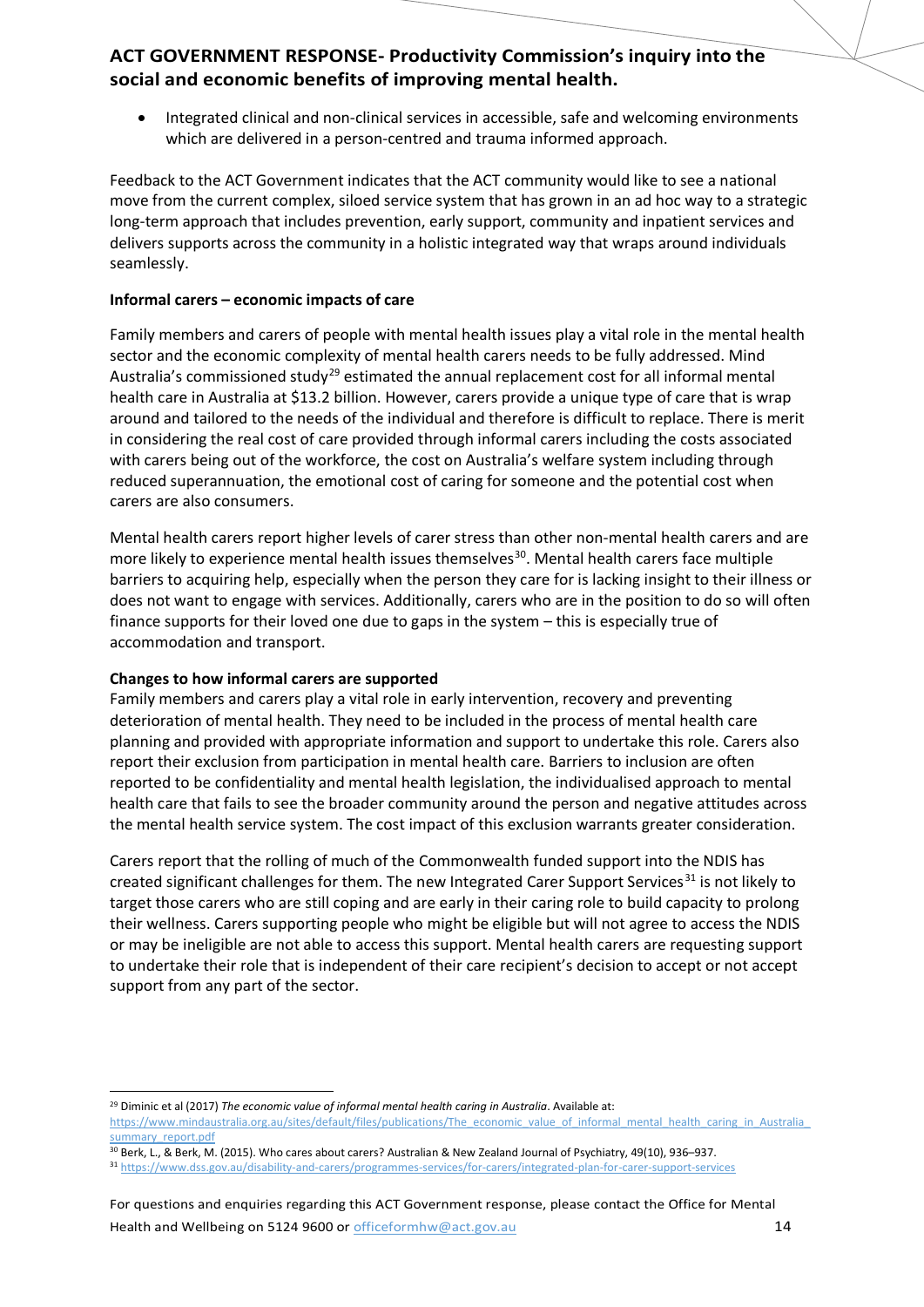## THE SOCIAL AND ECONOMIC DETERMINANTS OF MENTAL HEALTH

In its Issues Paper, the Productivity Commission correctly identifies that the social and economic participation of people with poor mental health is more limited than that of the general community. However, it is crucial to understand that poor mental health has its precursor in the social and economic circumstances in which people live their lives.

Consequently, to properly address the growing economic burden of mental health issues a much broader approach to our health outcomes will be required than the historical response, which has seen increased funding on healthcare workers and hospital resources. As outlined above, this approach must effectively integrate mental health into the core policy and implementation actions across whole of government policy areas.

The following section describes several of the social and economic determinants that the Productivity Commission identifies as influential to mental health in their Issues Paper. However, we have identified several additional factors that were not considered in this Issues Paper that should be considered in whole of government action to improve mental health, such as climate change.

## **Housing, homelessness and mental health**

The ACT Government recognises the central role that suitable and affordable housing plays for the lives of individuals, as well as the importance of intersections between housing, health, mental health, disability, family safety and justice services.

The ACT government is committed to improving housing in the ACT through the 2018 ACT Housing Strategy and its five goals:

- Providing an equitable, diverse and sustainable supply of housing for the Canberra community;
- Reducing homelessness;
- Strengthening social housing assistance;
- Increasing affordable rental housing; and
- Increasing affordable home ownership.

In doing so, the ACT Government has committed to promoting and protecting good mental health and wellbeing in the community. Many people with mental illness are unable to afford stable housing or make their own housing choices, and frequently have problems accessing appropriate housing and difficulty maintaining tenancies because of disruptions caused by their illness.

There is a direct relationship between mental illness and homelessness or insecure housing, as mental illness is exacerbated by homelessness and insecurity of housing is exacerbated by mental illness. In 2017-18, 39.4 per cent of the 4,026 people who sought assistance from the specialist homelessness services in the ACT experienced mental health issues $32$ .

This direct relationship is also demonstrated in the AIHW's Sleeping Rough Report which states that people who present sleeping rough and presciently receive homelessness services over extended periods report high levels of mental ill-health (77.5 per cent), a mental health diagnosis (68.7 per cent), and/or problematic drug/alcohol use (63.3 per cent). Those who cycled in and out of services every couple of years also reported high levels of mental ill-health (54.9 per cent), a mental health diagnosis (45.6 per cent) and/or problematic drug/alcohol use (39.8 per cent). However, the number

<span id="page-14-0"></span><sup>32</sup> Australian Institute of Health and Welfare (2019) Specialist homelessness services annual report 2017–18

For questions and enquiries regarding this ACT Government response, please contact the Office for Mental Health and Wellbeing on 5124 9600 or [officeformhw@act.gov.au](mailto:officeformhw@act.gov.au) 15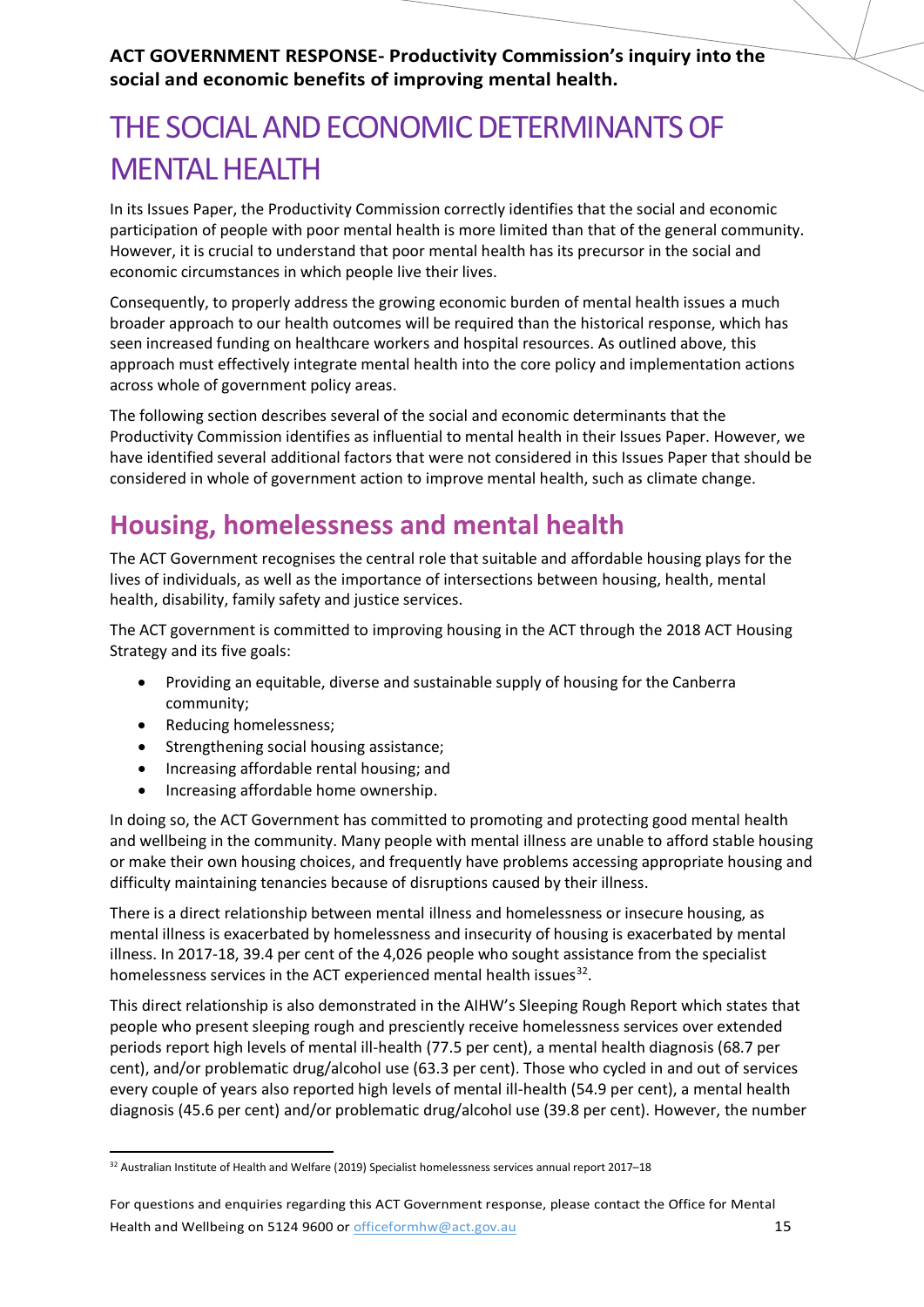of people who required homelessness services for a short time reported much lower levels of mental ill-health (29.4 per cent), a mental health diagnosis (22.6 per cent) and/or problematic drug/alcohol use (19.4 per cent) $33$ .

The ACT Government has developed several initiatives to improve access to suitable housing and reduce homelessness in the ACT, including improving specialist homelessness early intervention services and increasing the amount of supported accommodation available.

Early intervention and prevention are crucial to support people who are at housing security risk and to prevent them from falling into crisis. Intervening early to prevent homelessness is particularly important for young people and children, as research shows that a person who experiences homelessness as a child is more likely to become homeless in their adult years<sup>[34](#page-15-2)</sup>.

The ACT Government and partners have redesigned the ACT specialist homelessness service system, to improve early intervention resourcing to prevent people from becoming homeless. These improvements have led to significant reduction in the number of people already experiencing homelessness presenting to specialist homelessness services in 2016-17, compared to 2015-16. During this time homelessness rose nationally by 11 per cent while dropping in the ACT by 8 per cent between the 2011 and 2016 Census.

<span id="page-15-0"></span>There is an emerging and important body of research which demonstrates the benefits of supportive housing provision, in particular housing first approaches<sup>35</sup>. In light of this, and based on the Brisbane Common Ground supportive housing model, the ACT Government established the Common Ground complex and supported accommodation program. The Brisbane Common Ground model found that over a 12-month period, people who were securely housed in permanent supportive housing used \$13,100 less in government funded services compared to the period when they were chronically homeless. This offset did not include broader quality of life or cost benefits that might be attributed to improved health, well-being, labour market participation, increased education and employment outcomes, significant returns to the Government and the community through tax receipts, reduced income support, more superannuation income in retirement and higher gross earnings and spending in the community $35$ .

These results have also been reflected in the ACT Common Ground complex where the program has met or exceeded the needs of chronically homeless people. It is noteworthy that in the ACT a significant number of people who were chronically homeless before, have successfully maintained their tenancy over the past two years. Over this time, 35 per cent of tenants have commenced training and 67 per cent accessed new employment. 80 per cent of tenants have sustained their tenancies for more than two years, 90 per cent have engaged with service providers to address personal issues, and 70 per cent were connected with social support or community activities.

Additionally, the ACT Government is currently developing a bespoke supported accommodation property to transition clients who are currently in the ACT mental health system into longer term supported accommodation. This accommodation will provide a higher level of support for Canberrans with mental illness.

The ACT Government has also funded a study into support requirements and accommodation options for people in the ACT with high and complex service needs to support our development of accommodation support models. This study will focus on the needs of those seeking assistance due to experiencing multiple issues including health, mental health, drug/substance or alcohol misuse, or exiting corrections or care. Outcomes from this work may support future development in this area.

<span id="page-15-1"></span><sup>33</sup> AIHW: Sleeping rough: a profile of Specialist Homelessness Services

<span id="page-15-2"></span><sup>&</sup>lt;sup>34</sup> University of Melbourne (2012) Journey's Home research report no. 1: Wave 1 findings

<span id="page-15-3"></span><sup>35</sup> Parsell C *et al* (2015). Brisbane Common Ground Evaluation: Final Report, Institute for Social Science Research, University of Queensland, pp. 123-124.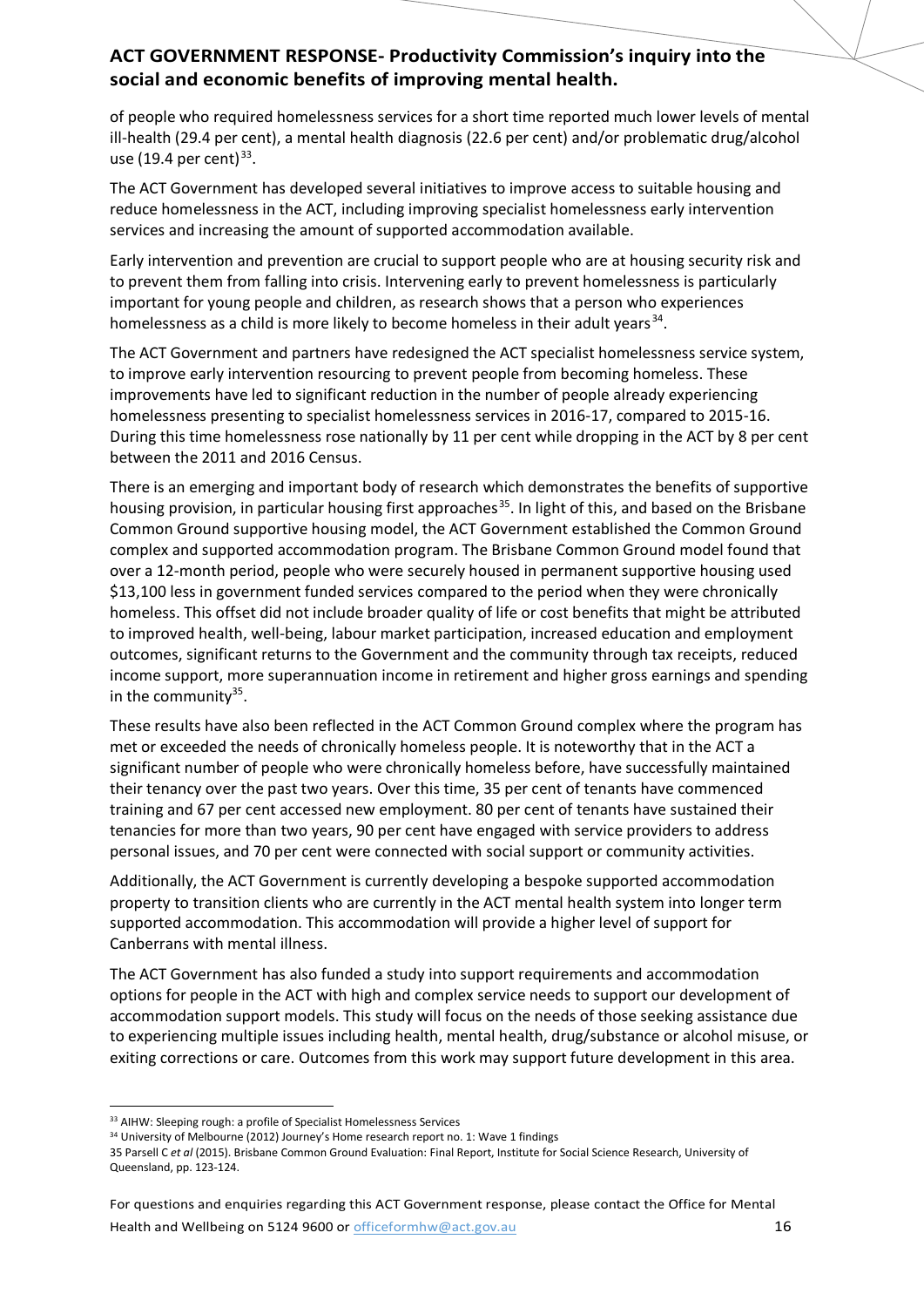The ACT Government's translation of research into practice has resulted in the development of successful evidence based early intervention and supported accommodation initiatives that provide a plethora of benefits to the individual, the ACT community and to the economy. Translation of research into practice and the development of evidence-based initiatives needs to be encouraged and supported through improved resourcing and funding.

## **Justice and community safety**

#### Youth Justice

It is crucial to recognise that early diagnosis and support from care-givers and other important people in the child's life, are effective in reducing contact with the justice system which may come about from difficulties with mental health. The development of trauma informed approaches by staff working with children can assist in addressing cognitive impairment arising from repeated early childhood trauma and can address risk factors which may lead to offending.

The *Blueprint for Youth Justice in the ACT 2012–22* sets the strategic direction for youth justice in the ACT. The ten-year strategy focuses on reducing youth crime by addressing the underlying causes and promoting early intervention, prevention and diversion of young people from the youth justice system. Future challenges include improving Aboriginal and Torres Strait Islander outcomes, intergenerational transmission of offending, early adolescence and risk of offending, disability and through care. Since the development of the Blueprint, there has been a significant reduction in the number of young people engaged with the ACT youth justice system.

In the ACT, the Bimberi Youth Justice Centre works in partnership with Justice Health Services, including Forensic Mental Health and the Education Directorate through its Murrumbidgee Education and Training Centre (METC), to provide services to young people on site. All young people in Bimberi attend education or training each school day and METC provides a range of programs including recognised certificate courses, tutoring and transitional support back into the community. The Child and Youth Protection Services integrated case management model and rehabilitation program support prevention of young people reoffending.

#### Criminal Justice System

People with mental illness are over-represented in the justice system. According to the AIHW<sup>36</sup>, 49 percent of detainees have reported being told by a health professional that they have a mental health disorder and 27 per cent reported currently being on medication for a mental health disorder. In the ACT, the 2016 ACT Detainee Health and Wellbeing Survey was completed by 23 per cent of the detainee population and 54 per cent reported a current and/or previous diagnosis of a mental health concern and 21 per cent of respondents reported a previous mental health inpatient admission.

People with mental illness often experience social exclusion and multiple forms of disadvantage. This can result in legal problems developing in connection with, for example, housing, financial, health, family, law and consumer issues.[37](#page-16-1)

The ACT Government has developed a criminal justice system cost model which is able to calculate the cost of a person travelling through the criminal justice system. The work of Professor Eileen Baldry (University of New South Wales) on the costs of disadvantage is also informative.<sup>[38](#page-16-2)</sup> It is clear that significant costs can be avoided by acting to limit the contact people with mental illness have with the criminal justice system.

For questions and enquiries regarding this ACT Government response, please contact the Office for Mental Health and Wellbeing on 5124 9600 or [officeformhw@act.gov.au](mailto:officeformhw@act.gov.au) 17

<span id="page-16-0"></span> <sup>36</sup> AIHW 2015 The health of Australia's prisoners

<span id="page-16-1"></span><sup>37</sup> Coumarelos C, *et* al (2012). *Legal Australia-wide survey: legal need in Australia.* Law and Justice Foundation of New South Wales, Sydney, NSW.

<span id="page-16-2"></span><sup>&</sup>lt;sup>38</sup> Baldry E, et al (2012). Lifecourse institutional costs of homelessness for vulnerable groups. Department of Families, Housing, Community Services and Indigenous Affairs, Canberra, ACT.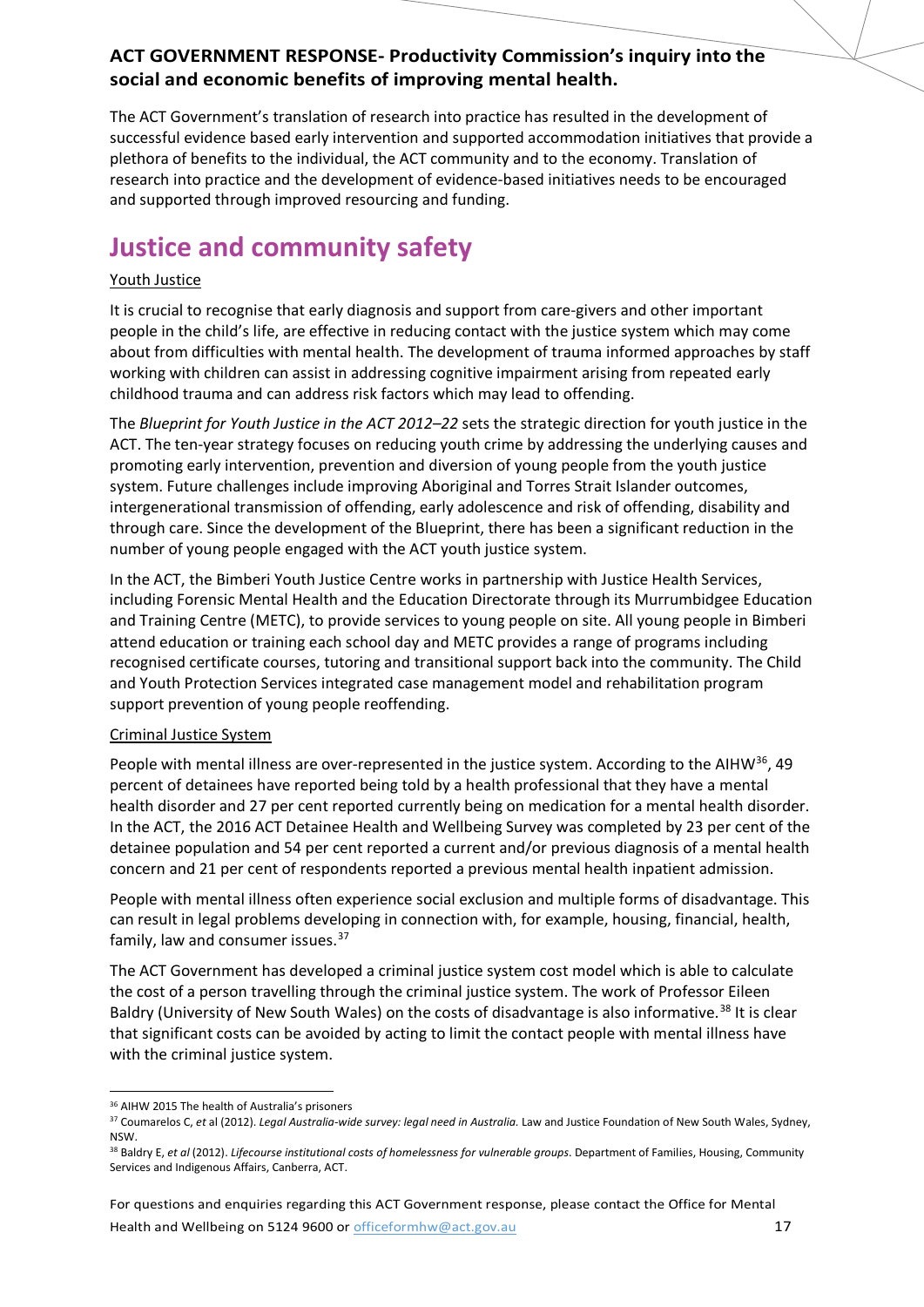Research indicates that the younger a person is when they have contact with the justice system the greater the risk of that person re-offending.<sup>[39](#page-17-0)</sup> By identifying early interventions and diversions from the justice system, significant progress could be made in the lifetime trajectory of people.

There are several initiatives already operating in the ACT which aim to assist people with mental illness who come into contact with the justice system. These include:

- ACT Policing has introduced more training for operational staff and are working in partnership with ACT Health to improve responses to people with mental health issues.
- The ACT Government is developing a Disability Justice Strategy which aims to achieve equal access to justice for people with disability, including people with psychosocial disability.
- The ACT Courts and Tribunal has a Courts and Tribunal Assistance Officer who works with court and tribunal users who have disabilities to make reasonable adjustments to ensure its services are accessible to all members of the community.
- All detainees are provided with screening questions regarding mental health needs as part of normal admission to custody processes. Canberra Health Services (Justice Health Division) and ACT Corrective Services work collaboratively under a memorandum of understanding to ensure detainees needs are supported.
- The ACT Government is supporting the continuation of Canberra Community Law's Socio-Legal Practice Clinic. This focuses on preventing homelessness by providing intensive legal and social case work for the centre's most vulnerable clients.
- The Winnunga Nimmityjah Aboriginal Health and Community Service provides both outreach social support and dedicated in-reach health services within the AMC, operating under a standalone and defined model of care.

In seeking to address the over-representation of people with mental health issues within the justice system, initiatives to support their social inclusion are important. Access to stable and appropriate housing, supports to navigate and participate in the justice system (including accessible information), access to legal services and access to social services are all essential.

It is important to note that the social stigma against seeking support is likely to be amplified in the custodial environment. There is a need to continue activities that aim to reduce stigma and encourage help-seeking behaviours.

There is scope for early intervention opportunities that will contribute to the reduction of people living with a mental health condition returning to the criminal justice system. Short durations of support for detainees with a low to moderate level of mental illness may be of assistance to recently incarcerated and recently released detainees to assist with transition periods.

If a detainee has been accessing non-government or private mental health supports in the community, these supports may not be easily accessible from prison. This may be due to the limited availability of practitioners/organisations to attend the prison and the high costs of accessing some services. Although provision of mental health services by telephone is increasing, this can be impractical when limited to 10-minute calls from telephones located in common areas. Increasingly, the Alexander Maconochie Centre in the ACT is addressing this for detainees by offering telephone calls for counselling support services that are available in private areas with no timeframe limitations.

When supervising offenders in the community, ACT Corrective Services seeks informed consent from each offender to contact support services. Should an offender choose to refuse to provide consent, this can limit both the continuity and quality of services provided.

The interplay between mental health and alcohol and drug usage affects a person with a mental illness's engagement in the justice system. These people often require specialist support that needs

<span id="page-17-0"></span> <sup>39</sup> Weatherburn D, Cush R, Saunders P (2007). *Screening juvenile offenders for further assessment and intervention*. NSW Bureau of Crime Statistics and Research, Sydney.

For questions and enquiries regarding this ACT Government response, please contact the Office for Mental Health and Wellbeing on 5124 9600 or [officeformhw@act.gov.au](mailto:officeformhw@act.gov.au) 18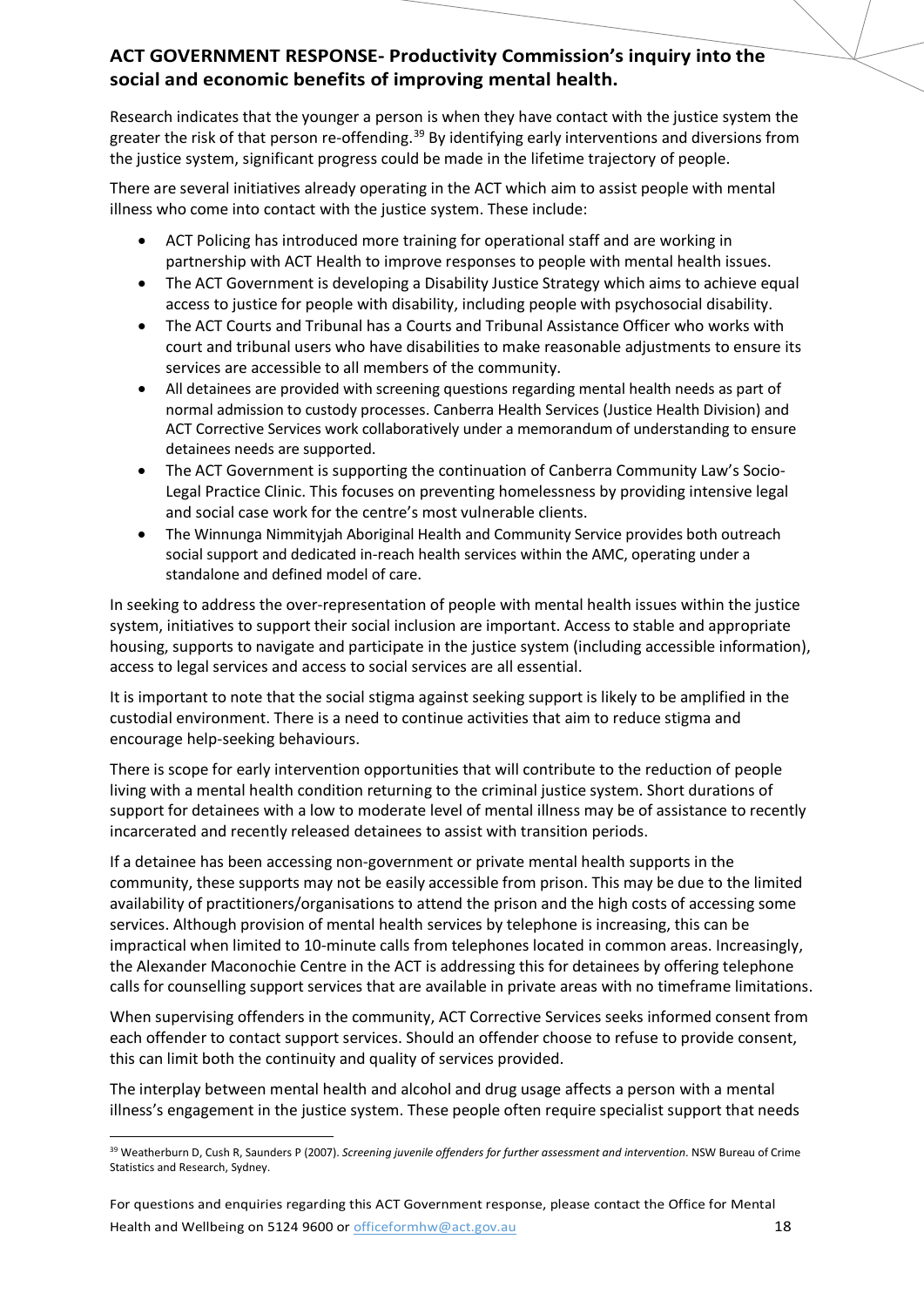to transition with the person through their entry to and exit from custody. They may also be vulnerable in prison populations and may engage in crime to support alcohol and drug habits and social connections. The breaking of this cycle can be challenging and require ongoing, professional supports of significant duration.

A history of significant past trauma can severely impact an individual's engagement with the justice system. This is especially relevant to women offenders in the justice system and trauma informed focuses are vital to ensure appropriate and optimal engagement opportunities. ACT Corrective Services has created a women's care team, that provides support for female detainees and that carefully considers trauma.

History of trauma is also relevant for anyone with experiences of past childhood sexual abuse. In-line with this, key recommendations from the Final Report from the Royal Commission into Institutional Responses to Child Sexual Abuse emphasised the need for the criminal justice system to be properly resourced to support the mental health of complainants and victims. Recommendations of the Final Report also include strengthening connections, and ensuring reportable conduct schemes, across all relevant agencies, including police, education, health and child protection.

In addition, the justice and services systems need to operate in a cohesive and coordinated fashion across Australian jurisdictions and within the individual jurisdictions. Health, justice and social service agencies need to be able to appropriately share information to ensure people with mental health issues receive the treatment, advice, supports and services they need.

As a major regional centre, there appears to be fluid movement by offenders to and from ACT and the surrounding New South Wales (NSW). This can result in the offender being charged with offences in both jurisdictions. As sentences from different states/territories cannot be served concurrently at this time, offenders can face extradition and/or additional prison time upon release from one jurisdiction. This may also mean that people serve time in a facility away from their family and support networks. Acknowledging the often-fluid nature of societal movement within Australia, this can result in disjointed and disconnected services for offenders and their families. A disconnect between services can contribute to an individual's disengagement from vital services and may increase their risk of returning to a criminal justice system.

### **Transport**

<span id="page-18-0"></span>There is some evidence that existing transportation subsidies may be a public health policy instrument to improve the mental health and social engagement of older people, and this may be applicable to other groups in the community<sup>40</sup>. Social isolation and loneliness have been identified as risk factors for depression in older age. Evaluation of a program in England that provided free public transport travel to people aged 60 and over found that there was an increase in use of public transport, reduced depressive symptoms, reduced feelings of loneliness, and increased regular contact with children and friends<sup>40</sup>.

## **Family Safety and Child Protection**

The Issues Paper acknowledges the social determinants that must be considered when seeking to reduce the social and economic burden associated with mental illness. People exposed to Domestic and Family Violence (DFV) experience worse health outcomes than those who are not exposed, such that DFV contributes more to burden of disease for women aged 18-44, than any other factor.

Research has highlighted there is a relationship between mental illness and DFV. This relationship is complex: being exposed to DFV can impact negatively on mental health, and poor mental health is

<span id="page-18-1"></span> <sup>40</sup> Reinhard E, et al. *J Epidemiol Community Health* 2018;72:361–368. doi:10.1136/jech-2017-210038

For questions and enquiries regarding this ACT Government response, please contact the Office for Mental Health and Wellbeing on 5124 9600 or [officeformhw@act.gov.au](mailto:officeformhw@act.gov.au) 19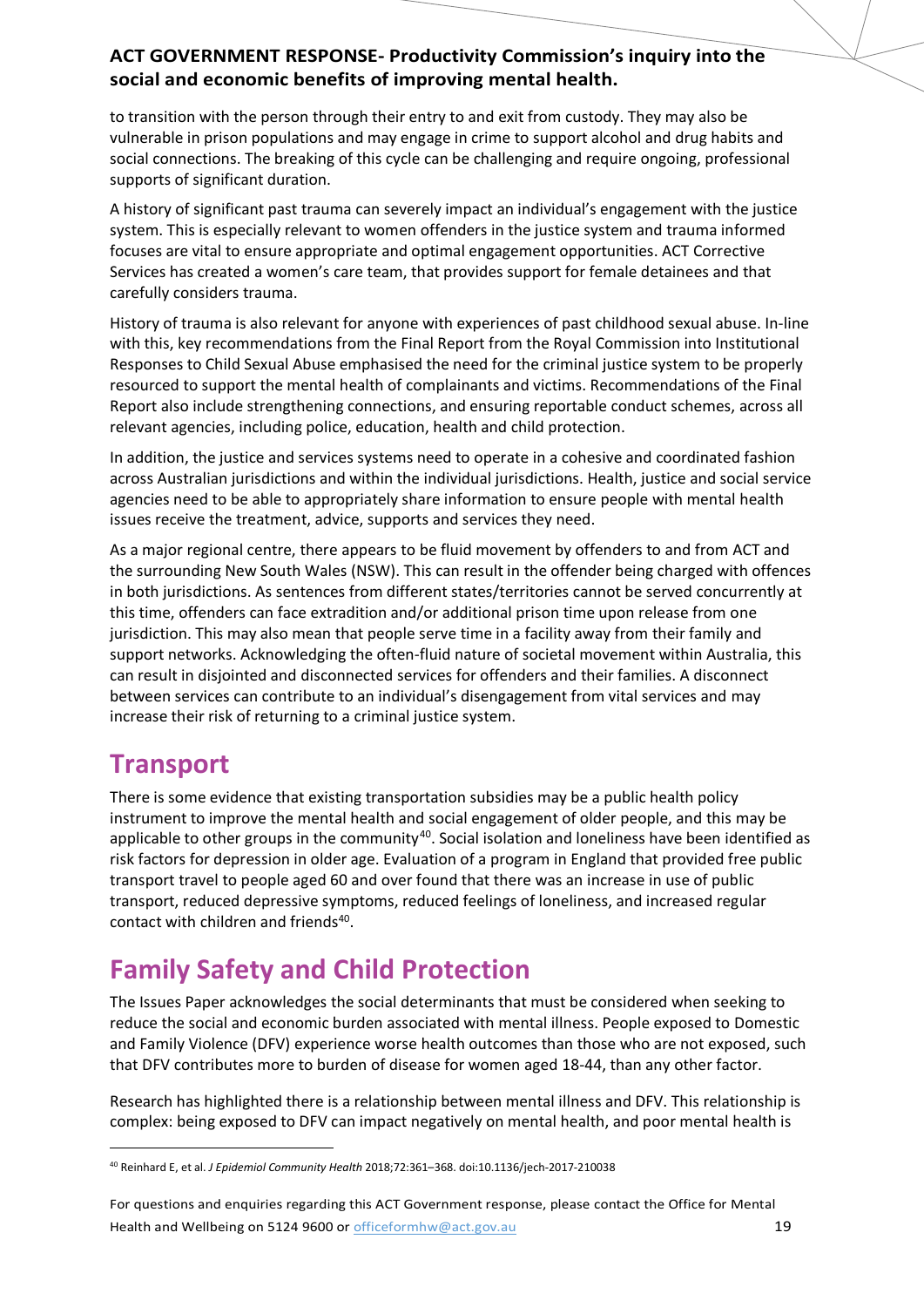related to perpetration of DFV. There is added complexity when considering the financial impacts of DFV on an individual and issues of homelessness.

Research by Price Waterhouse Coopers<sup>[41](#page-19-0)</sup>, published in 2015 provided an estimate of the costs to the community and individuals as a result of DFV:

- The cost of violence against women, of which the vast majority is domestic and family violence, is high and increasing in Australia and currently stands at \$21.7 billion a year.
- Victims bear the primary burden of this cost.
- Governments (national and state and territory) bear the second biggest cost burden, estimated at \$7.8 billion a year, comprising health, administration and social welfare costs.
- State and territory governments bear 10 per cent of the total cost (around \$2.2 billion).
- The health costs, including cost of immediate and longer-term physical and psychological treatment, associated with violence against women are estimated at \$617.2 million, annually.

The relationships between mental illness, domestic and family violence and homelessness means that if we are to affect change in one then we must take action in all. Further research followed by wide dissemination of research findings in this area is recommended.

To address some of these issues, the ACT Government initiated, *A Step Up for Our Kids*: *Out of Home Care Strategy (2015-2020)* a therapeutic trauma-informed care system. This systemic approach aims to focus on trauma-informed therapeutic approaches to working with children and young people, and in particular focus on a child or young person's developmental age (as opposed to chronological age). This therapeutic trauma-informed care system also focuses on the importance of building safe and secure relationships as a means of recovery for children and young people who are exposed to situations that increase their risk of experiencing not only trauma and disrupted attachments, but also developing mental health problems.

As part of *A Step Up for Our Kids*, therapeutic assessments and plans have been developed for every child and young person in care. The goal of having these plans in place is that they will focus on supporting the child's development, building self-regulation of emotions, establishing healthy relationships, identifying appropriate cultural responses to trauma, addressing any trauma-related behaviours and developing social skills.

A Trauma Recovery Service, Melaleuca Place, also commenced operation on 1 July 2014 as part of *A Step Up for Our Kids*, which provides high-quality, trauma-informed therapeutic services to children from birth to age 12, who have experienced abuse and neglect, and who are current clients of statutory services.

A consideration for better mental health outcomes is how to continue improving the way the broader health and human services system meets the needs of children and young people who have experienced trauma.

## **Education**

The Mental Health of Children and Adolescents Report on the Second Australian Child and Adolescent Survey of Mental Health and Wellbeing (Australian Government Department of Health 2015) provided an update on the wellbeing and mental health of children and young people in Australia. The report indicates that 11.5 percent of students used school based mental health

For questions and enquiries regarding this ACT Government response, please contact the Office for Mental Health and Wellbeing on 5124 9600 or [officeformhw@act.gov.au](mailto:officeformhw@act.gov.au) 20

<span id="page-19-0"></span><sup>&</sup>lt;sup>41</sup> Price Waterhouse Coopers (2015) A high price to pay: The economic case for preventing violence against women. Our Watch and VicHealth: Melbourne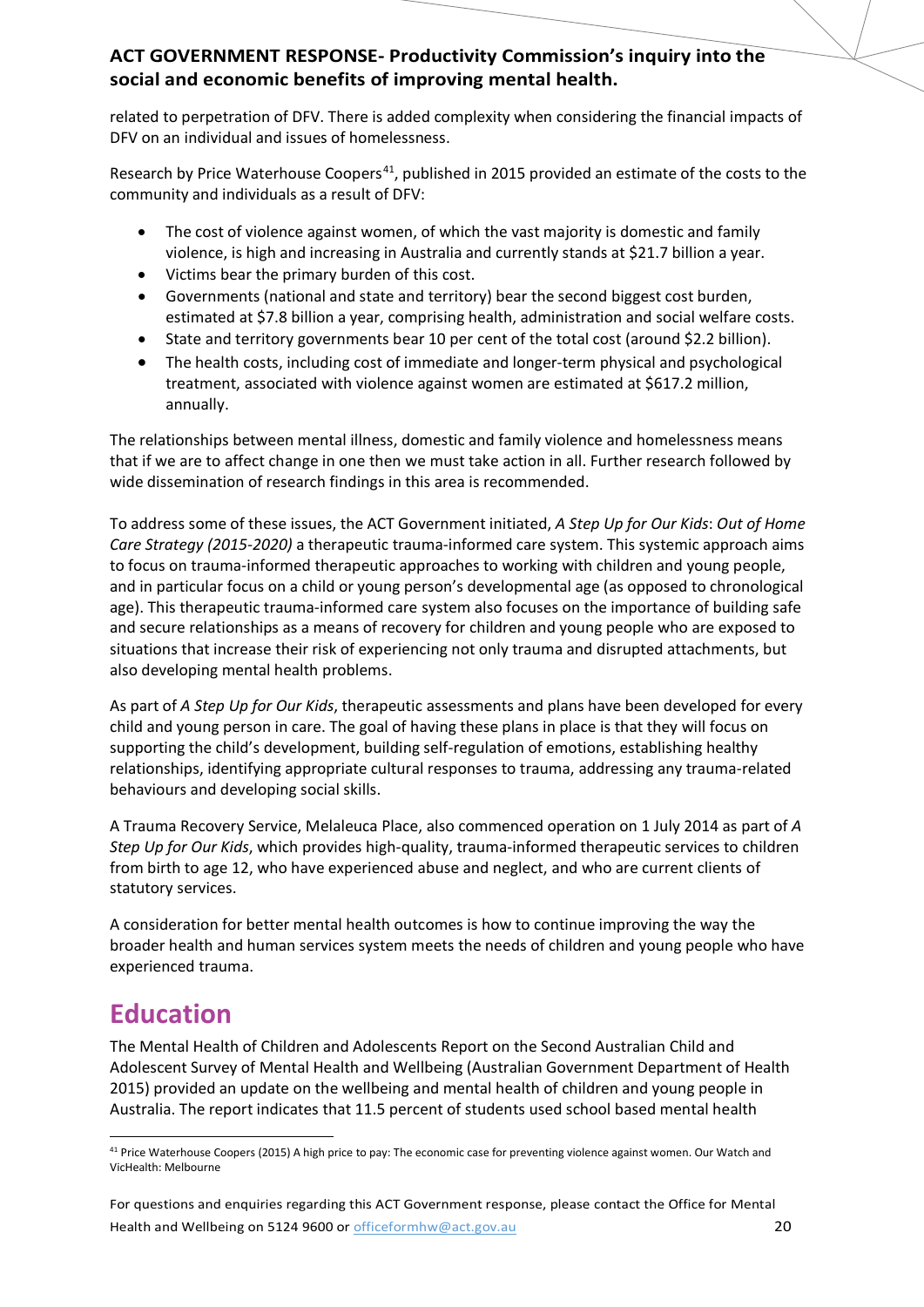services in 2014 for emotional and behavioural issues and the percentage of students with a diagnosed mental health disorder who accessed school based mental health support increased from 19.2 percent in 1998 to 54 percent in 2015.

It is often at school where signs of mental illness are first noticed, this highlights the important role schools can play in identifying emerging mental illness and referring to enabling clinical services.

ACT school psychologists work with students, educators and families to support the academic achievement, positive behaviour, mental health and wellbeing of students, especially those who struggle with barriers to learning. School psychologists help schools and families address some of the biggest challenges in education: improving and individualising instruction to close the achievement gap, preventing disengagement, creating safe and positive school climates and strengthening familyschool partnerships. The ACT Government recognises the important role school psychologists play in supporting students, and in 2016 increased funding for 20 additional psychologists was made available to be established incrementally over a three-year period.

All ACT public schools are required to have a Social Emotional Learning (SEL) programs. The implementation of these programs at individual schools is at different stages of maturity and the Education Directorate continues to strengthen and embed these programs consistently across all schools. SEL programs assist students to acquire and effectively apply the knowledge, attitudes and skills necessary to understand and manage their emotions, to show empathy for others and to establish and maintain positive, respectful relationships. School psychologists are involved in supporting these programs as part of broader school wellbeing teams, which can include youth workers, social workers, teaching staff and external providers. A meta-analysis of school interventions indicates that students receiving high quality, multiyear and integrated SEL's demonstrate positive outcomes in relation to their interpersonal relationships, attitudes and behaviours, emotional distress, drug and alcohol use and academic performance<sup>[42](#page-20-0)</sup>.

While there are significant supports in place for students in schools, it is often the referral pathways and linkages to clinical services that require further support. Canberra, like a number of regional areas, has limited access to specialist services for students with developmental trauma and outreach service provision for vulnerable families.

Stronger integration and connection between different services including community, government and primary care systems would benefit students. As an example, students who continually do not attend school due to mental ill-health need to be adequately supported to successfully re-engage in education, this can often present in case management and wrap around supports being required that transcend the services that education provides.

In the ACT teachers have access to training, in-house and through external providers and national initiatives. Be You is the first framework that will be rolling out training to beginning teachers. The ACT Education Directorate's Student Engagement branch offers advice to schools on approaches and programs that helps with their skill building that makes them aware and responsive to the mental health needs of students in schools. From a system funding point of view, the Medicare rebate system is not optimal to provide the needed assessment and intervention to children and families with complex presentations. It also does not cover cognitive and learning assessments. This is particularly an issue in ensuring equity in accessing services. There are limited services that will support children and young people whose family are dealing with issues of separation or divorce for those impacted by family violence. These issues have considerable impact on students' mental health and potentially their educational achievement.

<span id="page-20-0"></span> <sup>42</sup> Durlak, J. A.,Weissberg, R. P., Dymnicki, A. B., Taylor, R. D. & Schellinger, K. B.. 2011. The Impact of Enhancing Students' Social and Emotional Learning: A Meta-Analysis of School-Based Universal Interventions. Child Development, Vol 82, No 1, pg 405-432)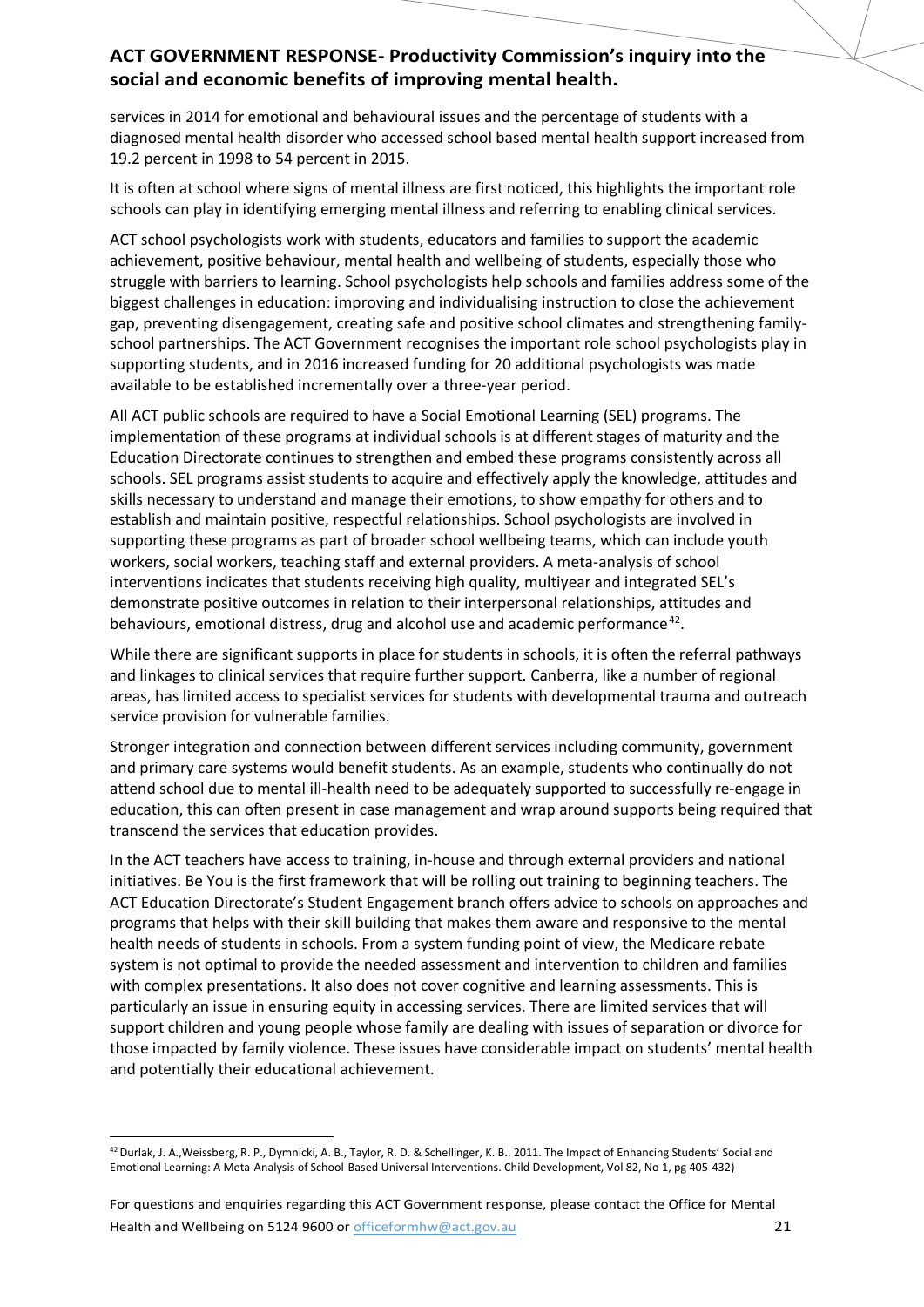#### **The Canberra Institute of Technology (CIT)**

The availability of effective and accessible mental health supports is as important for students in tertiary education as it is for students in primary and secondary. The CIT, which is a TAFE-equivalent for the ACT that provides vocational education, has a number of examples of these supports.

CIT provides support services for a wide range of students, which includes those with mental health needs. CIT Counselling staff and Disability staff regularly work with students to provide reasonable adjustments to assist students to continue their studies. In particular, where students' mental health conditions may worsen and require hospitalisation, CIT works to ensure they can return to study when well without penalty.

The Counsellors work to assist students to address issues they may have, develop strategies to reduce the impact of any conditions and we also provide online and hardcopy wellbeing fact sheets for students and resources with links to apps for mental health, links to services relating to mental health.

In addition to counselling support, CIT offers a range of courses that aim to educate students how to understand and support the mental health of others. Key among these are the Mental Health First Aid (MHFA) courses, which are delivered by an accredited MHFA Australia instructor and provide students with strategies to provide first aid to people who are development mental health problems or experiencing mental health crisis. This includes an Aboriginal and Torres Strait Islander MHFA course that is offered by CIT Yurauna, which is the CIT's dedicated Aboriginal and Torres Strait Islander Centre of Excellence.

## **Arts and Culture**

In 2018 the Department of Communications and the Arts, in partnership with state and territory governments under the Meeting of Cultural Ministers remit, undertook national consultation to inform a renewed National Arts and Disability Strategy. Of the respondents who identified as living with a disability, living with mental illness was the most common. Common themes from the consultation included: artists and arts workers with a disability contribute to Australia's cultural life, but there are barriers to arts employment; overwhelmingly, people with disability indicated that going to arts events increases their wellbeing and happiness and makes for a richer and more meaningful life; and people with disability, carers and organisations said that creative and cultural activity is not always accessible. These broad themes show the role that arts culture plays in mental health and wellbeing.

While it is known that early intervention regarding mental health and wellbeing saves money in the long term, there is a lack of evidence in the Australian context to quantify this. However, several international examples demonstrate how arts and culture create social and economic benefits by improving mental health and wellbeing.

The UK Parliamentary Group on Creative Health produced a report with statistics on the economic and social benefits of improving mental health from the perspective of arts and culture<sup>[43](#page-21-0)</sup>. Some key findings include: visual and performing arts in healthcare environments help to reduce sickness, anxiety and stress; after engaging with the arts, 82% of people in deprived communities in London enjoyed greater wellbeing; arts therapies have been found to alleviate anxiety, depression and stress while increasing resilience and wellbeing; an arts on prescription project has shown a 37% drop in GP consultation rates and a 27% reduction in hospital admissions, which represents a saving of £216 per patient; a social return on investment of between £4 and £11 has been calculated for every £1 invested in "arts on prescription".

For questions and enquiries regarding this ACT Government response, please contact the Office for Mental Health and Wellbeing on 5124 9600 or [officeformhw@act.gov.au](mailto:officeformhw@act.gov.au) 22

<span id="page-21-0"></span><sup>43</sup> All-Party Parliamentary Group on Arts, Health and Wellbeing, Creative Health: The Arts for Health and Wellbeing, UK, July 2017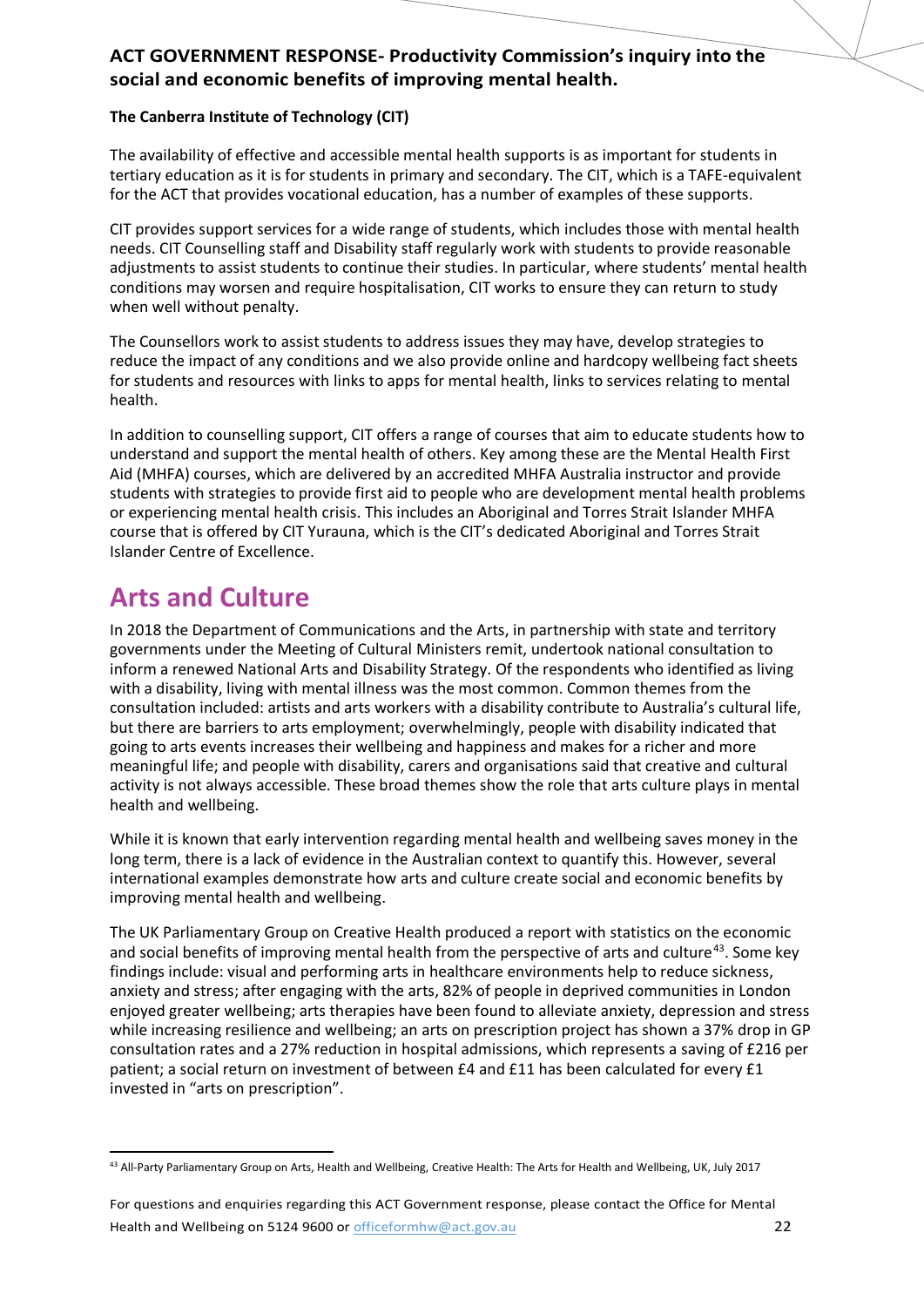The Gloucestershire Clinical Commissioning Group (CCG) have developed an example of such an arts on prescription sector support program. This involved the implementation of a series of 12 feasibility projects, each costing in the region of £10,000, which have been developed across the life course, exploring whether arts-based approaches can help in the self-management of a range of chronic health conditions including type 1 diabetes, dementia, cancer, chronic pain, obesity, depression and anxiety. This use of non-medical interventions for a range of physical and mental health needs is described by the CCG as a form of 'social prescribing plus'. These types of social prescribing programs, which are becoming more common in the UK, involve the linking of patients through medical professionals to social support provided by community organisations<sup>[44](#page-22-0)</sup>. These programs are targeted at reducing primary demand on healthcare services while improving some of the social determinants of health, such as social connectedness. In this way, such an arts on prescription program could prove beneficial in Australian settings.

#### **Aboriginal and Torres Strait Islander people**

Connecting to culture through art is associated with positive outcomes for Aboriginal and Torres Strait Islander peoples. Australia Council for the Arts research shows that engagement with First Nations arts and cultural expression has an inter-relationship with measures of subjective wellbeing related to empowerment and community connectedness<sup>[45](#page-22-1)</sup>. Findings from the Interplay project, a multi-year project by the Cooperative Research Centre for Remote Economic Participation suggest that empowerment is a causal link between practising culture and employment outcomes and that culture is the foundation upon which – through empowerment – pathways lead to better outcomes in education, employment and wellbeing<sup>[46](#page-22-2)</sup>. Findings from Interplay also determine that wellbeing is a holistic system of complex interrelationships.

The Australia Council worked with researchers from the ANU Centre for Aboriginal Economic Policy Research on new analysis of the National Aboriginal and Torres Strait Islander Social Survey about Indigenous Australians' engagement with First Nations arts, festivals, languages and broadcasting and attendance at cultural venues and events. The analysis in the report shows that among Aboriginal and Torres Strait Islander people, better outcomes for socioeconomic indicators such as employment, education and income are positively associated with participation in arts and cultural expression $47$ .

### **Aboriginal and Torres Strait Islander People**

The ACT Aboriginal and Torres Strait Islander Agreement 2019-2028 (the Agreement)<sup>[48](#page-22-4)</sup> includes four core focus areas and six strategic priorities. The core areas are children and young people; cultural integrity; inclusive community and community leadership. The strategic priorities are connecting the community; life long learning; economic participation; health and wellbeing; housing and justice. Each of these areas can directly impact on mental health outcomes for Aboriginal and Torres Strait Islander people. The Agreement is between the ACT Government and the Aboriginal and Torres Strait Islander Elected Body and is underpinned by the principle of self-determination. It includes tangible actions to address these priority areas and improve life outcomes for Aboriginal and Torres Strait Islander people in the ACT.

The Agreement acknowledges that strong connection to country holds spiritual, social, historical, cultural and economic importance for Aboriginal and Torres Strait Islander peoples. While the

For questions and enquiries regarding this ACT Government response, please contact the Office for Mental Health and Wellbeing on 5124 9600 or [officeformhw@act.gov.au](mailto:officeformhw@act.gov.au) 23

<span id="page-22-1"></span><span id="page-22-0"></span> <sup>44</sup> Dayson, C. (2017). Social prescribing 'plus': a model of asset-based collaborative innovation? *People, Place and Policy*: 11(2). <sup>45</sup> Australia Council for the Arts, Living Culture: First Nations Arts Participation and Wellbeing at <https://www.australiacouncil.gov.au/research/living-culture/#Key-story-1>

<span id="page-22-2"></span><sup>46</sup> Interrelationships: Bringing together stories and numbers a[t https://old.crc-rep.com/wellbeingframework/INTERRELATIONSHIPS.html](https://old.crc-rep.com/wellbeingframework/INTERRELATIONSHIPS.html) <sup>47</sup> Biddle, N. and Crawford, H. 2017, *Indigenous participation in arts and cultural expressions and the relationship with wellbeing: Results* 

<span id="page-22-3"></span>*from the 2014-15 National Aboriginal and Torres Strait Islander Social Survey*, CAEPR Working Paper No. 117/2017 at <http://caepr.cass.anu.edu.au/research/publications/indigenous-participation-arts-and-cultural-expression-and-relationship>

<span id="page-22-4"></span><sup>48</sup> ACT Aboriginal and Torres Strait Islander Agreement 2019-2028 a[t https://www.communityservices.act.gov.au/atsia/agreement-2019-](https://www.communityservices.act.gov.au/atsia/agreement-2019-2028) [2028](https://www.communityservices.act.gov.au/atsia/agreement-2019-2028)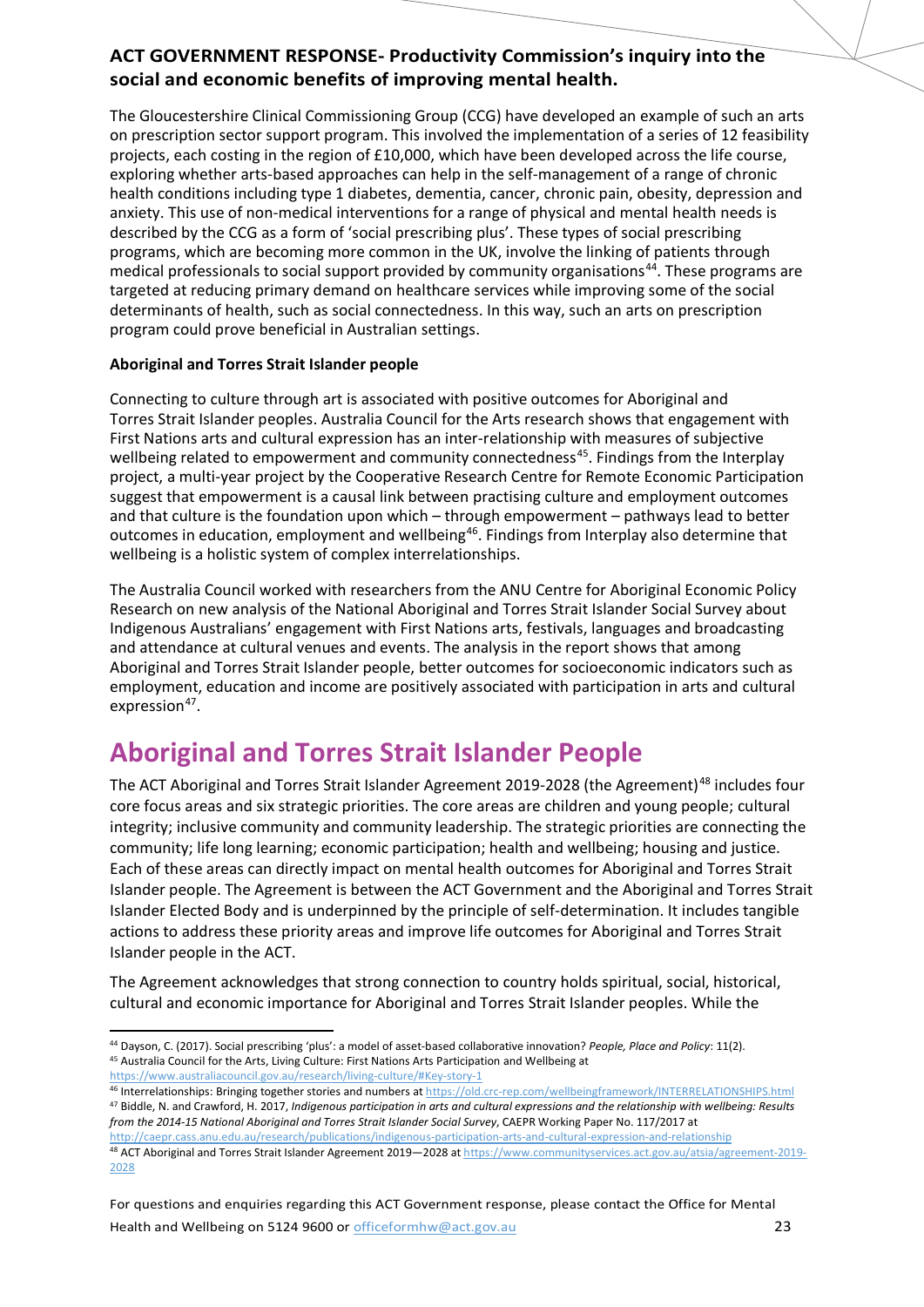Productivity Commission issues paper acknowledges the higher rates of mental health and suicide rates of Aboriginal and Torres Strait Islander people, there needs to be greater analysis of why this occurs and what are the triggers for Aboriginal and Torres Strait Islander people, such as intergenerational trauma and social isolation or exclusion. It is important to acknowledge the core of the issues, so that appropriate initiatives can be put in place.

In 2008, the Council of Australian Governments (COAG) launched a national plan to improve health, education and employment outcomes for Aboriginal and Torres Strait Islander people.

That plan was the national Closing the Gap strategy and it includes seven targets – focussing on health and improving life expectancy, education and employment. Ten years on, just three of those seven targets have been met. Life expectancy among Indigenous people remains ten years less than non-Indigenous people.

Indigenous communities are at greater risk of psychological distress and suicide, yet none of the targets in the plan specifically focus on mental health, maintaining social and emotional wellbeing or preventing suicide.

The Federal Government is reviewing the Closing the Gap Strategy, including its targets and processes with an expected endorsement by COAG mid-2019.

This is a chance for every state and territory, as well as the Federal Government, to take a new united approach to improving the social and emotional wellbeing of Aboriginal and Torres Strait Islander people.

Taking steps to improve mental health among Indigenous communities is critical in its own right, but it is also a lynchpin to achieving other targets within the Closing the Gap Strategy, such as improving school attendance and employment rates.

### **LGTBIQ mental health**

#### Social Participation & Inclusion

The ACT Government is committed to ensuring that that the ACT is the most progressive jurisdiction in the nation. There is a significant challenge for all governments in ensuring that all Australians can live in circumstances that are conducive to good mental health.

People who identify as LGBTIQ experience poorer mental health outcomes and have higher risk of suicidal behaviours than their peers. There is also a heightened risk of mental health diagnosis, psychological distress, self-harm, suicide ideation, and suicide attempts.

This elevated risk of mental-ill health and suicidality among LGBTIQ communities is not related to sexuality, gender identity or intersex characteristics in and of themselves, but are due to the psychological distress that can occur because of experiences of discrimination, prejudice, abuse and exclusion in relation to their LGBTIQ identity, experience or history<sup>[49](#page-23-0)</sup>.

The ACT Government established the Office for LGBTIQ Affairs to support the goal of making the ACT the most LGBTIQ welcoming and inclusive jurisdiction in Australia. The Office is currently developing a whole of government and community LGBTIQ strategy to support the inclusion of LGBTIQ people – this means ensuring full access to the social, political, economic, and cultural opportunities and experiences that non-LGBTIQ people have. Addressing societal prejudice is arguably the best prevention measure for LGBTIQ person suicide and self-harm that can be achieved.

<span id="page-23-0"></span> <sup>49</sup> Snapshot of Mental Health and Suicide Prevention Statistics for LGBTI People, prepared by the National LGBTI Health Alliance

For questions and enquiries regarding this ACT Government response, please contact the Office for Mental Health and Wellbeing on 5124 9600 or [officeformhw@act.gov.au](mailto:officeformhw@act.gov.au) 24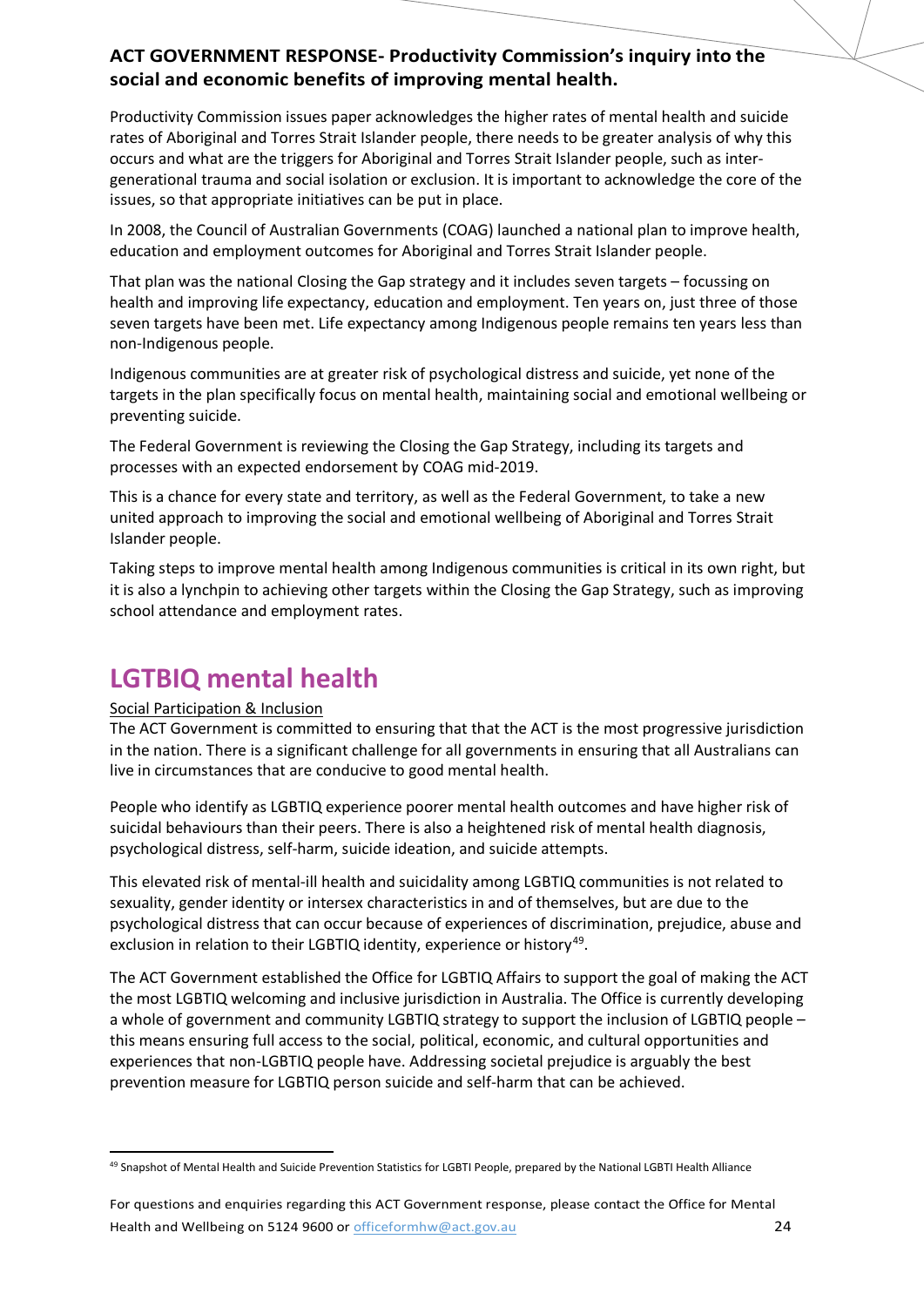Ensuring LGBTIQ inclusive mental health services within the ACT is a priority. As set out in the National Lesbian, Gay, Bisexual, Transgender, and Intersex Mental Health and Suicide Prevention Strategy, this requires:

- o Inclusive and accessible care ensuring LGBTIQ people experience equitable access to mental health and suicide prevention services and receive support that is appropriate to their experiences and responsive to their needs.
- o Evidence, data collection and research increasing the evidence base and knowledge about LGBTIQ populations that adequately represents their histories, lives, experiences, identities, and relationships.
- $\circ$  Diversity of LGBTIQ population the diversity within and between LGBTIQ populations is recognised and responded to with strategies that take into account their individual and unique needs.
- o Intersectionality and social inclusion LGBTIQ people and communities from across all populations, locations and life stages receive information, services and support that is relevant to their identities and lived experiences.
- $\circ$  Skilled and knowledgeable workforce the mental health and suicide prevention sectors paid and volunteer workforces are knowledgeable regarding LGBTIQ people and communities, and are skilled, confident and competent in responding to their support needs.
- o Promotion and prevention mental health promotion, mental illness prevention and suicide prevention programs, activities and campaigns address the underlying factors that compound the mental health outcomes for LGBTIQ populations.

It is important to note that the inclusion of LGBTIQ people is linked to economic performance. Several studies have shown that inclusion is strongly correlated with GDP per capita. Inclusion benefits LGBTIQ individuals, as well the broader community – both socially and economically.

#### LGBTIQ Mental Health in Australia

To date, Australian national evidence on the health and wellbeing of LGBTIQ populations relies upon a growing, but limited number of smaller scale studies that target LGBTIQ people and communities, or parts thereof. While uniquely valuable, these small studies can have methodological issues relating to representative data collection and have a limited ability to provide a comprehensive data set for analysis. Currently available data is therefore unable to represent a holistic picture of LGBTIQ people in Australia, nor is it able to fully explore the experience or impact of intersecting identities.

This means that it is difficult to compare rates and the burden of mental illness and suicidal behaviours between the Lesbian, Gay, Bisexual, Transgender, Intersex, and non-LGBTIQ populations. It makes it even more difficult to consider how sexuality, intersex variations, gender and other social determinants intersect with other minority populations involving culture, disability, faith or location.<sup>[50](#page-24-0)</sup>

<span id="page-24-1"></span>Transgender and intersex people are among the most marginalised, socially isolated and discriminated against individuals in the ACT. Trans Pathways, the largest study ever conducted of the mental health and care pathways of trans and gender diverse young people in Australia, indicates trans young people in the ACT are at very high risk for poor mental health, self-harming and suicide attempts. Around three in every four transgender youth in Canberra have experienced anxiety or depression. Rates of self-harm and suicidality are extremely high in this group with 78.9% ever selfharming and 42.1% ever attempting suicide (the Australian average is less than 3% ever attempting suicide). Older transgender people find it difficult to access health services with 60% feeling isolated

<span id="page-24-0"></span> <sup>50</sup> National LGBTI Health Alliance, Lesbian, Gay, Bisexual, Transgender and Intersex Mental Health and Suicide Prevention Strategy, 2016.

For questions and enquiries regarding this ACT Government response, please contact the Office for Mental Health and Wellbeing on 5124 9600 or [officeformhw@act.gov.au](mailto:officeformhw@act.gov.au) 25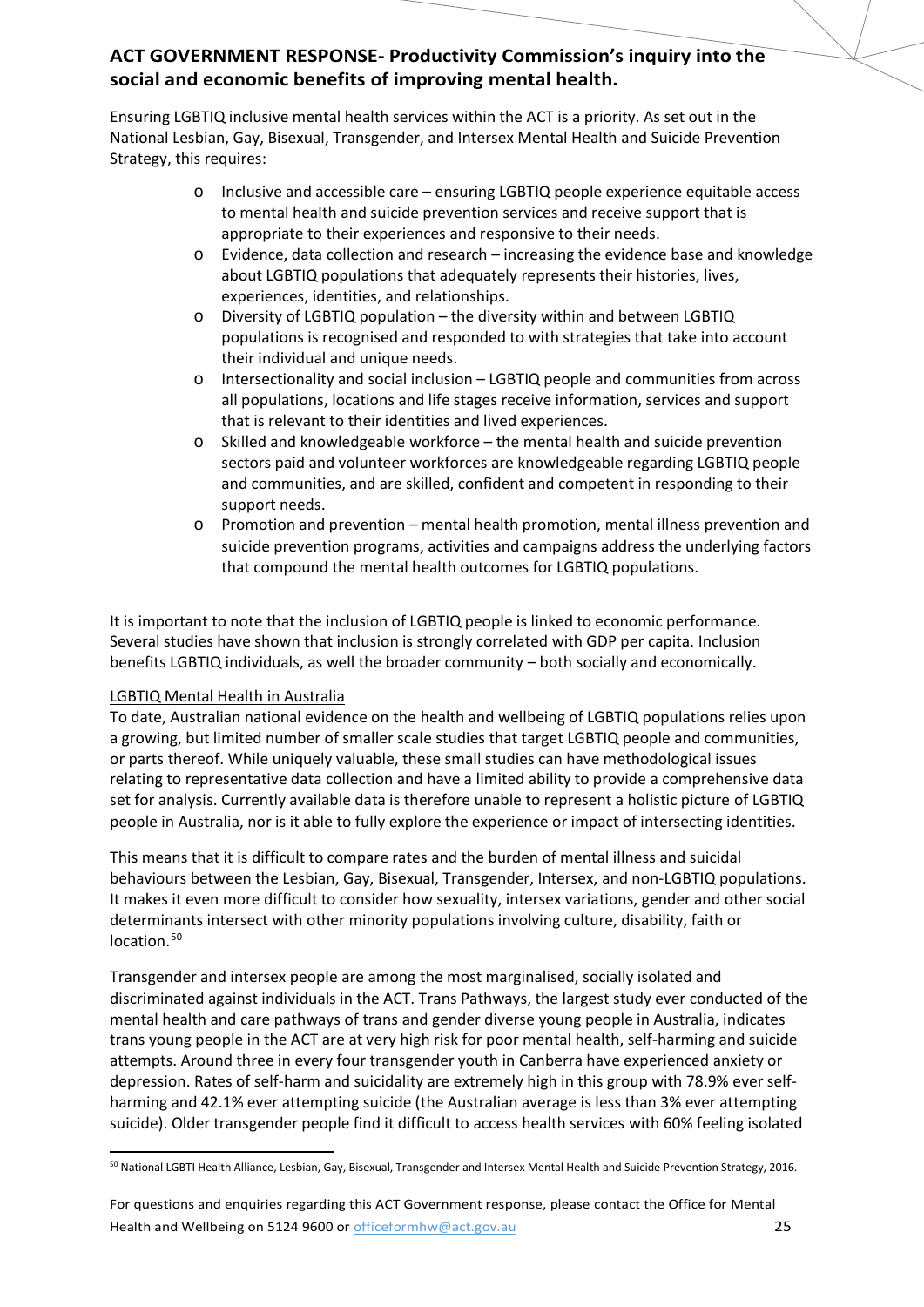from medical and mental health services, and 42% having reached out for a service provider who did not understand or respect their gender identity. Problems with health services included GPs lacking education about gender diversity, not knowing where to refer trans clients, and transphobia.

The Office for LGBTIQ Affairs in its community consultations has heard that there is a clear and urgent need for increased psychosocial support services provided by peer-led community-based services, such as those provided by A Gender Agenda and the AIDS Action Council of the ACT Inc.

#### Social and economic benefits of 'inclusion'

Social "exclusion" is defined as a multi-dimensional dynamic by which LGBTIQ people are denied resources, rights, and opportunities to participate in the typical relationships that are available to most people within the economic, political, social and cultural spheres. "Inclusion" switches the focus to situations in which LGBTIQ people have full access to the social, political, economic, and cultural opportunities and experiences that non-LGBTIQ people have.<sup>[51](#page-25-1)</sup>

<span id="page-25-0"></span>Discrimination and exclusion are the key causal factors of mental-ill health and suicidality for LGBTIQ people. Addressing societal prejudice is arguably the best prevention measure for LGBTIQ person suicide and self-harm that can be achieved $50$ .

A large and growing body of research documents the violence, discrimination, and social stigma experienced by LGBTIQ people. These experiences at the individual level limit LGBTIQ people's access to jobs, to schooling, to *health care services*, to political participation, and to participation in their families, for example. All of those effects create barriers to full participation in the economy for LGBTIQ people, which could also reduce economic outputs more generally $51$ .

#### Supporting LGBTIQ inclusion in the ACT

- The Office for LGBTIQ Affairs within the Chief Ministers, Treasury and Economic Development Directorate was established in 2017. The Office for LGBTIQ Affairs:
	- o Coordinates a whole of government approach for promoting Canberra as the most welcoming and inclusive city in the country.
	- o Engages relevant areas of government with subject matter expertise to implement legislative reform, promote inclusive events, and appropriately target services for LGBTIQ people.
	- o Supports and engages with the LGBTIQ Ministerial Advisory Council on matters where the government is seeking advice and guidance.
	- o Provides policy advice to the Chief Minister on LGBTIQ matters.
- Some key progress made to date:
	- o Development of a whole of territory and government LGBTIQ strategy (to be released June/July 2019)
	- o The establishment of an intergovernmental LGBTIQ working group to support development and delivery of policy, programs and services that are LGBTIQ inclusive and competent

The Office for LGBTIQ Affairs has commissioned a review of ACT legislation to identify any other areas of discrimination against LGBTIQ Canberrans in our existing legislation, and to develop a reform package accordingly. This audit is due to be completed by May 2019.

<span id="page-25-1"></span> <sup>51</sup> M.V.Badgett, Andrew Park & Andrew Flores, Links Between Economic Development and new measures for LGBT Inclusion', March 2018.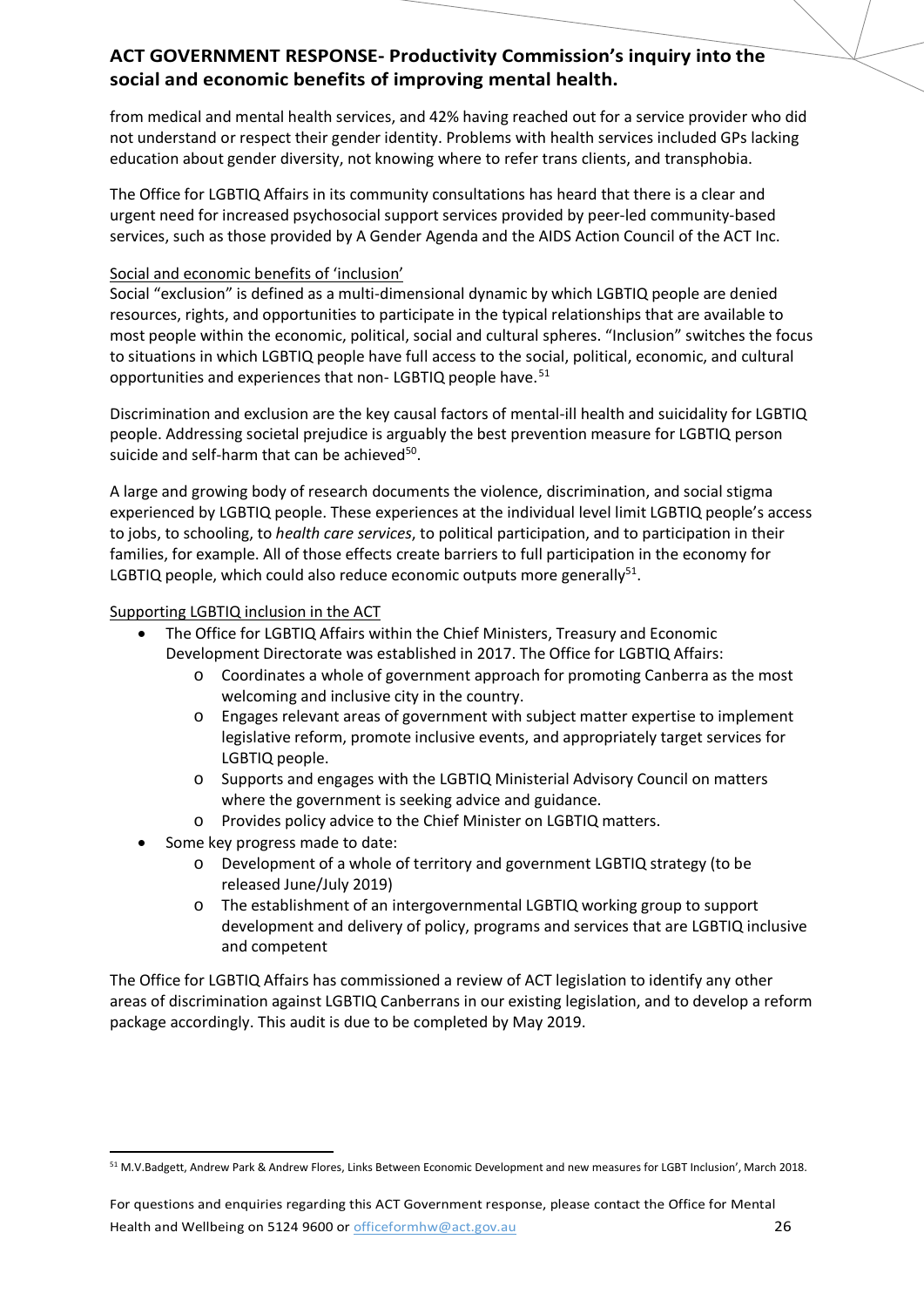## **Climate change and mental health**

Australia's unique geoclimatic features makes it one of the most vulnerable countries to the impacts of climate change, due to its hot dry climate and environmental extremes. In Australia, we have experienced unexpected variations in weather patterns and in the growing incidence of extreme weather events including heatwaves, droughts, bushfires and flooding, which are having significant consequences on communities, the economy, and the health and wellbeing of the Australian population<sup>[52](#page-26-1)</sup>.

<span id="page-26-0"></span>The ACT has not been exempt from these impacts with a series of unprecedented heatwaves over the past few summers, droughts, bushfires, and flooding. The dry conditions have resulted in bushfires destroying local environments and homes. It is well established that climate change related variations in weather patterns have consequences for the environment and are hazardous to public health<sup>[53](#page-26-2)</sup>, however there is also increasing recognition of the importance of acknowledging climate change as a determinant of mental health.

<span id="page-26-6"></span>The relationship between climate and mental health is reciprocal whereby adverse climate conditions can have negative mental health impacts on individuals and communities, and nonadverse climate conditions can be conducive to facilitating a mentally healthy environment. Weather related natural disasters can induce symptoms ranging from stress and distress to more serious clinical disorders including anxiety, depression and post-traumatic stress disorder<sup>[54,](#page-26-3)[55](#page-26-4)</sup>. Secondary impacts of climate or weather-related natural disasters might include loss of homes, jobs, loved ones and social networks; the need for relocation, life disruption, feelings of loss, feelings of grief or bereavement; increased substance use or misuse, suicidal thoughts, increased aggression and violence; changes to food security, financial worries, family distress, dysfunction; and the increased incidence of domestic violence, particularly towards women<sup>53,54,55</sup>. For those who already experience mental illness or disorder, climate change can further exacerbate existing symptoms. Further to this, extreme heat can impact the effectiveness of some anti-psychotic drugs. Other vulnerable groups include those who are already at risk of social disadvantage, including children; women, pregnant women and post-partum mothers; the elderly; the economically disadvantaged; emergency workers and first responders; and the homeless. There is also recognition that certain cultural groups, including Aboriginal and Torres Strait Islander people, who have strong connection to the land and environment may suffer adverse impacts to their mental health as these weather-related disasters continue.

There is an increasing body of Australian-based research that has been documenting the adverse impacts of climate change on mental health and suicide rates. Australian data has found a correlation between the mean annual maximum temperatures and the increased rates of suicides for both males and females across states and territories<sup>52</sup>. Another study based in South Australia found that hot days have a damaging effect on the whole population equivalent to that of unemployment and it predicts hospitalisation for self-harm<sup>[56](#page-26-5)</sup>. Australian firefighters have also been studied with findings suggesting that of those with post-traumatic stress disorder, 77 per cent also presented with simultaneously occurring mental health conditions like depression, panic disorders or phobic

For questions and enquiries regarding this ACT Government response, please contact the Office for Mental

<span id="page-26-1"></span> <sup>52</sup> Hanna, E G & McIver, L J 2018, "Climate change: a brief overview of the science and health impacts for Australia", Medical Journal of Australia, 208 (7), 311-315.

<span id="page-26-2"></span><sup>53</sup> François Bourque & Ashlee Cunsolo Willox (2014) Climate change: The next challenge for public mental health?, International Review of Psychiatry, 26:4, 415-422, DOI:10.3109/09540261.2014.925851.

<span id="page-26-3"></span><sup>54</sup> Clayton, S., Manning, C. M., Krygsman, K., & Speiser, M. (2017). Mental Health and Our Changing Climate: Impacts, Implications, and Guidance. Washington, D.C.: American Psychological Association, and ecoAmerica.

<span id="page-26-4"></span><sup>55</sup>Dodgen, D., D. Donato, N. Kelly, A. La Greca, J. Morganstein, J. Reser, J. Ruzek, S. Schweitzer, M.M. Shimamoto, K. Thigpen Tart, and R. Ursano, 2016: Ch. 8: Mental Health and Well-Being. The Impacts of Climate Change on Human Health in the United States: A Scientific Assessment. U.S. Global Change Research Program, Washington, DC, 217–246. http://dx.doi.org/10.7930/J0TX3C9H.

<span id="page-26-5"></span><sup>56</sup> Williams, S., Nitschke, M., Sullivan, T., Tucker, G.R., Weinstein, P., Pisaniello, D.L., Parton, K.A. & Bi, P. 2012, "Health and health in Adelaide, South Australia: Assessment of heat thresholds and temperature relationships", *Science of the Total Environment*, 414, 126-133.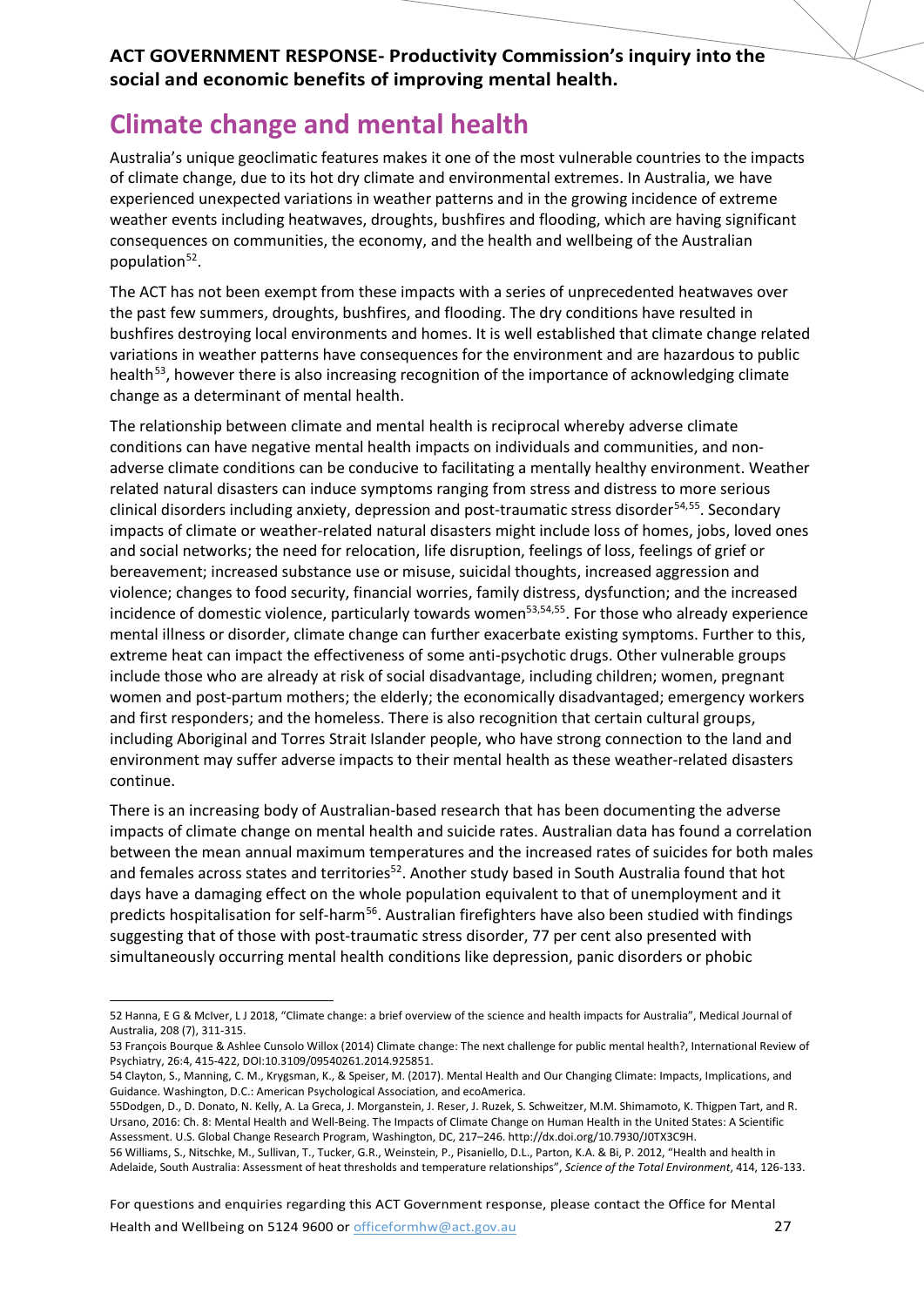#### disorders<sup>55</sup>.

In addition to the impacts of climate related weather disaster, the very threat of climate change and its potentially detrimental effects is impacting mental health outcomes. Mental health professionals have reported an increasing number of patients presenting with "eco-anxiety" or "climate-change anxiety" which describes feelings of stress, anxiety, dread and uncertainty about the future<sup>55,[57](#page-27-0)</sup>. On a more positive note, these studies have also identified that there are benefits to mental health and wellbeing from engagement with climate change adaptation and mitigation actions<sup>55</sup>.

#### Climate Change action in the ACT

As incidences of climate related disasters increase there will be a consequential increase in the number of persons requiring services, both those who already live with mental illness, and those who will develop mental health problems, placing further burden on our mental health care system.

The ACT Government is taking action on Climate Change, including the impact on mental health and, through the new Climate Change Strategy, monitoring progress against resilience indicators including climate-related health impacts and costs. Part of the new climate change strategy will be a living infrastructure plan, which will help ensure we reduce heat island effects, provide cool areas for recreation even in a heating climate, and maintain a connection with nature which is a key to the mental health of our populace. This will also involve repeating a longitudinal survey to measure the resilience of the community and monitor change over time. This feedback will enable targeting of policy and programs to increase the resilience, thereby reducing vulnerability of those most at risk to the impacts of climate change. The ACT has comprehensive Climate Change Strategies that explicitly consider health issues and the links between health and other sectors as part of the many actions within the strategies.

#### Policy opportunities for the Federal Government for Climate Change and Mental Health

The ACT Government supports the view that urgent policy action is required to move towards renewable energy sources to restore a safe and healthy climate. These will bring important public health benefits, including to mental health. Clean energy is not only climate friendly, but also will reduce the burden of mental health and physical health. The Medical Journal of Australia, in partnership with Lancet published the ["Countdown on health and climate change: Australian policy](https://www.mja.com.au/journal/2018/209/11/mja-lancet-countdown-health-and-climate-change-australian-policy-inaction)  [inaction threatens lives"](https://www.mja.com.au/journal/2018/209/11/mja-lancet-countdown-health-and-climate-change-australian-policy-inaction)<sup>[58](#page-27-1)</sup> that asserts that there is significant scope for policy action by all levels of government on the public health risks and opportunities associated with climate change in Australia, including metal health impacts of climate change. In addition, a recent report by the American Psychological Association and ecoAmerica<sup>54</sup> emphasises that climate solutions benefit mental health. They argue that action on climate change adaptation and mitigation will not only have lasting benefits to the physical and mental health of the population but will also posit benefits to the economy.

Key areas of policy opportunity and intervention to support better mental health outcomes include:

- Setting targets to reduce greenhouse gas emissions.
- Investing in research to identify, map and examine populations particularly vulnerable to the mental health impacts of climate change, and use this data to inform the development of appropriate resilience-building measures in all communities.
- Build capacity in the mental health sector to better support the needs of those who experience adverse mental health outcomes from climate related disasters and other climate change related mental health issues. These should include mental health supports being part of emergency relief efforts during climate related weather disasters.

<span id="page-27-0"></span> <sup>57</sup> Clayton, S., Manning, C. M., Krygsman, K., & Speiser, M. (2017). Mental Health and Our Changing Climate: Impacts, Implications, and Guidance. Washington, D.C.: American Psychological Association, and ecoAmerica.

<span id="page-27-1"></span><sup>58</sup> Zhang, Y., Beggs, P.J., Bambrick, H., Berry, H.L., Linnenluecke, M.K., Trueck, S., Alders, R., Bi, P., Boylan, S.M., Green, D., Guo, Y., Hanigan, I.C., Hanna, E.G., Malik, A., Morgan, G.G., Stevenson, M., Tong, S., Watts, N., & Capon, A.G. 2018, "The MJA- Lancet Countdown on health and climate change: Australian Policy inaction threatens lives", *The Medical Journal of Australia*, 209, 11, doi:10.5694/mja18.00789.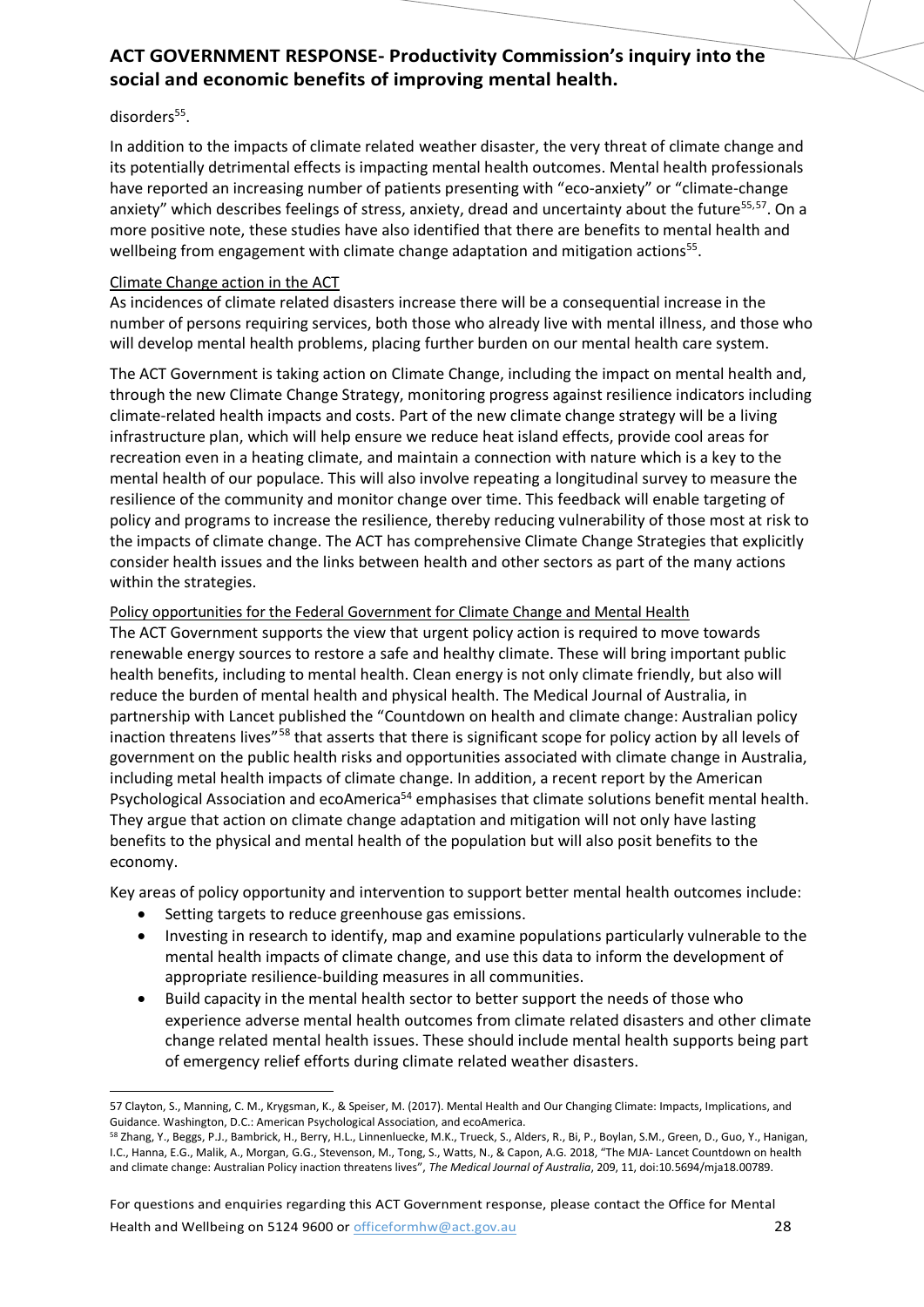### **Substance Abuse**

Comorbidity, or the co-occurrence, of mental illness and substance use disorders are prevalent in Australia. While it is difficult to quantify the exact occurrence of comorbidity, an Australian systematic review found that current mental disorders co-occurred in between 47 to 100% of patients in substance use treatment clinics. While the prevalence ranged widely between these studies, it still demonstrates a high rate of comorbidity in the community<sup>[59](#page-28-2)</sup>.

<span id="page-28-0"></span>People with comorbid mental health and substance abuse disorders clinically present with complex psychological symptoms that have the potential to interfere with treatment for both disorders. To illustrate, there are few differences between the acute symptoms of schizophrenia with substance use and substance-induced psychosis<sup>[60](#page-28-3)</sup>. People with comorbid disorders also experience longer lengths of stay in emergency departments, higher rates of relapse and are more often the subjects of premature discharge from inpatient units<sup>61</sup>. Together, these facts have important negative implications for the health and wellbeing outcomes of this population and point to the need to provide adequate health services.

<span id="page-28-1"></span>The impacts of these comorbidities also extend to people's family and community dislocation, and their reliance on welfare and social support due to poverty, unemployment and lack of adequate housing<sup>62</sup>. As a result, efforts to improve the provision of effective services for the treatment and care of comorbidities would help to improve the social and economic participation of this population.

However, in Australia the provision of specialist mental health services and alcohol and other drug services has historically been separated physically, administratively and philosophically<sup>60</sup>. This can mean that patients receive attention only for either their mental health or substance disorder, depending on where they present. Consequently, while clinicians and workers often have the best intentions for helping people with comorbidities, they can be limited in their abilities to act due to constraints in mental health or substance abuse services and the linkages that exist between them $62$ .

The provision of optimal comorbidity treatment and care services is associated with a higher level of stability for people across both their mental health and substance disorders, with lower risks of relapse, greater independence and family wellbeing<sup>62</sup>.

It is clear that effective comorbidity treatment and care has the potential to provide better rates of improvement in population mental health and to increase the social and economic participation and contribution of people with comorbid conditions. Consequently, the ACT Government believes that the Productivity Commission should consider substance use disorders as in-scope for this inquiry and develop recommendations for how to effectively manage comorbidities with mental illness.

For questions and enquiries regarding this ACT Government response, please contact the Office for Mental

<span id="page-28-2"></span><sup>&</sup>lt;sup>59</sup> Kingston R, Marel C. (2016). A systematic review of the prevalence of comorbid mental health disorders in people presenting for substance use treatment in Australia. *Drug and Alcohol Review*, 36: 527-539.

<span id="page-28-3"></span><sup>60</sup> Gordon A. (2008) Comorbidity of mental disorders and substance use: a brief guide for the primary care clinician. *Department of Health and Ageing*, Canberra.

<span id="page-28-4"></span><sup>&</sup>lt;sup>61</sup> Manuel J, Gandy M, Rieker D. (2015). Trends in hospital discharges and dispositions for episodes of co-occuring severe mental illness and substance use disorders. *Administration and policy in mental health and mental health services research*: 42(2), 168-175.

<span id="page-28-5"></span><sup>&</sup>lt;sup>62</sup> de Crespigny *et al*, (2015). Service provider barriers to treatment and care for people with mental health and alcohol and other drug comorbidity in a metropolitan region of South Australia, *Advances in Dual Diagnosis*, 8(3), 120-128.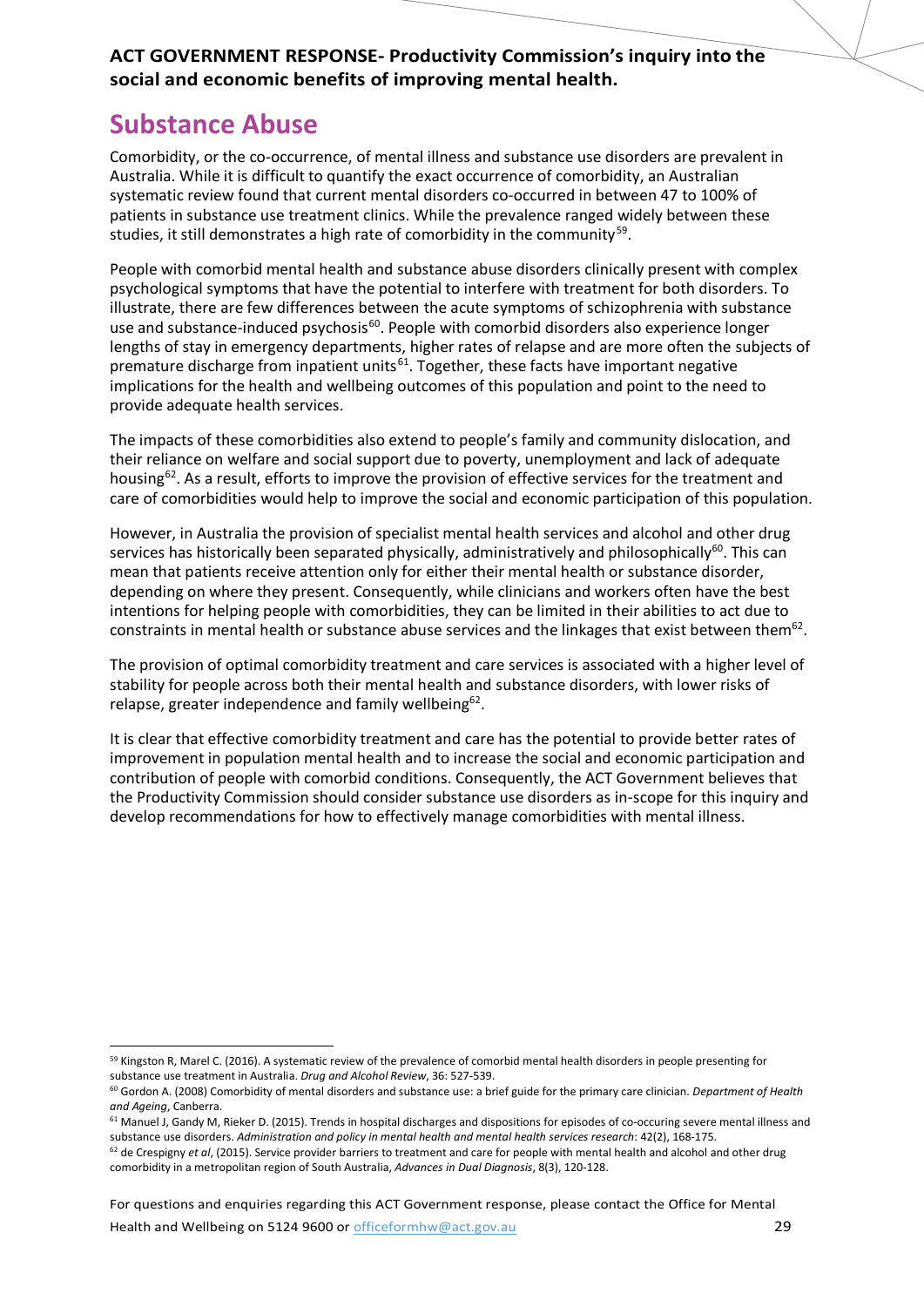## SHIFTING TO BALANCING THE FUNDING PARADIGM

It is noteworthy that, despite the continued increases in mental health expenditure and resourcing in Australia over the past decades, there appears to be little decline in the prevalence of mental health problems and suicide<sup>63,[64](#page-29-2)</sup>. This effect has been observed across Australia, Canada, England and the United States according to a recent review<sup>[65](#page-29-3)</sup>, which found that the prevalence of mood and anxiety disorders had not decreased despite large increases in the provision of treatment, particularly antidepressants.

This gives us pause to reflect on the model of the mental health system in Australia, how it is funded and, importantly, what improvements can be made to reduce the prevalence and burden of mental illness.

## **Activity Based Funding**

As healthcare systems grow and develop, policymakers strive to create funding models for healthcare services to promote efficiency, quality of care and activity, while maintaining equitable access to healthcare service<sup>[66](#page-29-4)</sup>. The decisions underlying these funding models are often technical and complex, with their own benefits and challenges.

In Australia, healthcare services are primarily funded through Activity Based Funding (ABF). Under ABF, providers receive a set amount of funding for each episode of patient care, according to the setting and type of care, equal to the national average cost for patients with a particular condition or undergoing a particular procedure<sup>[67](#page-29-5)</sup>.

<span id="page-29-0"></span>Essentially, under ABF, a hospital or healthcare provider's revenue is linked to their activity.

In Australia, admitted and community mental health services are provided with funding under the Australian Mental Health Care Classification (AMHCC), which is developed and overseen by the Independent Hospital Pricing Authority (IHPA). Currently, IHPA has not outlined how residential mental health services will best be funded under the AMHCC and so are not currently under ABF.

It is important to note that ABF is strictly a funding and purchasing model and cannot achieve better, efficient and more timely care by itself.

#### ABF and Mental Health

ABF payment systems for acute hospitals, in combination with capitation or overall budgets for primary and community health care, are recognised as not properly supporting shifts out of care or co-ordination between hospitals and community-based providers. In addition, ABF does not provide a financial framework to support, or directly incentivise, new ways of delivering care for people with long-term conditions<sup>67</sup>. Nor does it contribute significantly to hospital avoidance.

In these ways, it can be seen that ABF does not intuitively promote the provision of mental health supports across all healthcare service settings, such as primary care and community care, in a stepped care approach.

The ACT Government would support consideration of how the ABF model could be applied to incentivise hospital avoidance and community-based care.

For questions and enquiries regarding this ACT Government response, please contact the Office for Mental Health and Wellbeing on 5124 9600 or [officeformhw@act.gov.au](mailto:officeformhw@act.gov.au) 30

<span id="page-29-1"></span> <sup>63</sup> Jorm A. (2018). Australia's 'Better Access' scheme: Has it had an impact on population mental health? *Australian & New Zealand Journal of Psychiatry*, 52(11), 1057-1062.

<sup>64</sup> Australian Institute of Health and Welfare, *Mental health services Australia*, 2018.

<span id="page-29-3"></span><span id="page-29-2"></span><sup>65</sup> Jorm, A., Patten, S., Brugha, T., Mojtabai, R. (2017). Has increased provision of treatment reduced the prevalence of common mental disorders? Reivew of the evidence from four countries. *World Psychiatry*, 16, 90-99.

<span id="page-29-4"></span><sup>66</sup> Palmer K, Agoritsas T, Martin D, *et al*. (2014). Activity-Based Funding of Hospitals and its impact on mortality, readmission, discharge destination, severity of illness and volume of care: a systematic review and meta-analysis. *Plos One*, 9(10), e109975.

<span id="page-29-5"></span><sup>67</sup> Wand A. (2014). Activity-based funding: implications for mental health services and consultation-liaison psychiatry. *Australasian Psychiatry*, 22(3), 272-276.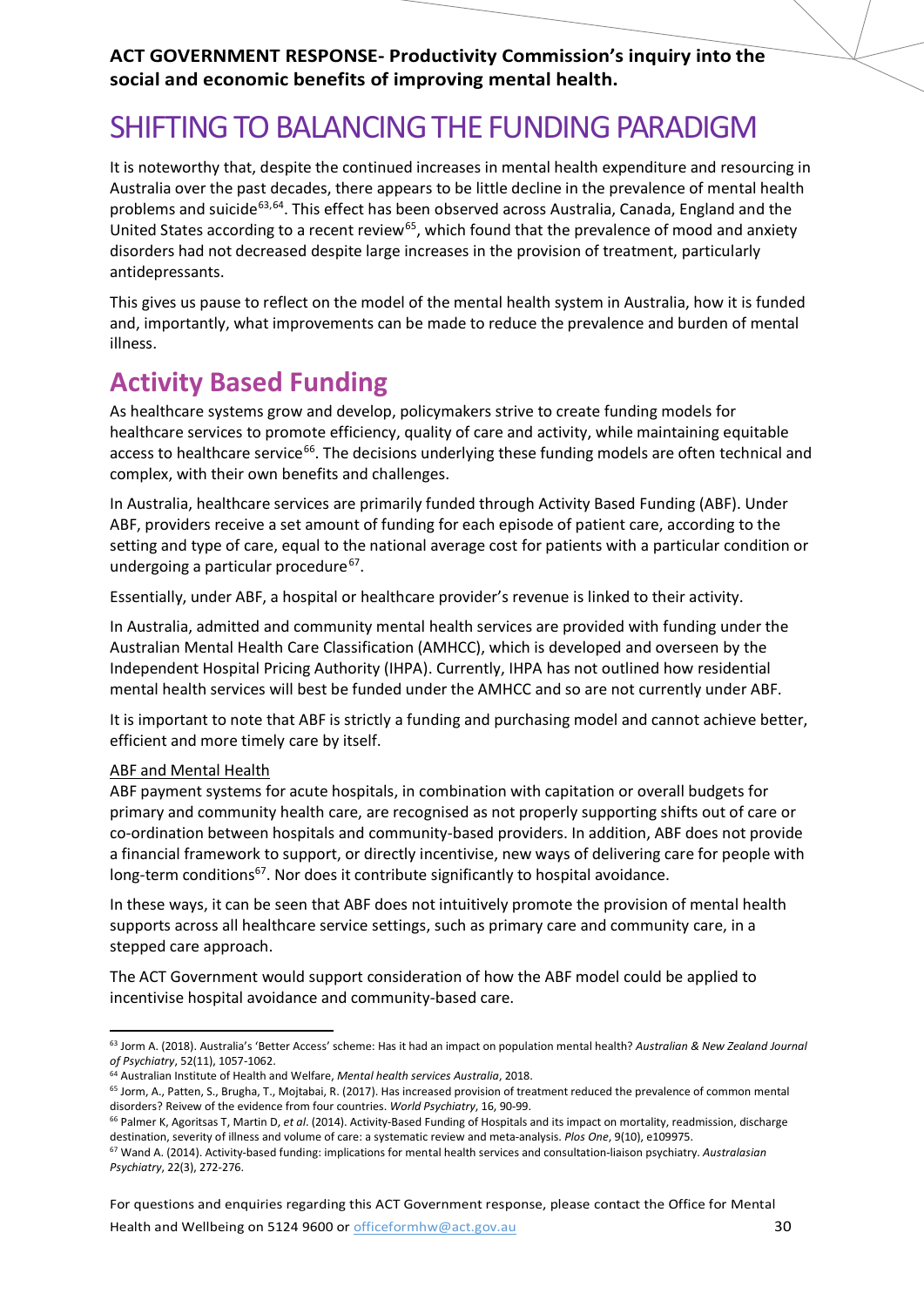Several comparable healthcare systems have introduced pilot projects to consider funding for a whole pathway or episode of care for a particular condition, to create a more streamlined and integrated mental health service system. For example, in the United States, pilots of 'bundled payments' for particular episode treatment groups have been used that encompass physician, acute hospital, post-acute inpatient and ambulatory care costs from referral or admission to recovery for an extended episode of care. These pilots have been in addition to the existing ABF frameworks for health care.

For chronic obstructive pulmonary disease management, the Netherlands has completed a largescale initiative to contract doctor-led care groups under adjusted capitation payments for a year of care. This scheme sought to reduce fragmentation within primary care and bridge the divide between primary and specialist care. The bundled payment was administrated by a central contracting body, called the care group. Initial findings of the payment mechanism found benefits in case-collaboration of providers, care co-ordination and compliance with clinical guidelines.

However, the ACT Government recognises that these experiments with bundled treatment have highlighted challenges. These include a significant up-front investment of time and resources to establish the systems and, in particular, tackle the complex challenge of defining what particular care pathways should include, as agreed by clinicians and health professionals.

These are important aspects to consider when contemplating how we utilise the ABF framework for mental health services. However, well considered trials to whole of episode bundled payments in Australia could help to increase care-coordination and integration between mental health services.

#### Priorities of Funding

As we have discussed earlier, the NMHC advocates for shifting the focus of healthcare funding towards community care and early intervention $14$ . However, the mechanics of how this can be achieved has received comparably little attention.

The ACT Government would support consideration of the example of funding allocation outlined by the Long Term Plan, released by the English National Health Service (NHS) in January 2019<sup>68</sup>. This Plan commits the NHS to increasing investment in primary medical and community health services as a share of the total NHS revenue across the next five years. This means that for the NHS, the funding for primary and community health services is guaranteed to grow faster than the rising NHS budget overall.

### **Structural issues**

The Federal Government is a funder of primary care; it is not a system manager. In recent years, attempts have been made to address this, with the development of Primary Health Networks. It seems that their development is fundamentally based on Primary Care Trusts in England and primary care organisations in New Zealand. Australia's federated government makes this a difficult comparison and the Government has establishes PHNs, expecting the same functions, without the same enabling structure.

Primary Care Organisations in New Zealand and England are increasingly funded on a capitation basis, where they have a clear fiscal interest in their population avoiding acute care whenever possible. This cannot be said for PHNs and there is no financial incentive to prevent hospitalisation. Further, PHNs have no contractual power over general practice or primary care to enforce new standards or new directions.

<span id="page-30-0"></span> <sup>68</sup> National Health Service (NHS). *The NHS Long Term Plan*, 2019, United Kingdom.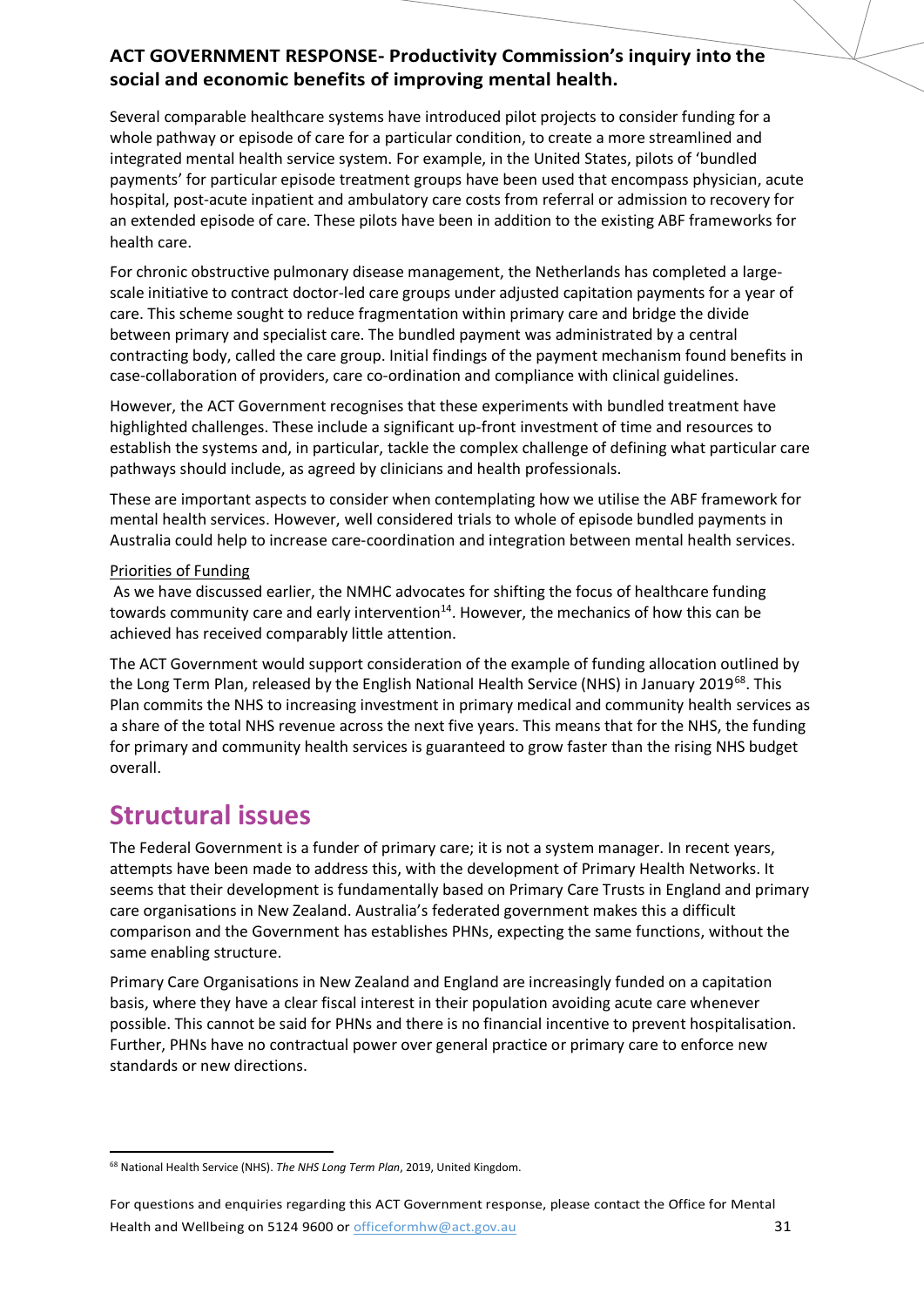The fact that many PHNs also have a constitution providing primary care practitioners with membership rights, places PHNs in a difficult position of leading the development of the primary care system, yet also advocating for its members.

## **Developing early intervention services**

The ACT Government is committed to supporting and promoting mental health and wellbeing in the ACT. We have a strong history of partnering with the community sector to deliver community-based mental health services to help provide wrap-around support for individuals. Primary care and community-based programs are an essential part of wrap around care and form the foundations of the stepped care continuum. Collectively these services aim to keep Canberrans as well as possible for as long as possible, promote resilience and support mental health and wellbeing in the community.

The ACT Government would point to the following examples of where it is currently funding early intervention programs:

- Post & Antenatal Depression Support & Information (PANDSI) PANDSI provide a range of services which support, educate and inform families in the Canberra and ACT region who are experiencing Antenatal Depression, Postnatal Depression or Anxiety. PANDSI are funded to provide self-help groups providing support for women and their families suffering from ante and/or postnatal mental illness. In addition, PANDSI provide an education and information service around ante and/or postnatal mental illness to the community mental health sector including GPs. The work of PANDSI is complementary to the service provision of the Canberra Health Services Perinatal Mental Health Consultation Service. This community based non-government organisation, primarily funded by ACT Health, assists families on their pathway to recovery, works with the community to reduce stigma and benefits the wider society. This good quality early intervention service aims to support and protect the long-term mental health of mothers, fathers, babies and families.
- Detention Exit Community (Intensive, Transitional) Outreach Support Program (DECO) DECO is a short term (up to 18 months) intense transitional support for individuals with a diagnosed mental illness who are exiting detention and transitioning back to the community. DECO is a joint initiative between ACT Health and the community sector mental health provider Wellways Australia (Wellways). Wellways works with the ACT Forensic Mental Health Service (FMHS) to provide the treatment and support services required to assist people leaving detention and re-establish them in the community. Where appropriate, this service assists the person to connect with alcohol and other drugs services; longer term mental health support providers; employment; housing; education; and other social connections. DECO also provides, where appropriate, living and self-management skills training. The support that DECO offers improves the mental health of those exiting detention and helps to reduce recidivism rates in the ACT.
- Menslink provides support services for young men aged 10 to 25 who are experiencing, or who are at risk of, personal, family and/or school problems. These support services include counselling and mentoring that assist with relationship difficulties, anger management, bullying concerns, impulse control or mild depression and anxiety. This not only helps the young people receiving services, but also helps their family and the community around them. A review of the Menslink counselling and mentoring services, conducted by the University of Canberra in 2018, found that the life satisfaction of participants rose substantially during the time of engagement with Menslink and continued to improve afterwards $69$ . In recognition of

<span id="page-31-0"></span> <sup>69</sup> Neill, J.T. (2018). Long-term Impacts of Menslink Counselling and Mentoring. University of Canberra.

For questions and enquiries regarding this ACT Government response, please contact the Office for Mental Health and Wellbeing on 5124 9600 or [officeformhw@act.gov.au](mailto:officeformhw@act.gov.au) 32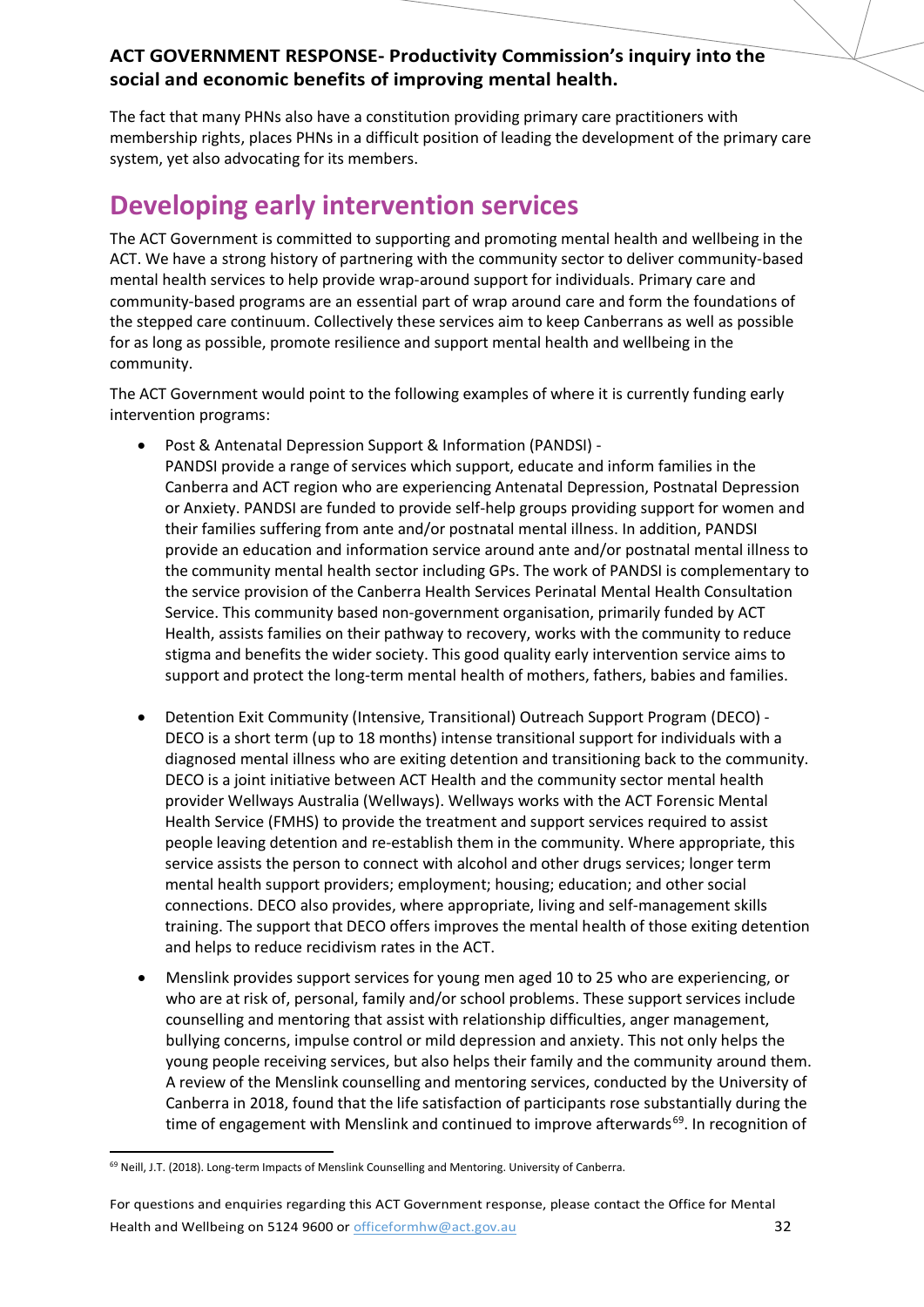its benefits to the community, Menslink currently receives funding from the ACT Government via a collaboration between the ACT Health and Community Services Directorates.

Modern healthcare systems have become effective at responding to crisis, but have not developed to be as effective at preventing crisis. However, international literature demonstrates that a hallmark of high performing healthcare systems is a well-developed, accessible and highly integrated primary care system.

The ACT Government would support any work that could be undertaken to consider approaches that better integrate health care services, to provide better access to early intervention that can prevent serious illness, or the support required to manage a long-term condition. This health service delivery gap will continue to be filled by secondary and tertiary health services who will either be required to continuously expand their costly services or people will have to wait until they are in crisis to be able to access services. National hospital activity data for 2016-2017 indicates a consistent increase, on average 2 per cent per year, of patients requiring inpatient care<sup>70</sup>. The growing need for acute care and the limited capacity of hospital services increases the imperative for the health system to provide care for more people at an earlier stage of their illness trajectory.

Primary care is an essential component of a stepped care system. General Practitioners (GPs) are involved in each level of care from the primary point of contact for people experiencing mental health issues, to playing a pivotal role in mental health screening and ongoing care management for patients with mental illness (Figure 1). Not only should people be able to access this primary care for mental health care and support, but they should be encouraged to if they have concerns about their mental health and wellbeing.

<span id="page-32-0"></span>As mental health is the most common reason people present to general practitioners in Australia<sup>[71](#page-32-2)</sup> any barrier which reduces access to or the quality of this early intervention and healthcare service should be removed. However current care arrangements do not encourage help seeking behaviours and practitioners are not always able to provide enough treatment or support for the management of mental health concerns or illness. Under the current care arrangements there are systemic barriers which discourage help seeking and early intervention access to GPs.

One of the most significant barriers to people accessing primary and early intervention care is out-ofpocket cost. The ACT has the second highest percentage of people deferring visits to GPs due to cost (7.1 per cent compared to the national average of 4.1 per cent)<sup>71</sup>. Individuals requiring a Mental Health Treatment Plan can access Medicare rebates for up to 10 sessions of psychological therapy per year, however they must pay gap payments to access this early intervention care. These gap payments are significant, over \$40 per visit per GP appointment and up to \$100 per session with a psychologist. These out-of-pocket costs are greatly increased as individuals attend more frequent GP and psychologist appointments. If individuals are not able to pay these costs they are unable to access this primary level mental health treatment and support.

Although no health system can prevent every crisis, a better resourced and coordinated system may be able to reduce the length or depth of a crisis. By improving our 'systems thinking' with regard to primary care, it is possible to prevent some people developing a more serious illness and/or deteriorating to the point where they require hospital care. For those who have accessed specialist services, more integrated primary care can help to facilitate discharge and assist people with ongoing management of their condition, providing a holistic approach with the potential to respond quickly to

<span id="page-32-1"></span> $70$  Australian Institute of Health and Welfare 2018, Admitted patient care 2016-2017: Australian hospital statistics, Health services series no. 84, Cat no. HSE 201, Canberra AIHW.

<span id="page-32-2"></span><sup>71</sup> Royal Australian College of General Practitioners, General Practice: Health of the Nation 2018. East Melbourne, Vic: RACGP, 2018. [https://www.racgp.org.au/FSDEDEV/media/documents/Specialper cent20events/Health-of-the-Nation-2018-Report.pdf](https://www.racgp.org.au/FSDEDEV/media/documents/Special%20events/Health-of-the-Nation-2018-Report.pdf) .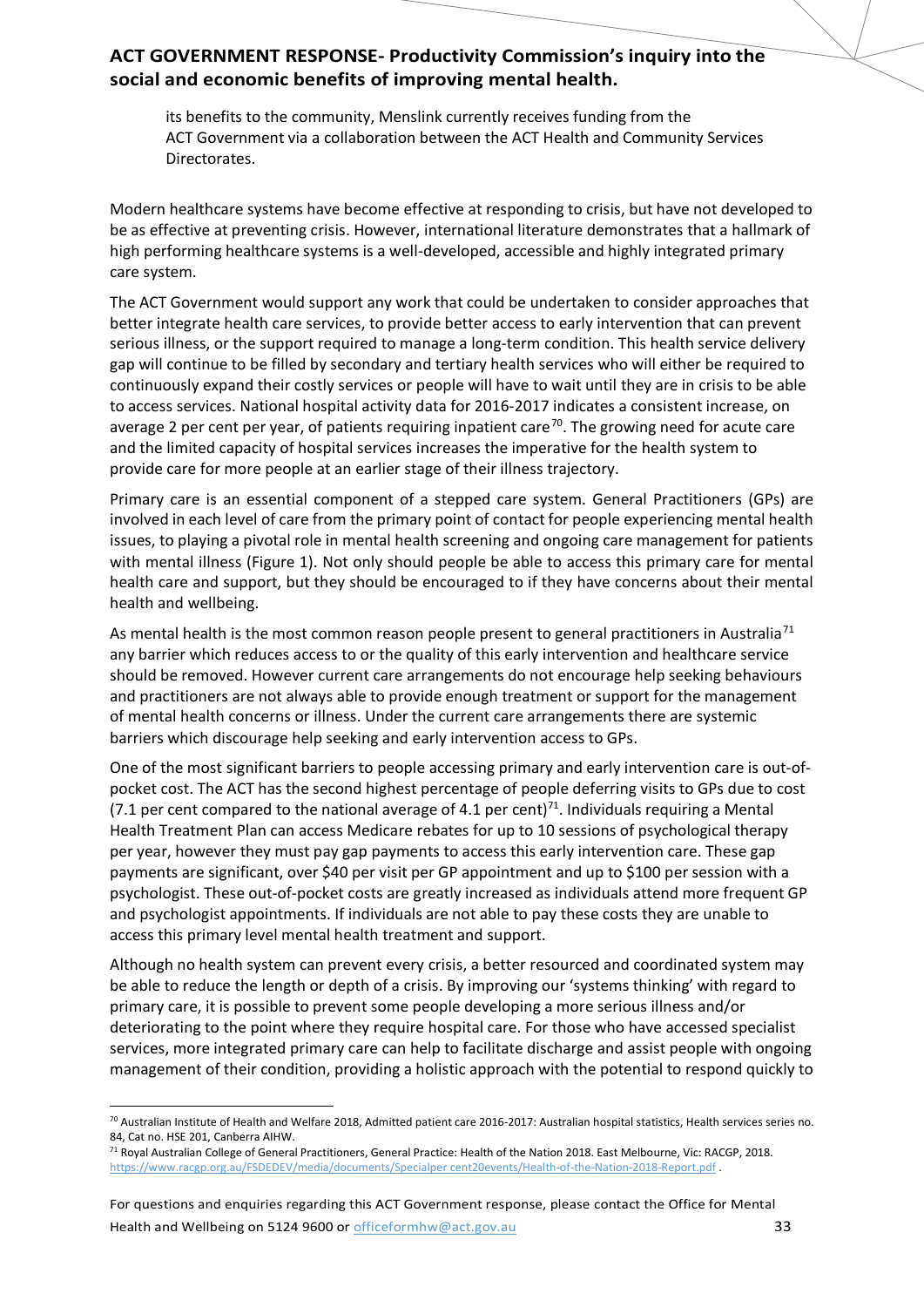relapse and address a range of other health issues as they arise. This approach has applicability across a range of chronic health conditions including diabetes, COPD and mental illness.



**Figure 1** Stepped Care Model for Adult Community Mental Health Services(Adapted from Australian Government Response to Contributing Lives, Thriving Communities – Review of Mental Health Programs and Services, 2015; NICE 2011 *Stepped Care Model for People with Common Mental Health Disorders; and Project Report on the Redesign of the ACMHS MoC O'Halloran et al 2015[72](#page-33-1))*

Strong integration between primary, secondary and tertiary services is increasingly being recognised as beneficial for providing important preventative and proactive health services to people with complex and ongoing treatment needs and reducing burden on the healthcare system. Integrated care is brought about through a range of strategies and methods at the funding, administrative, organisational, service delivery and clinical levels to create connectivity, alignment and collaboration within and between the different sections of the health system. The goal of this approach is to enhance quality of care, quality of life, consumer satisfaction, and better efficiency in the healthcare system. The World Health Organisation (WHO) has endorsed integrated care as a beneficial policy direction and there are an increasing number of integrated care projects being trialled internationally $73$ .

<span id="page-33-0"></span>In international literature there is a growing consensus that a person-centred, integrated primary care system, is the first-line approach to meet the treatment and support needs for people with multiple and complex service needs to improve their health outcomes and consequently reduce the demand on secondary and tertiary services<sup>73</sup>. A recent discussion paper by the Royal Australian College of Physicians<sup>[74](#page-33-3)</sup> emphasised the role of specialist physicians, including general practice specialists, in the management of complex illnesses. This includes for those who may have episodic

 <sup>72</sup> Project Report on the Redesign of the ACMHS MoC Paul O'Halloran MHINDS, Alan Rosen, Paul Fanning. June 2015

<span id="page-33-2"></span><span id="page-33-1"></span><sup>73</sup> Productivity Commission, Report on Government Services 2018, Chapter 10 Part E Primary and Community Health, Australian Government, 2018 [https://www.pc.gov.au/research/ongoing/report-on-government-services/2018/health/primary-and-community-](https://www.pc.gov.au/research/ongoing/report-on-government-services/2018/health/primary-and-community-health)

<span id="page-33-3"></span>[health.](https://www.pc.gov.au/research/ongoing/report-on-government-services/2018/health/primary-and-community-health) <sup>74</sup> Royal Australian College of Physicians, Integrated Care: Physicians supporting better patient outcomes discussion paper, Royal Australian

College of Physicians, 2018.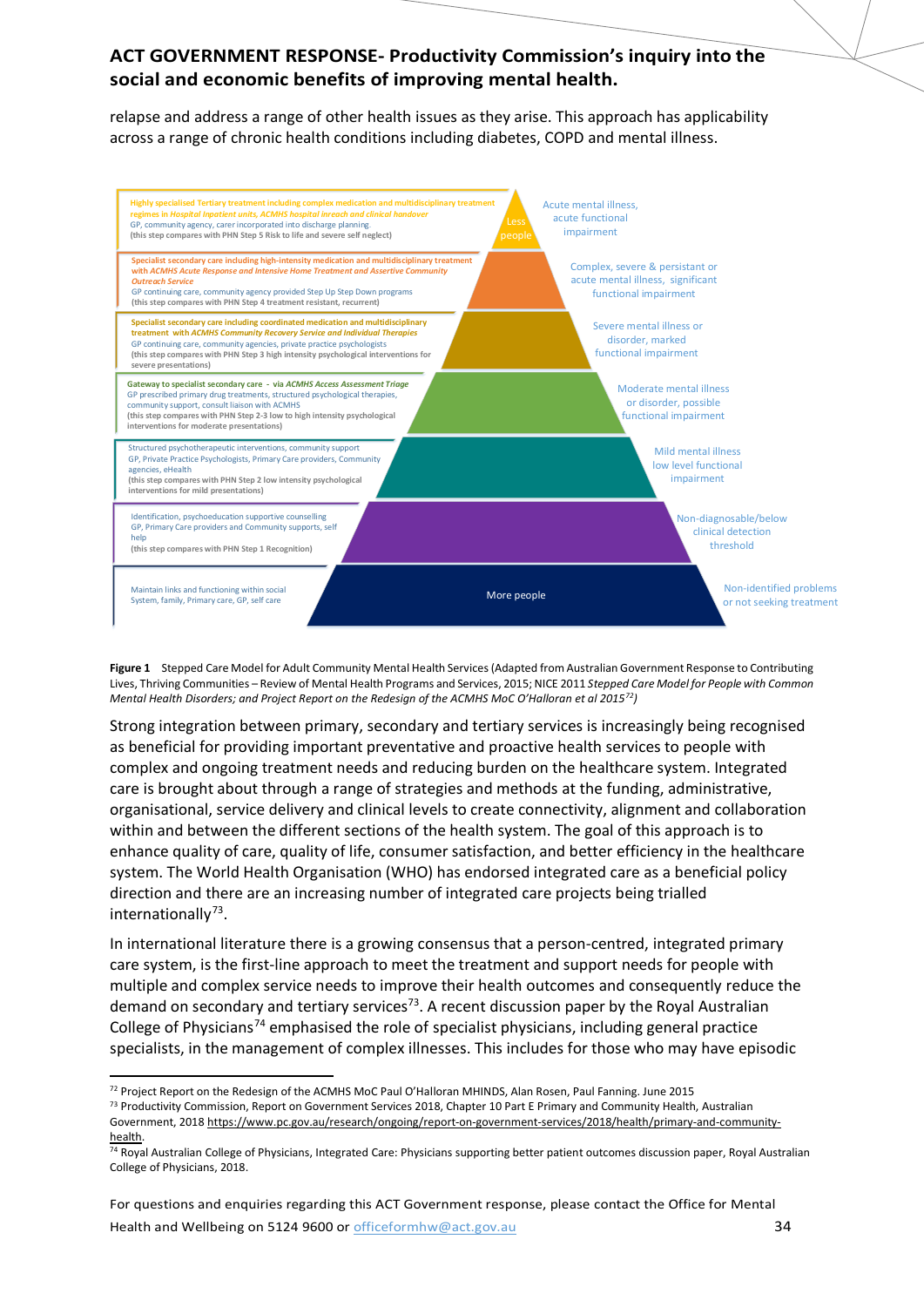acute presentations, those who require longitudinal care and those with multiple and complex conditions. They further highlight the key role primary care services can play in relation to specific diagnostic groups that may be sources of pressure on the limited resources in healthcare systems.

Closer examination of international case studies in the recent Productivity Commission's Productivity Review of Integrated Care<sup>73</sup> reported strong gains in health outcomes for people and a reduction in care costs typically attributed to reduced hospital and emergency room utilisation<sup>75</sup>, and improvements in the experience of care. The most comparable example was a co-ordinated care program in Canterbury, New Zealand. In the early 2000s the Christchurch Hospital in Canterbury often reached full capacity, preventing it from taking on further patients, and the Canterbury District Health Board was in financial deficit. Since initiating reforms, including defined referral pathways; telephone support for general practitioners; and specialist teams to take pressure off emergency departments and support the care of people in their homes and through their GPs, the hospital rarely reaches full capacity with the age-standardised hospital admission rate dropping to 30 per cent below the New Zealand average. Further, there was a reversal of its budget position from a deficit of 1 to 3 per cent to an underlying surplus of over 1 per cent in 2011-2012.

In Kinzigtal, Germany, transition to integrated care models halved mortality rates after two and a half years for those who participated in the program when compared with non-participants. They also reported improvements in quality of care, particularly for those with complex care needs, such as vascular dementia, where there was a decline in the prescription of non-recommended drugs by 7 percent, in comparison to only 1.1 percent in the control population. They also reported generating savings of 16.9 per cent between 2006 and 2010 which was achieved through reduced emergency hospital admissions.

## **Effective monitoring and data analysis**

The current range of complex reporting mechanisms for mental health data across Australia present a range of challenges to a comprehensive inclusive monitoring and reporting process. The data comes from a relatively complex web of sources, ranging from data gained through national and state surveys to local service provision data collection systems. Consumer and carer reported experiences of care are just starting to be collected systemically.

Data collection and analysis is currently undertaken for a variety of purposes including:

- reporting through statistical collections;
- reporting of outcomes at national and state level;
- reporting against achievements made under National, State and Regional Mental Health Plans;
- reporting of services, supports and funding levels at national and state level;
- to guide service improvements; and
- for research and development purposes.

The new Australian Health Performance Framework<sup>[76](#page-34-1)</sup> provides an overarching mechanism which provides a single, enduring framework to assess the Australian health care system, its inputs processes and outcomes. The National Mental Health Performance Framework<sup>[77](#page-34-2)</sup> developed in 2005 is a key strategy for facilitating a culture of continuous quality improvement in mental health service delivery. AIHW provides the report online and updates progressively.

<span id="page-34-0"></span> <sup>75</sup> Nolte, E & Pitchforth, E 2014, *What is the evidence on the economic impacts of integrated care?*, World Health Organisation, Copenhagen, Denmark.

<span id="page-34-1"></span><sup>76</sup> AIHW, *Australia's Health 2018* a[t https://www.aihw.gov.au/getmedia/7c42913d-295f-4bc9-9c24-4e44eff4a04a/aihw-aus-](https://www.aihw.gov.au/getmedia/7c42913d-295f-4bc9-9c24-4e44eff4a04a/aihw-aus-221.pdf.aspx?inline=true)[221.pdf.aspx?inline=true\)](https://www.aihw.gov.au/getmedia/7c42913d-295f-4bc9-9c24-4e44eff4a04a/aihw-aus-221.pdf.aspx?inline=true)

<span id="page-34-2"></span><sup>77</sup>AIHW, *National Mental Health Performance Framework* at [https://meteor.aihw.gov.au/content/index.phtml/itemId/584825:](https://meteor.aihw.gov.au/content/index.phtml/itemId/584825)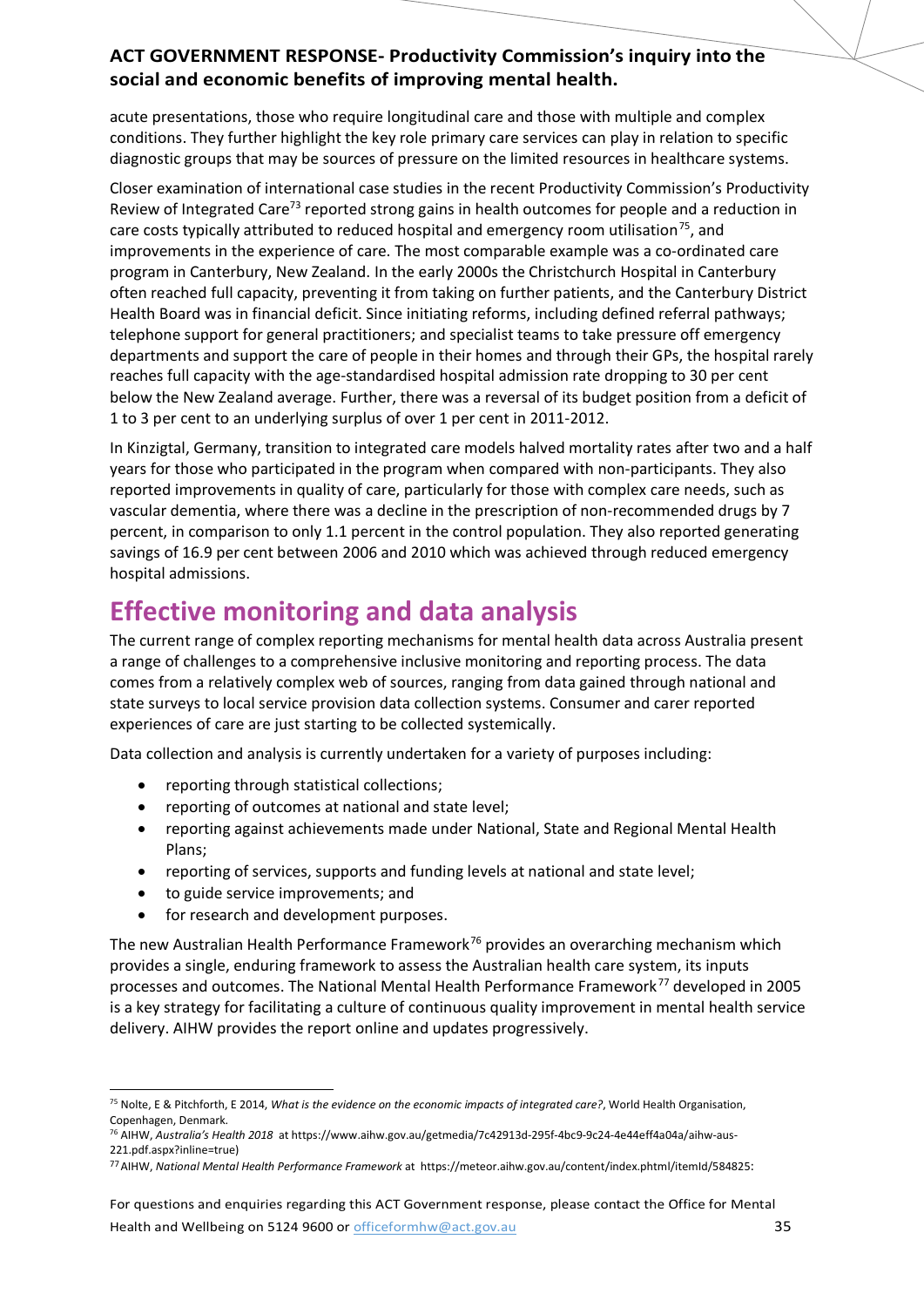National monitoring and reporting on mental health and suicide prevention is also a core role of the independent National Mental Health Commission. The National Mental Health Commission produce an annual national report. In 2018 the Nous Groups report "Mental health and suicide prevention Monitoring and Reporting Framework" set out a proposed approach that the Commission could take in fulfilling this role. While this report addresses a broad framework for the Commission it does not fully cover the breadth and depth of monitoring and reporting required. In addition, substantial work needs to be undertaken to develop the tools and mechanisms for data collection. State and Territory Governments also have separate reporting frameworks for mental health. These often draw upon the data from the national collections as well as local data collections.

There would be significant benefit to clarifying the different roles of reporting agencies (AIHW, ABS, ROGS, National Mental Health Commission) to reduce duplication and to streamline and enhance the overall reporting and analysis. It is recommended that a single national multilayer reporting and monitoring framework be developed which clarifies and incorporates the different agencies roles.

#### Improving data collections and data quality

As noted by the Productivity Commission, there are still gaps in the data reporting and gaps between what is collected and what might be considered desirable to collect. The following are recommendations for enhancing data collections and quality:

- A streamlined and coordinated national data collection system including a national minimum data set across all sectors that enable multiple uses for the data. "Collect once – use often".
- National standards for data collection that can be incorporated into electronic clinical and non-clinical recording systems.
- Consideration be given to Mental Health Australia and KPMG report's recommendation to "measure the impact of primary care on the use of secondary care by linking the new Primary Mental Health Care Data set to wider health and social data sets<sup>[78](#page-35-0)</sup>.
- Ongoing commitment to national / state population-based data collections that are robust enough to enable effective analysis at state/territory and sub-population levels.
- Data from non-government community mental health services be integrated into a universal minimum data collection set (or similar). Data collected from community providers needs to be commensurate with funding levels.
- Data collected to be provided back to sources in a format that makes the data useful for strategic and service development.
- Training of the mental health workforce to increase data awareness and improve the quality of data collected as well as to increase understanding of the data's relevance to clinical and service system delivery improvement and on how to effectively use the data.
- Improved real time feedback of data that has immediate relevance to services delivery. This might include consumer and carer feedback collections (such as the YES, Your Experience Survey, and MH CES, Mental Health Carer Experience Survey).
- Changing the focus of data collection and key indicators to measure mental health outcomes rather than service input numbers.

<span id="page-35-0"></span> <sup>78</sup> <https://mhaustralia.org/publication/investing-save-kpmg-and-mental-health-australia-report-may-2018>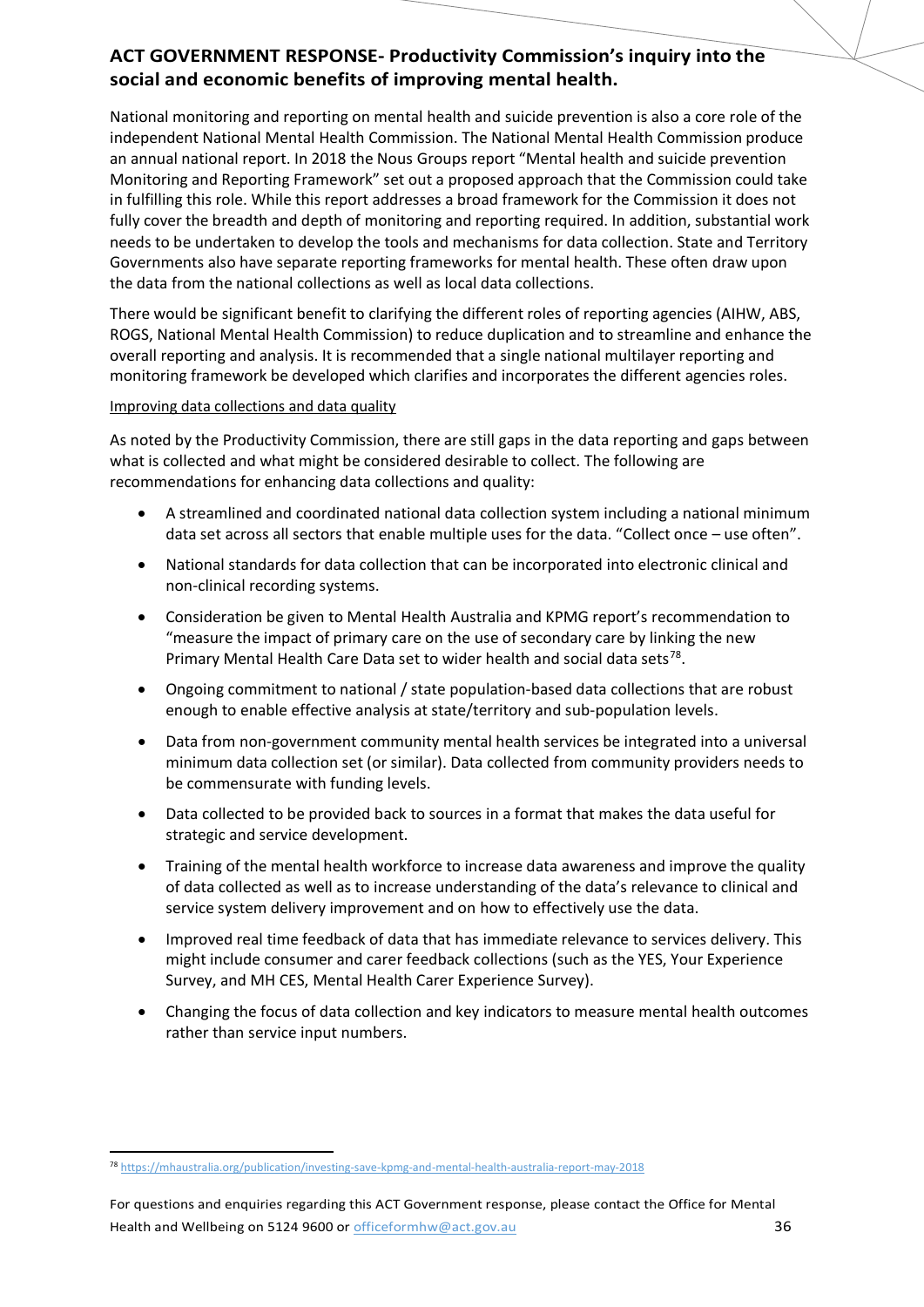### **Incorporating research and academia**

Research plays a vital role in the ongoing development of effective responses to promote mental health and address mental illness. The mental health of the community depends on a strong connection between the community, people experiencing mental health concerns and their family and carers, non-government organisations, government and research institutions.

Strategic and operational planning needs to be underpinned by evidence. There needs to be a twoway flow of information from research to the sector and from real life issues back to research. Interconnecting these sectors will be critical to achieving significant progress in improving the mental health of our community.

## CONCLUDING REMARKS

The ACT Government believes that there are key strategic principals, outlined above, that should guide the development of the approach to mental health in Australia. The ACT Government does not believe that a continuation of the existing policy approach, where an improvement to health outcomes is inextricably linked to investment in clinical services, is sustainable or evidence based.

Consequently, it is necessary to challenge the orthodoxy that health outcomes can only be improved solely through clinical services and, instead, recognise that many of the key determinants of health outcomes are outside the traditional remit of health services.

To address this, it is crucial to ensure that the social and economic determinants of mental health and wellbeing are addressed. The ACT Government is working towards this, particularly with the establishment of the Office for Mental Health and Wellbeing.

The ACT Government also believes that, in terms of mental health care, a funding mechanism that can be interpreted as incentivising clinical activity in acute facilities, is potentially at odds with the goals that should be set in relation to mental health. The ACT Government would support a program of work that considers how funding mechanisms that are more capitation and risk based, can be developed in Australia.

The ACT Government notes the promising developments made in comparable health systems in relation to integrated care and recommends that close consideration is paid to how integrated care models could be introduced to Australia. Given the ACT's 'city state' nature, the ACT Government would be willing to be considered as a potential early adopter in developing these models.